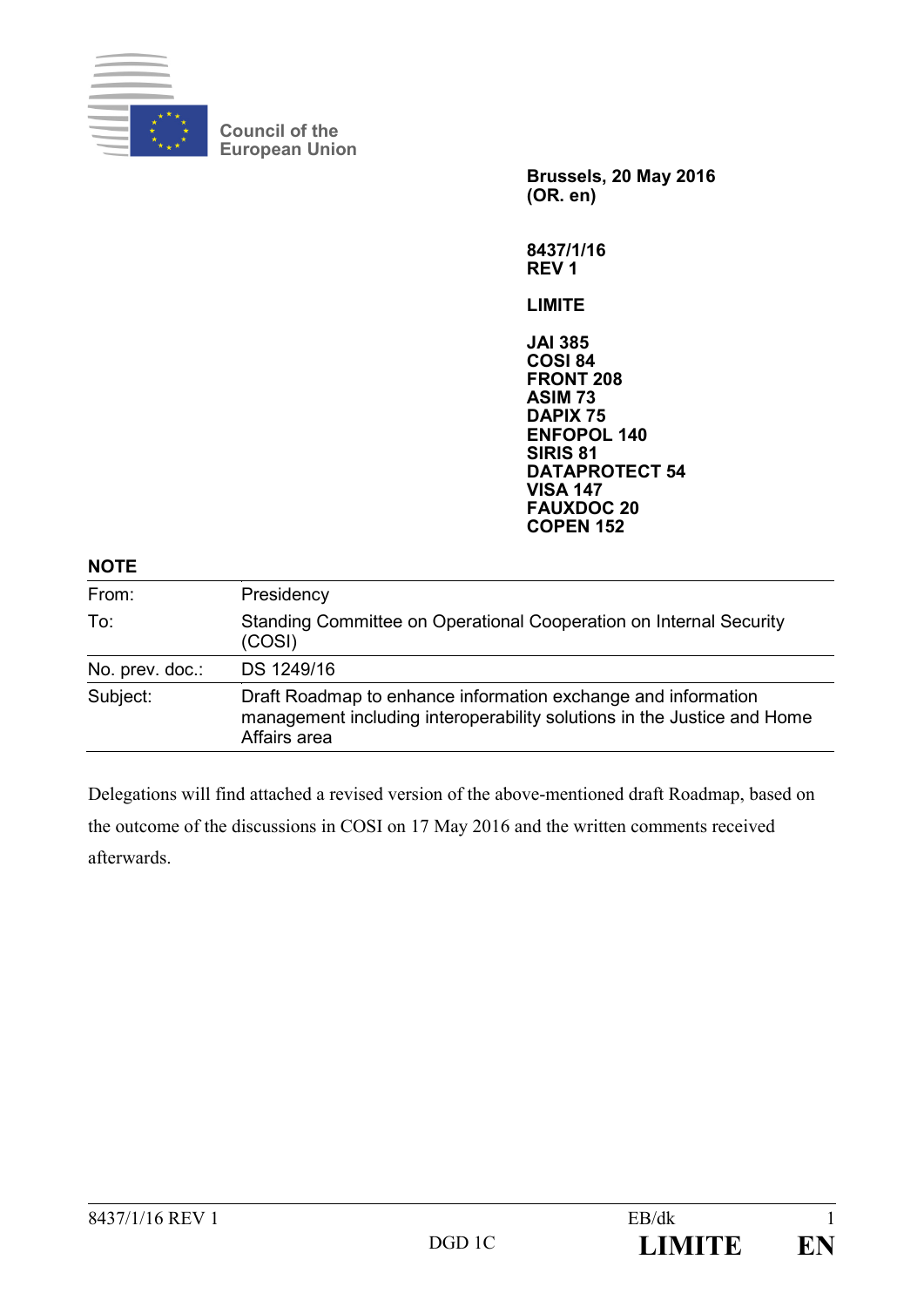The recent terrorist attacks in Paris and Brussels, continuous terrorist incidents outside the EU and the ongoing migration crisis have shown the importance of investing in swift, effective and qualitative information management, information exchange and accompanying follow-up of information to tackle migratory, terrorist and criminal challenges. This was in the recent past confirmed by the Council on 20 November 2015, the European Council on 17 and 18 December 2015, the Justice and Home Affairs Ministers and representatives of EU Institutions in their statement on 24 March as well as the Council on 21 April 2016.

The security and migratory challenges are complex and interconnected. Efforts to tackle them are already undertaken between the various JHA domains – for example an effective bordermanagement as an integrated part of the EU's security architecture to address illegal immigration, terrorism and crime.

The Presidency has taken the ambitious initiative to set up a Roadmap with necessary actions to improve information management and the cross-border exchange of information, including interoperability of systems. The purpose is to support operational investigations, especially in counter terrorism - realising there is a close connection between terrorism and crime - and to swiftly provide front-line practitioners such as police officers, border guards, public prosecutors, immigration officers and others with comprehensive, topical and high quality information to cooperate and act effectively.

The Presidency started discussing the counter terrorism related actions during the informal JHA Council on 25 January 2016 and has also discussed the issue during the JHA Council on 21 April including a discussion on the Commission Communication Stronger and Smarter Information Systems for Borders and Security. Based upon the outcomes and the new developments within the EU, the result of this combined effort is laid down in the annex to this Presidency note. It provides a Roadmap that consists of a policy framework and specific, practical short and medium-termactions as well as long-term orientations to enhance information management and information exchange in the Justice and Home Affairs area. It builds on the ongoing good work over the past years, and is meant to be a living document.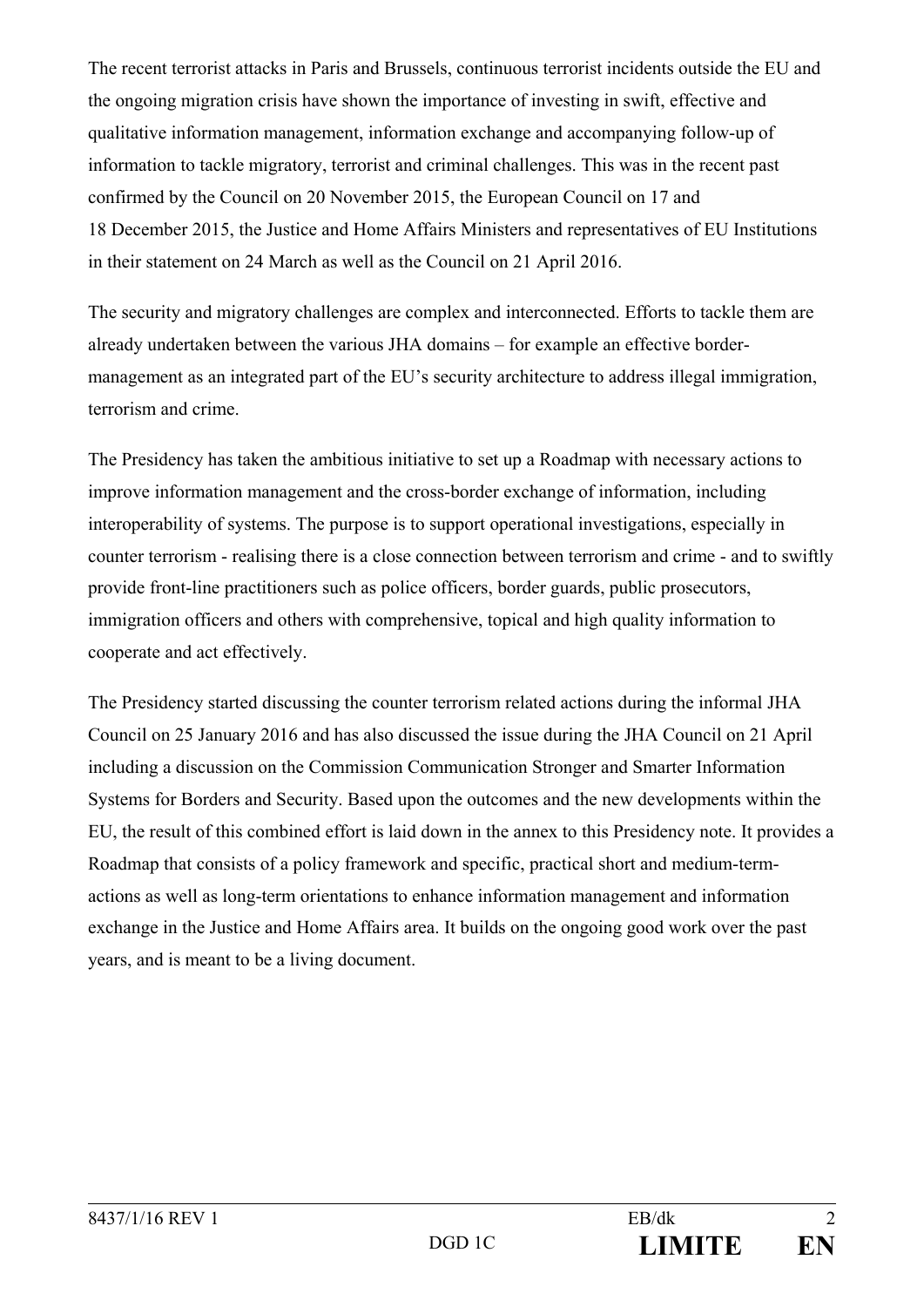As tangible actions are necessary to ensure that information is shared efficiently and in real-time, the Presidency invites Ministers to

- *agree to the policy framework hereafter, especially the principles of information exchange, and agree to the actions (ongoing and new) and timelines thereafter. Progress is to be strategically monitored by COSI in coordination with other relevant preparatory bodies of the Council, the Commission and the EU Counter Terrorism Coordinator (CTC), on the basis of progress reports prepared by COSI in cooperation with the CTC, Presidency and Commission. Council will be regularly informed on progress made and in any case when political decisions are necessary.*
- *agree to ensure that EU- and international databases are properly filled and used by national authorities competent on counter-terrorism, law enforcement, migration and border management. The quality of information being shared is of equal importance as the quantity. Monitoring will be done by COSI, taking into account the Schengen evaluations, in close cooperation with the Commission and the EU CTC. COSI will report to the JHA Council.*

The Presidency offers the following strategic considerations for further political discussion and political guidance, fully aware of the fact that the Ministers of Justice and Interior (JHA) on 24 March 2016 decided to further step up implementation of measures already decided upon:

• First and foremost the Presidency is seeking political commitment to feed and use the information systems to the maximum extent, as a *conditio sine qua non* to achieve an efficient sharing of information. Political commitment to feed and use the existing data systems and act accordingly will enhance trust between operational actors**.** The Presidency seeks political commitment to the presumption of sharing all relevant information unless there are operational reasons not to do so. Regular updates on the actual feeding and use of existing data systems by the EU CTC with input from the Commission and relevant agencies are necessary, in order to get a better insight in Member States performances. In this context it goes without saying that the capability of Member States to collect information, especially to follow up on leads about possible terrorists, to assess the terrorist threat in general, is of great importance.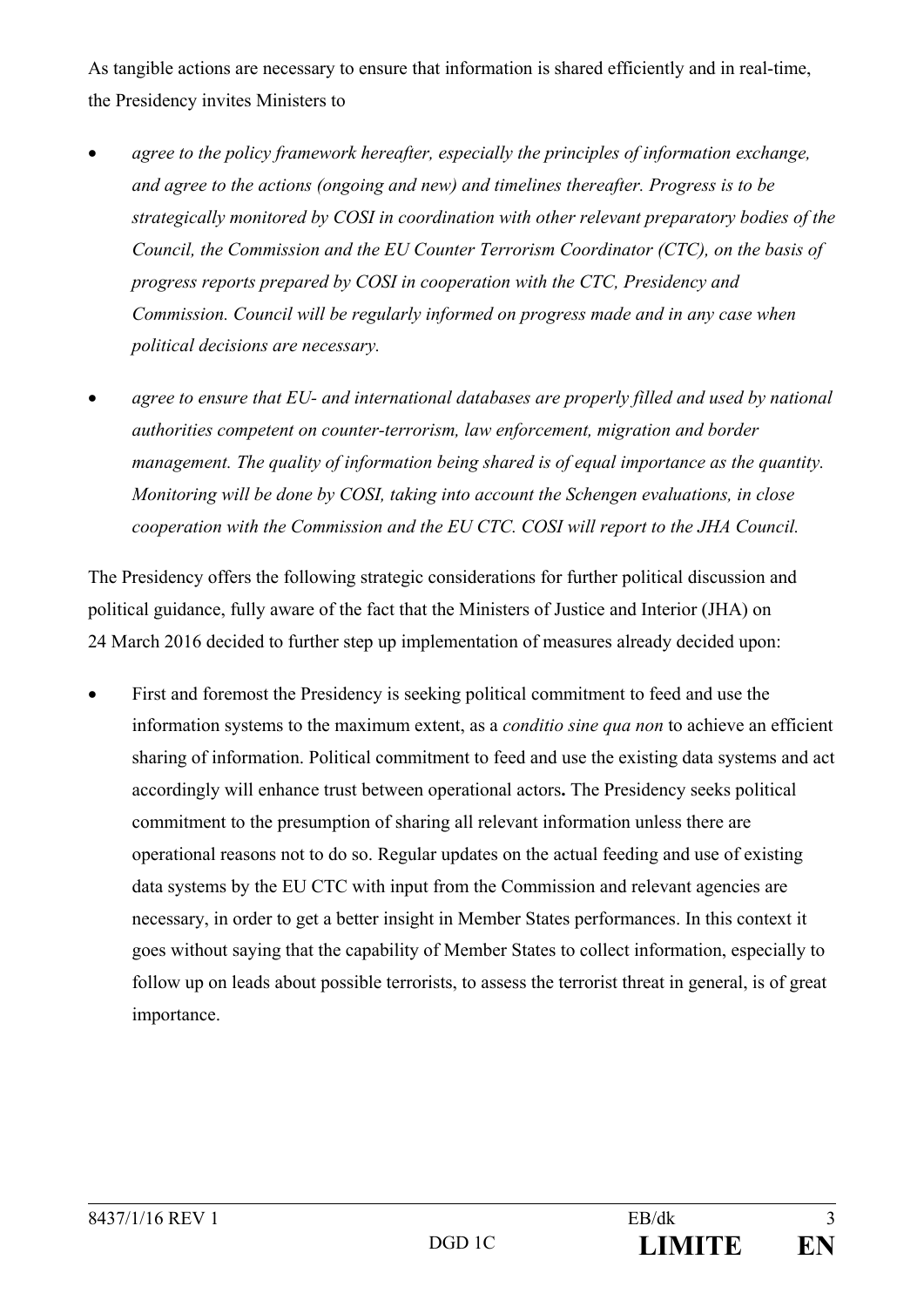- Privacy and data protection are a core value, fundamental right and norm in the EU. The principles of privacy and data protection should however be balanced against the interests of combating terrorism and serious and organised crime. In striking the right balance new methods to safeguard information and enabling various degrees of access rights in one system, should be taken fully into account. This should be preceded by a thorough analysis of information needs considering law-enforcement, counter-terrorism, migration and border management processes. These conditions need to be taken into account by the Commission when developing the new legal proposals for SIS, VIS and Eurodac, in particular as regards access to these systems for law enforcement purposes.
- In the context of interoperability, a complex issue, a single-search interface is of great importance. As a matter of priority it should be implemented through one-stop-shop information solutions at national and European level which provide single interfaces for Member States for feeding and searching national and international information systems. A single search interface provides important progress for operational investigations and for border guards, police conducting checks and for operational investigations, taking into account the need of information of the specific organisation. The above-mentioned Communication from the Commission on Information Systems mentions three more options, equal to the single search interface, that also need to be analysed in the medium and longer term. Proposals on the legal, technical, operational and financial consequences of all four options should be elaborated and studied by the High Level Expert Group of the Commission on Information Systems and Interoperability. The results are to be discussed in COSI.
- Possible short term and long term solutions to bridge the gap between Schengen, non-Schengen Member States, and Member States who are partially using the instruments associated to Schengen, in terms of provision and access to EU information databases should be further identified. This should be taken into account by the Commission in the new legal proposal for SIS and VIS. Technical solutions to bridge the gap until that time need to be sought as well.
- There is a clear need for progress on the proactive and systematic sharing of criminal records data for people convicted of offences relating to terrorism and serious and organised crime. This needs to happen on a routine basis and be available at Member States' borders.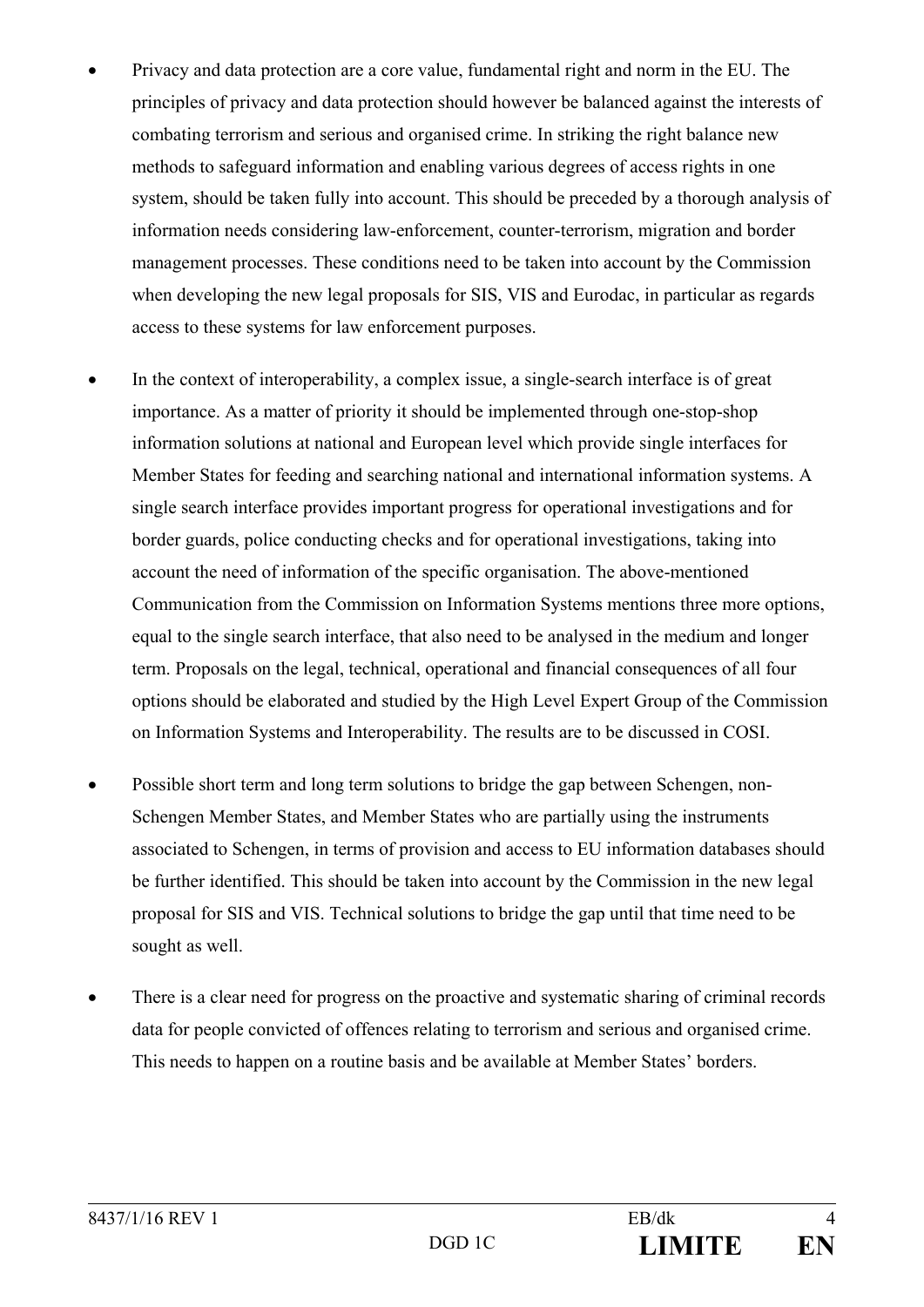#### **DRAFT ROADMAP**

The recent terrorist events in Paris, Brussels and outside the EU and the ongoing migration crisis, have shown the importance of a solid EU information architecture in the Justice and Home Affairs area. The Schengen evaluations undertaken so far, as well as the increasing digitalisation and mobility of persons and goods point in(to) the same direction.

The Council on 20 November 2015, the European Council on 17 and 18 December 2015, the Justice and Home Affairs Ministers in their statement on 24 March as well as the Council on 21 April 2016, stressed the importance of investing in swift, effective and qualitative information management, information exchange and accompanying follow-up action to tackle migratory, terrorist and criminal challenges.

The Council also highlighted the complexity and interconnectedness of the challenges. Efforts to mitigate them are undertaken in the various JHA domains – for example an effective border management as an integrated part of the EU's security architecture to address illegal immigration, terrorism and crime.

This document from the Presidency provides **a Roadmap with specific, practical short- and medium-term actions and long-term orientations to enhance information management and information exchange in the Justice and Home Affairs (JHA) area.** 

It builds on the ongoing good work over the past years and months, taking into account the outcome of recent discussions in the Council (the Justice and Home Affairs Council on 21 April**[1](#page-4-0)** , the joint COSI/SCIFA on 17 April, COSI on 3 and 4 March**[2](#page-4-1)** and DAPIX on 26 January and 15 March 2016**[3](#page-4-2)** ) as well as the recent Commission *Communication Stronger and Smarter Information Systems for Borders and Security* of 6 April 2016**[4](#page-4-3)** .

<span id="page-4-0"></span><sup>&</sup>lt;sup>1</sup> 7711/16 JAI 264 COSI 54, 7726/16 JAI 266 COSI 55

<span id="page-4-1"></span><sup>&</sup>lt;sup>2</sup> DS1129/16

<span id="page-4-2"></span>**<sup>3</sup>** 5180/16 JAI 20 DAPIX 5

<span id="page-4-3"></span>**<sup>4</sup>** 7665/16 JAI 258 ASIM 50 RELEX 239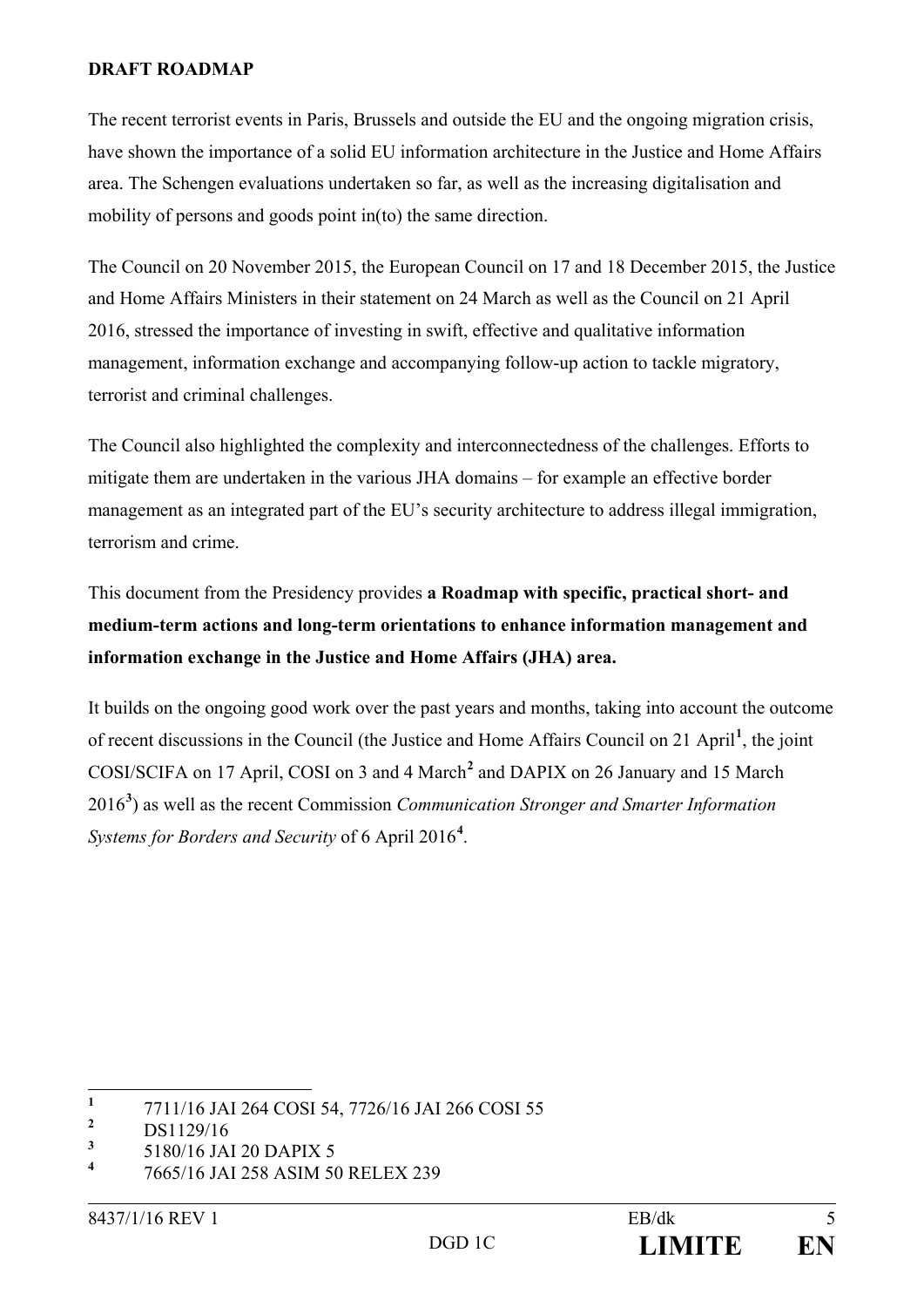Developing the Roadmap, putting it into practice and monitoring the results and reviewing and updating it requires **a common approach from the Council, the Commission, the EU Counter Terrorism Coordinator (CTC) and EU Justice and Home Affairs agencies. It aims to support practitioners - working on the street, at border crossing points, conducting investigations, assisting migrants, and assessing visa applications - in effectively and efficiently performing their day-to-day work.**

This Roadmap, being a living document, provides a **coherent framework for a more integrated EU information architecture[5](#page-5-0) in the JHA area,** and includes an analysis of key JHA broad challenges, principles and horizontal focus areas and a way forward to monitor and follow-up on the actions in the Roadmap **(Chapter 1).** It also includes dedicated information exchange and information management actions in the following domains taking into account the differences in legal framework of those domains:

- **law enforcement including judicial cooperation in criminal matters (Chapter 2),**
- **detection of travel movements in the area of counter-terrorism (Chapter 3),**
- **border management and migration (Chapter 4);**

Although these three chapters (Chapters 2, 3 and 4) focus on different areas, it is important to highlight the interlinkages between them in this Roadmap. This will contribute to ensuring the cooperation between the authorities and agencies active in the three policy areas and the interoperability between information systems.

<span id="page-5-0"></span>**<sup>5</sup>** Acquiring an integrated information architecture is an ever evolving process which requires a joint-up effort and time, bearing in mind differences between Member States, policy areas, legal conditions, technical and financial requirements and the human factor.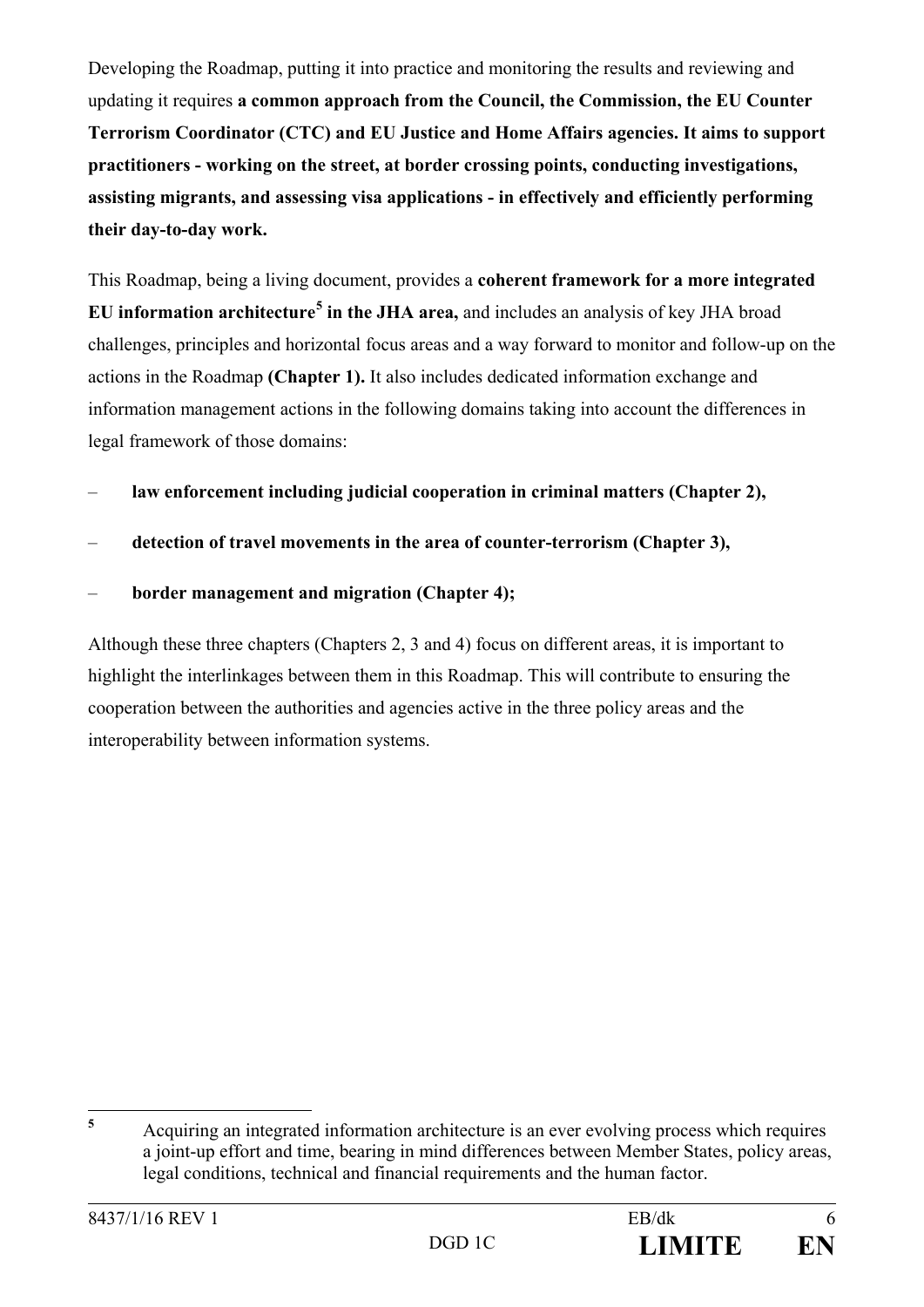# **CHAPTER 1. FRAMEWORK FOR A MORE INTEGRATED EU INFORMATION ARCHITECTURE**

# *1. Challenges*

Front line officers are addressing a range of challenges and they need access to information to take effective action. They often need similar or even the same information, which may include detailed information on persons, the goods they are carrying or transporting, financial means and more indepth information on the background of persons and possible networks. In order to effectively carry out their duties, officers must apply all agreed safeguards in particular on fundamental rights, collect*,* check and connect the right information at the right time in the right place to undertake effective action*.* **[6](#page-6-0)**

For those purposes, legal, policy, operational and technical instruments have been put at their disposal at national, EU and international level. However, there are different (national and European) legal, technical and operational challenges in the interoperability of systems, different user groups and the different retention periods of personal and biometric data in these systems. Moreover, the risks of vital information gaps among (categories of) practitioners is ever present, for example due to a) limited availability (e.g. on specific types of travellers), b) limited access to information and a limited timeframe for identity and security checks of persons at borders (e.g. due to a complex legal base or technical obstacles), c) Member States and their authorities are not connected to systems, or d) a suboptimal sharing of information based on a overly strict approach of the need-to-know principle affecting in particular ongoing investigations and the possibility to undertake immediate action.

Underpinning elements of this situation are:

1. The **human factor**: information will be effectively exchanged only if there is trust among the practitioners at national and international level (including trust between the different organisational / institutional structures). Also, the complexity of available tools and procedures, different law enforcement traditions, as well as varying expertise among practitioners may cause errors.

<span id="page-6-0"></span><sup>&</sup>lt;sup>6</sup> Inspired by the Council conclusions on the EU Information Management Strategy of 2009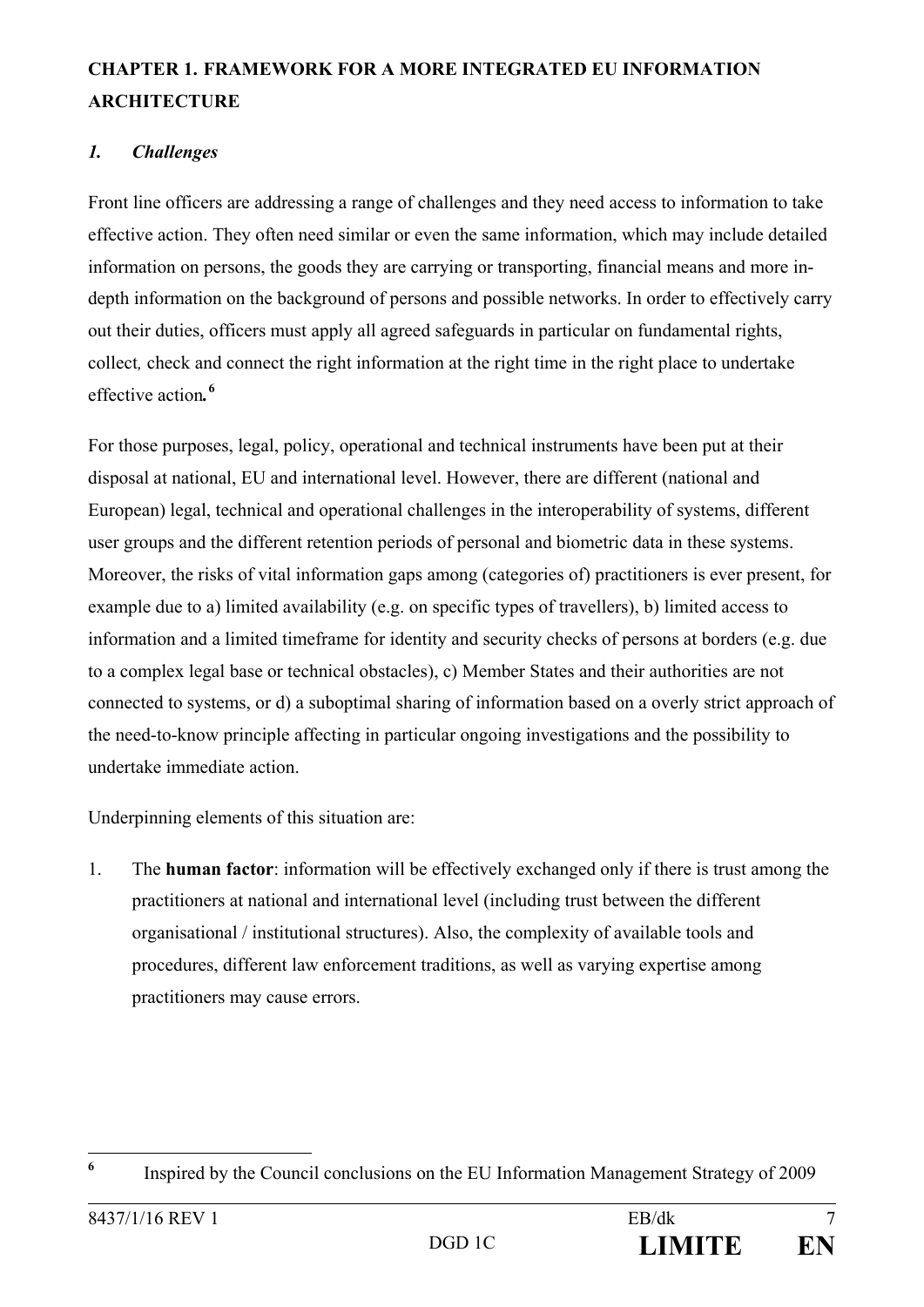- 2. **(Constitutional) legal conditions**, such as criminal procedural law, data protection requirements, purpose limitations etc. Information systems and information exchange procedures have been developed in various institutional, legal and policy contexts. These conditions are binding, in substance important and well substantiated by the legislative process on the basis of commonly determined needs. However, they have an effect on what is and should be feasible regarding the exchange of information and the follow-up actions to be taken, for example due to the inconsistent set up of databases, divergent access to data of relevant authorities and lack of hit/not hit possibilities.
- 3. **Limited resources** (personnel, financial means and time) at national and European level. Consequently practitioners and their authorities may struggle to address all the challenges they face.
- 4. **Technical/system requirements** for swift and effective information management and information exchange actions do not exist to the extent necessary, especially in the area of inter-institutional information exchange and there are shortcomings in the functionalities of existing information systems. The latter partially due to the fact that existing systems in use (e.g. SIS II, VIS, EURODAC, ECRIS other) were not created based on a systematic approach and complete process analyses of the work of the intended users, but as a solution for particular problems in specific areas.
- 5. **Existing legislation[7](#page-7-0) , policies[8](#page-7-1) and procedures[9](#page-7-2) on EU information management and exchange in the JHA area have not been implemented (systematically)** and the capabilities of JHA agencies have not been used to their full extent to support Member States due to limited information flows between Member States and the JHA agencies.

<span id="page-7-0"></span><sup>&</sup>lt;sup>7</sup> e.g. the Prüm decisions, the Swedish Framework decision  $\frac{8}{3}$ 

<span id="page-7-1"></span>**<sup>8</sup>** e.g. Council conclusions following the Commission Communication on the European Information Exchange Model (EIXM) of 6 and 7 June 2013 (9811/13), Conclusions of the Council of the EU and of the Member States meeting within the Council on Counter-Terrorism, 20 November 2015

<span id="page-7-2"></span><sup>&</sup>lt;sup>9</sup> The Manual on Law Enforcement Information Exchange, the SIRENE Manual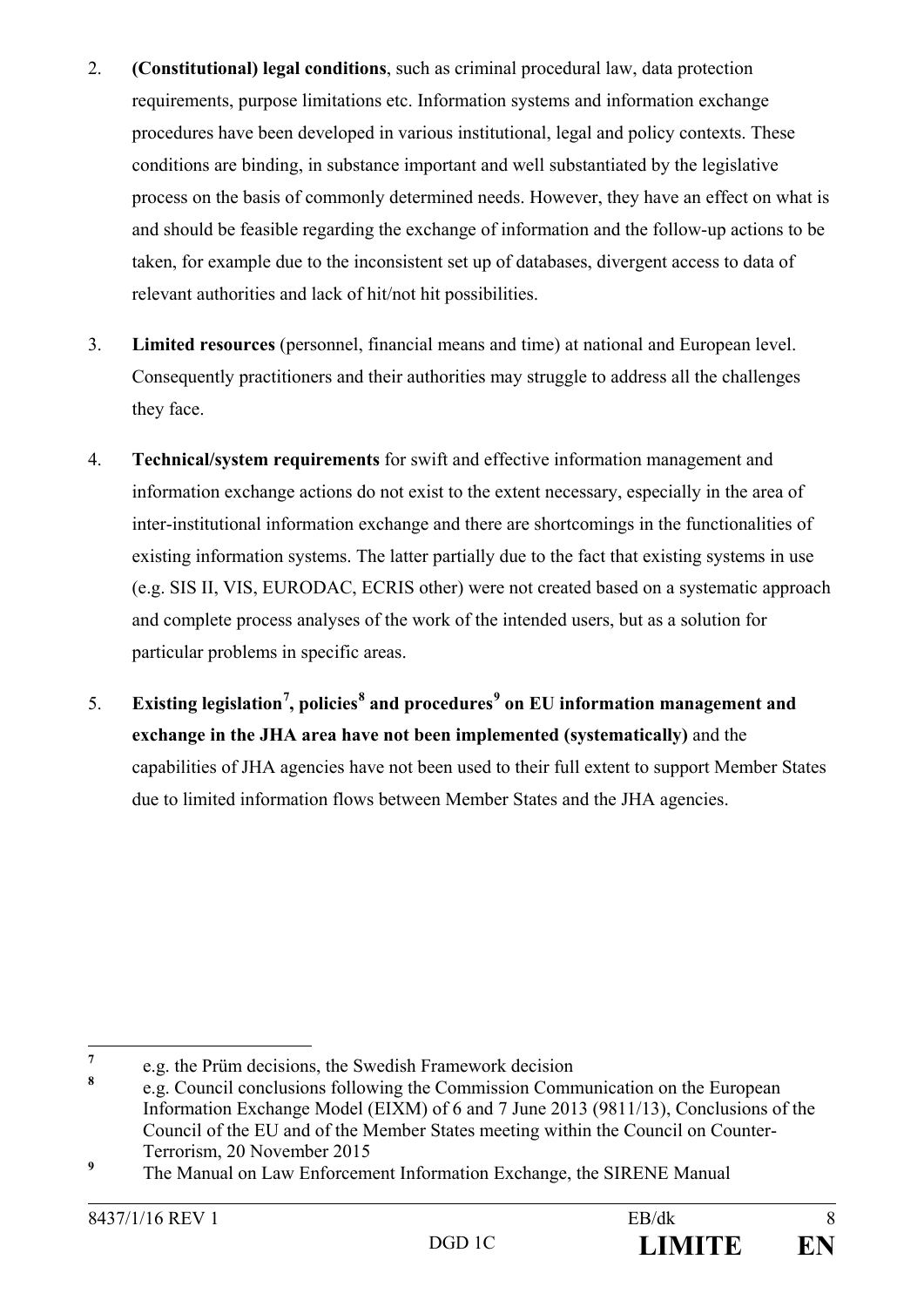# *2. Principles*

To address the obstacles and challenges and to pursue a coherent interconnected approach to improve information management, information exchange and intelligence led follow-up actions the following principles are applicable to future steps:

# **A. Full respect of fundamental rights and data protection rules**

Requirements are: continuously assessing the necessity of a measure, applying requirements of subsidiarity and proportionality and an accurate risk management. It will require embedding personal data protection in the technological basis of a proposed instrument (privacy by design), limiting data processing to what is necessary for a specified purpose while not missing information which is operationally relevant, and operationally and legally substantiating the need for (a degree of) access to information for (category of) practitioners.

# **B. An information centred approach based on process analysis**

A prerequisite is: the continuous pursuit of the principle of availability including accompanying conditions**[10](#page-8-0)**, the principle of equivalent access and quality of information at national, European and international level. Requirements are: availability of information to all relevant competent authorities with due attention to data protection concerns; and in order to support strategic use of information to prevent threats, (risk) analysis, decision making and prioritise actions; more focus on data quality including clarity on what type of (topical) information to share for what purpose respecting clear criteria and enabling effective follow-up actions; focus on the other elements outlined in the Council Conclusions on an updated Information Management Strategy (IMS) for EU Internal Security. **[11](#page-8-1)**

<span id="page-8-0"></span>**<sup>10</sup>** a) the exchange may only take place in order to perform legal tasks; b) the integrity of the data to be exchanged must be guaranteed; c) the need to protect sources of information and to secure the confidentiality of the data at all stages of the exchange; d) supervision of respect for data protection, and appropriate control prior to and after the exchange must be ensured; e) individuals must be protected from abuse of data and have the right to seek correction of incorrect data.

<span id="page-8-1"></span>**<sup>11</sup>** 15701/1/14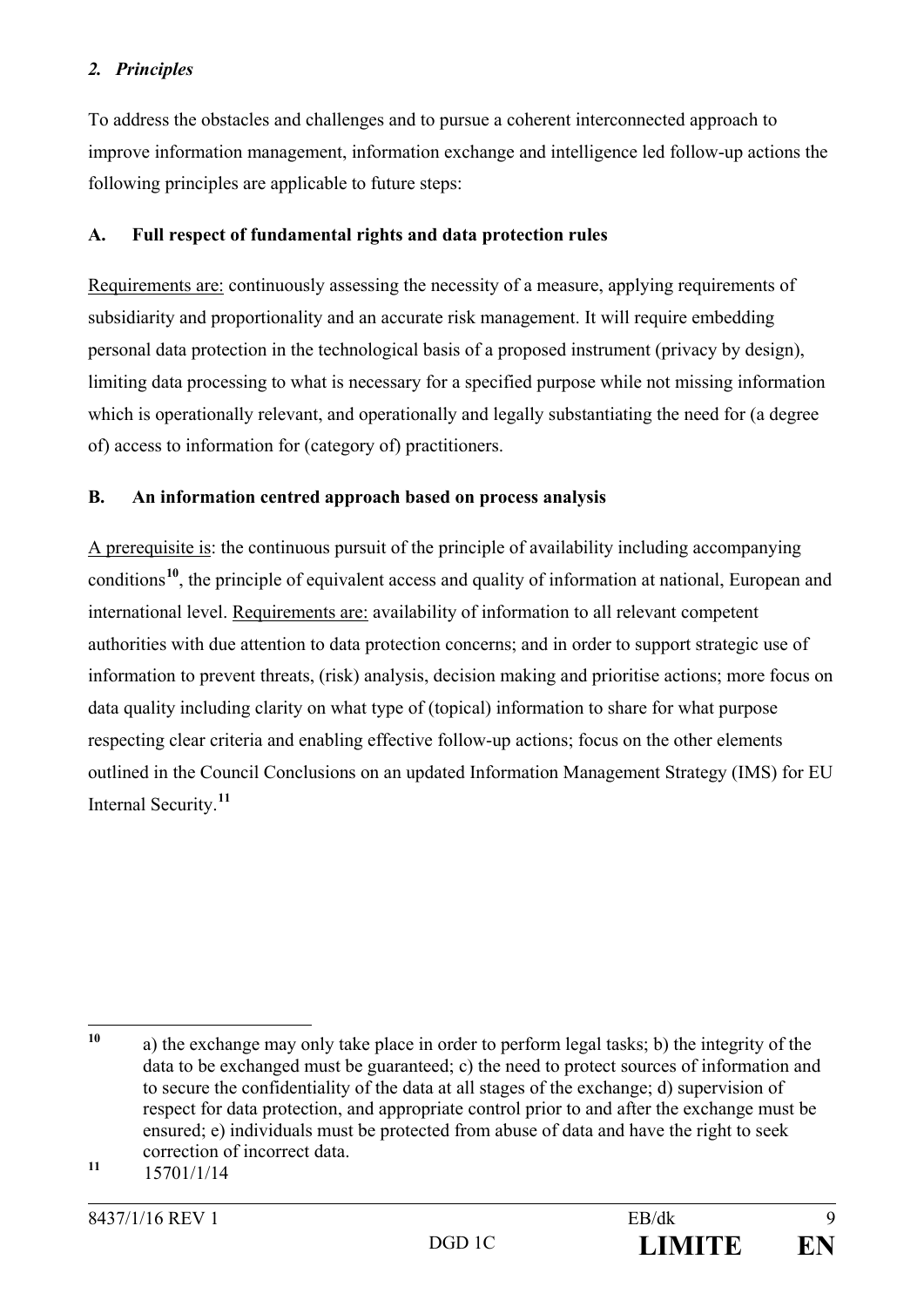## **C. A practitioner centred approach building upon trust and operational needs**

Requirements are: a continuous investment in mutual trust at all levels; bottom-up design with focus on user-friendliness of information processes and accompanying instruments in which day-today practices on the ground are the clear starting point for authorities involved in the development of solutions; emphasis on training in effectively fulfilling roles in (international) information processes; a reflection on the effectiveness of existing practices and the root causes of deficiencies should be continuous.

# **D. Full implementation and use of existing information management and information exchange instruments and taking informed decisions on new initiatives**

A prerequisite is: Sufficient experiences with the full potential of existing instruments and assessing their effectiveness; coherence in implementation and application of instruments. Requirements are: continuous monitoring at the level of the Commission (e.g. Schengen evaluation and Monitoring mechanism), and the Council. These efforts should inform authorities when developing new initiatives addressing evolving operational needs.

# **E. Effectively ensuring interconnectivity of European initiatives with national processes**

A prerequisite is: the existence of coherent integrated national information architectures. Requirements are: pursuing standardisation of requirements, such as on quality, supply and searching of data, and enabling (national) tailor-made solutions to integrate international systems in a national information environment, while bilateral and international information exchange processes are taken into account when developing those solutions; Member States themselves are primarily responsible for guaranteeing coherence in all these processes, responsiveness to operational needs and enabling required tailor-made solutions.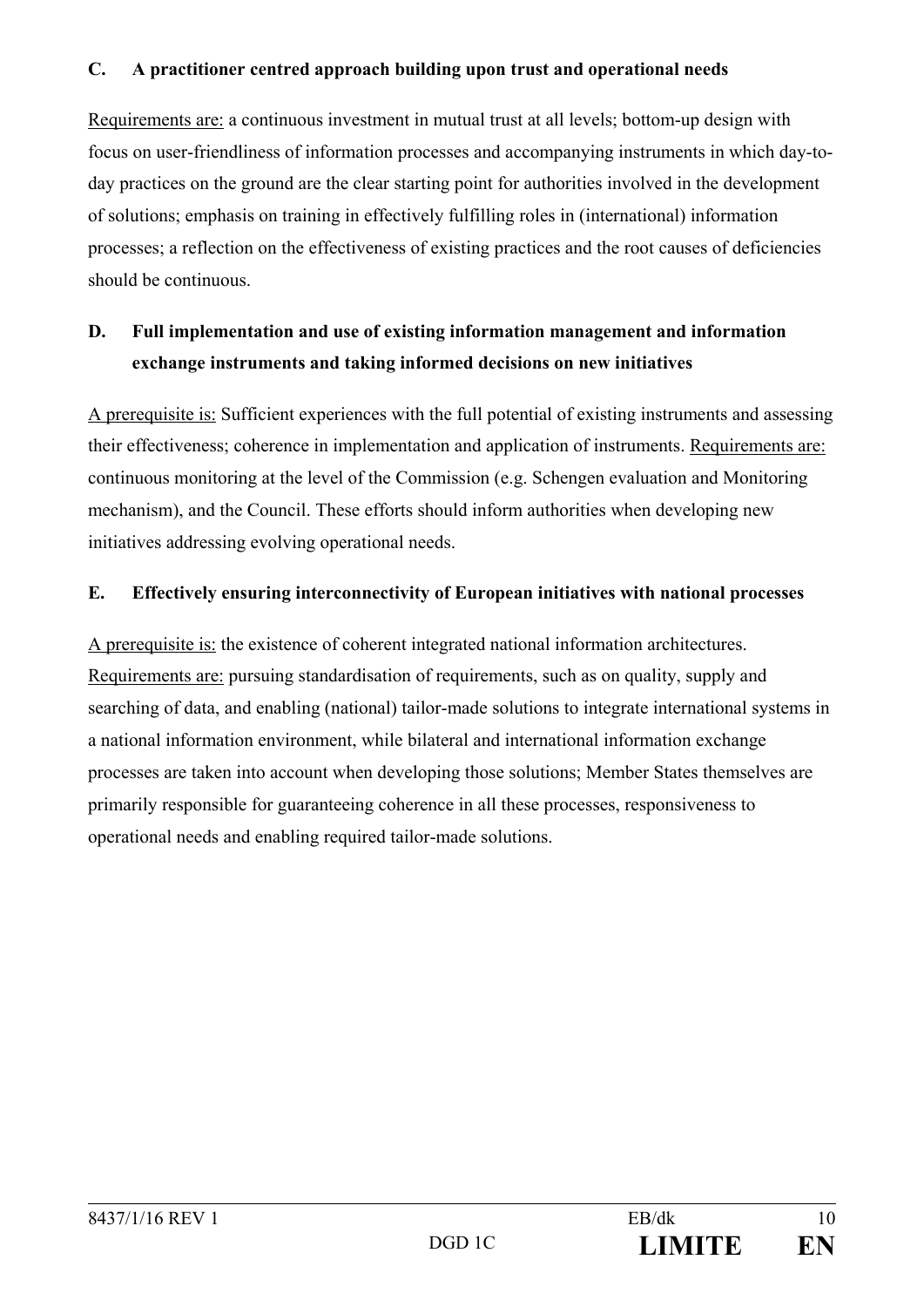# **F. Pursue the systematic sharing of information with other Member States and EU agencies and bodies**

Prerequisites are: systematic sharing of information to enable real time analysis taking into account the therefor required capacity and cross-border operational actions to avoid information gaps, duplicating activities and to prevent risks in the JHA area; fully fledged information exchange between EU agencies (in particular Europol, Eurojust and Frontex) where their mandates and legal provisions provide such possibilities. Requirements are: fully taking into account the respective mandates, valid operational and legal reasons (exemptions**[12](#page-10-0)**) for not sharing information, continuously being critical on the application of such exemptions, considering rapidly evolving circumstances and limited windows of opportunity for the timely sharing of relevant information.

# **G. Information management and information exchange remains a means to an end[13](#page-10-1)**

Requirements are: priorities set for information management and exchange must correspond to operational needs and priorities; the most operational- and cost-effective solutions with a clear allocation of responsibilities should be pursued including at national level effective support and monitoring of international information exchange and low administrative burdens to the extent possible. **[14](#page-10-2)**

<span id="page-10-0"></span>**<sup>12</sup>** Article 4 TEU and Articles 72 and 73 TFEU and source protection, protecting an ongoing investigation, avoiding a life threatening situation, no authorisation to share information provided by a third party.

<span id="page-10-1"></span> $13$  16637/09 + COR 1<br> **14** In the gree of police

<span id="page-10-2"></span>**<sup>14</sup>** In the area of police cooperation Single Point of Contact – SPOC - in each Member State as a 'one-stop shop' for international police cooperation, operating 24/7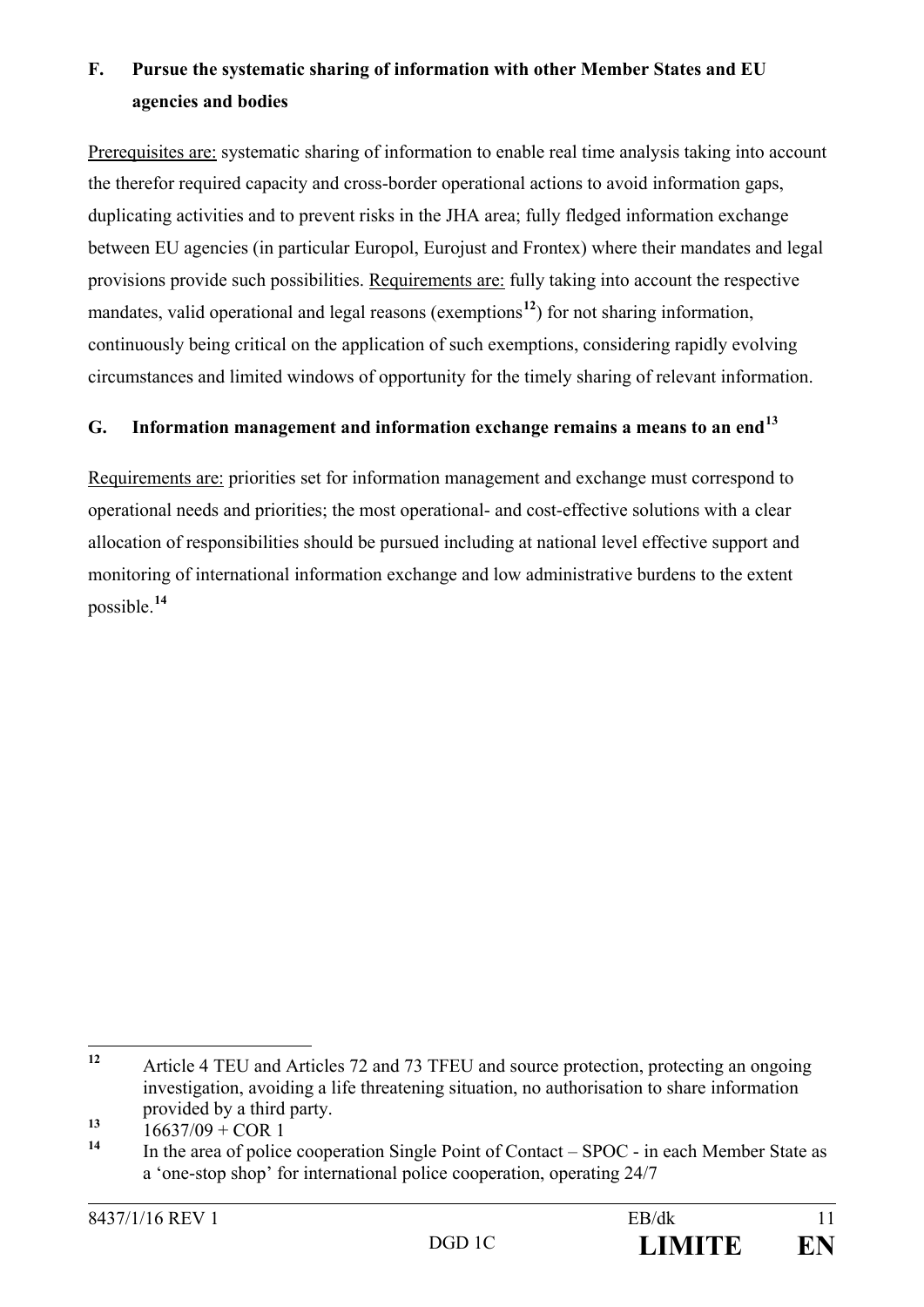## *3. Horizontal Focus Areas*

Apart from the above-mentioned principles and the actions set out in the dedicated chapters, the following horizontal focus areas should be brought forward, with priority to the first two matters.

- **Pursue interoperability solutions, including but not ending with implementation of a single search interface following the development of (a) solution(s).** As a prerequisite such "privacy by design" efforts should fully take into account and enable data protection requirements, mutual legal assistance provisions and the full application of the information owner principle. The solutions can provide efficiency gains in providing and searching/requesting information but should ensure that EU agencies can fulfil their mandate and support Member States.**[15](#page-11-0)** Single search solutions should be brought forward by building on already existing good practices available at national and international level. For the implementation action 6 in Chapter 2 is applicable.
- **Explore the added value and requirements of a shared biometric matching service for all relevant information systems.[16](#page-11-1)** The interoperability of biometric identifiers - enables the use of a shared biometric matching service for several information systems and will enhance the ability of authorities to verify accurately the identity of a person. The service should respect personal data protection rules. The High Level Expert Group on information systems and interoperability, which the Commission will set up, is invited to explore the question and to inform the Council of its findings.
- **Following an explicit request from the Council explore, the legal, technical, operational and financial implications of:** 
	- **a) interconnectivity solutions whereby systems can automatically consult one other, where appropriate and respecting the principle of the data owner retaining control of the data they provide;**

<span id="page-11-0"></span>**<sup>15</sup>** Examples of technologies can be found in relation to FIU.net (using the Ma3tch technology) or the ADEP project within the framework of the current IMS action list

<span id="page-11-1"></span>**<sup>16</sup>** 7665/16 JAI 258 ASIM 50 RELEX 239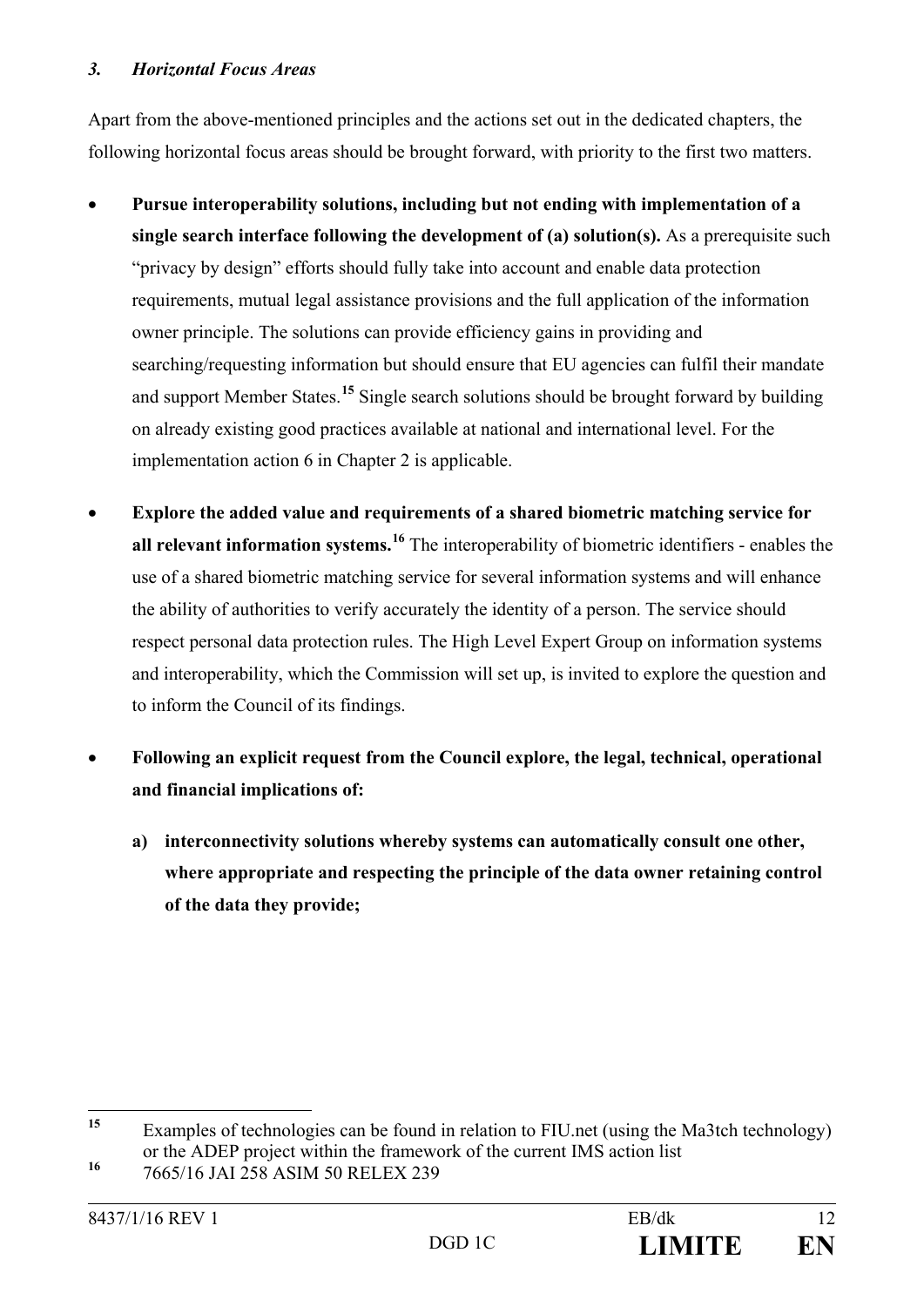**b) common repository of data at decentralised (national) level in Member States and complementary to those repositories and where of added value at central EU level.** The repository would allow for the recognition of connections and provide an overall picture by combining individual data elements stored in different decentralised information systems and thereby fill in information gaps.

If the Council issues above mentioned request the High Level Expert Group on information systems and interoperability, which the Commission will set up, is invited to undertake activities to determine the implications and to inform the Council of its findings.

- **Create synergy between the risk management of customs[17](#page-12-0) and information held by JHA agencies**. This will lead to increased interagency cooperation and information-sharing between customs and JHA authorities at Member States and EU level where it concerns the fight against terrorism and serious and organised crime linked to commercial trade. The risk management strategy of the Customs Union stipulates the exchange of information, the analysis of fraud trends, the expertise in the field of customs cooperation with police and border guards are pre-conditions for an efficient customs contribution to security.
- The Action Plan accompanying the customs risk management strategy includes a specific action covering the development of cross-sectoral co-operation arrangements, the improvement of sharing and accessibility of (risk) information, and the involvement of customs in risk and threat assessments. JHA and customs authorities need to cooperate in order to achieve the deliverables of this specific action in the timeframe stipulated.
- **Start an initiative in the longer term - primarily by assessing the needs of Member States and EU agencies - to develop a coherent approach on the sharing of information with third countries and organisations,** taking fully into account fundamental rights and the provisions of the EU data protection package and dedicated data protection regimes for example at EU agencies. Collecting, sharing and connecting such information exceeds the EU capabilities and should be reinforced with third countries and international organisations considering the challenges in the JHA area.

<span id="page-12-0"></span><sup>&</sup>lt;sup>17</sup> EU Strategy and the Action Plan to improve customs risk management COM(2014) 527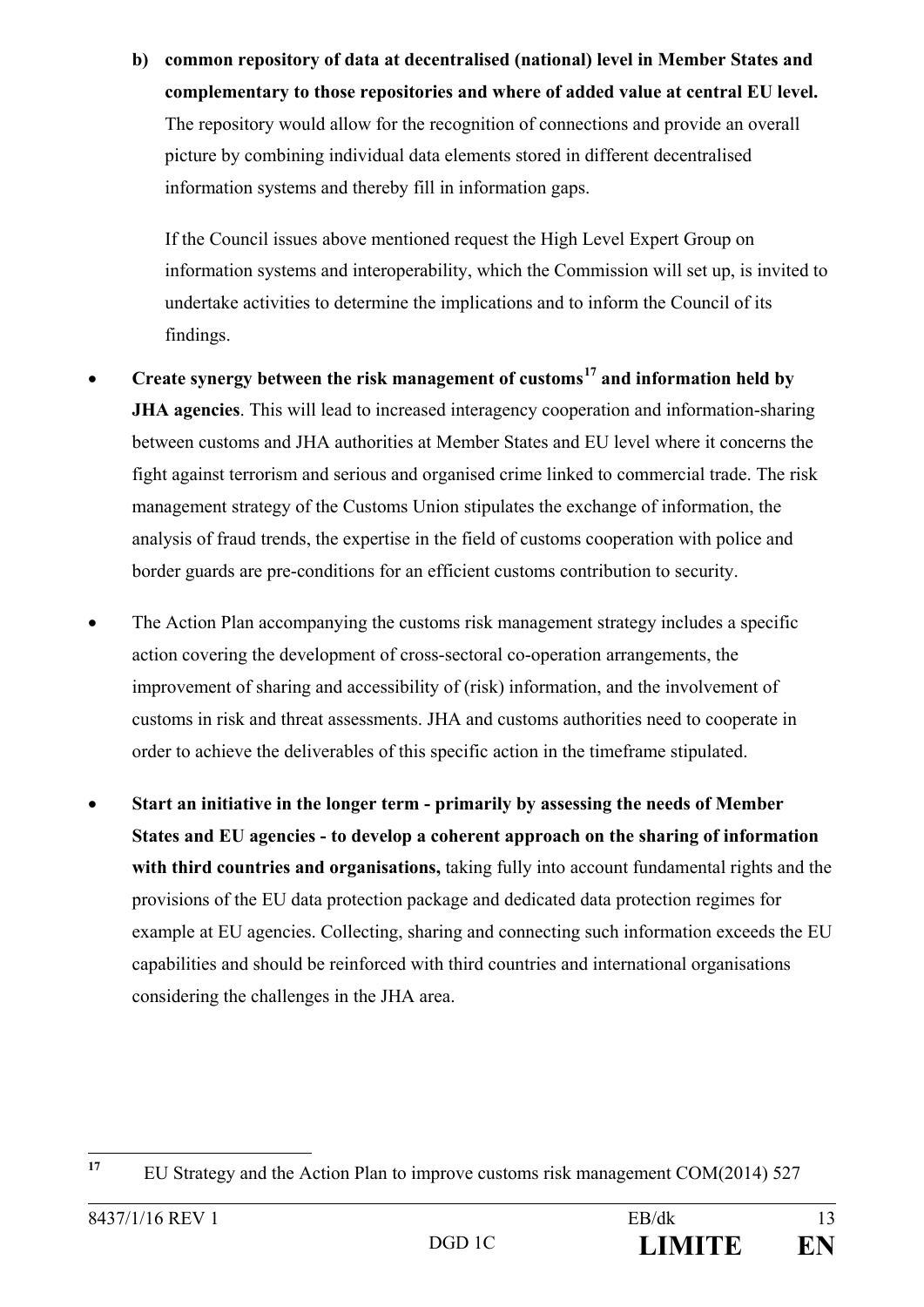The EU JHA Heads of agencies are invited to look together into these elements on the basis of which this initiative can be initiated and inform COSI on the proposal.

# *4. Way forward*

The Roadmap and accompanying action will be centrally and strategically monitored by the Standing Committee on Operational Cooperation on Internal Security (COSI). The dedicated actions will be monitored by the respective dedicated Council fora (e.g. SCIFA, the Terrorism Working Party, the Working Party on Information Exchange and Data Protection, the Frontiers Working Party, the SIS/SIRENE Working party, the Working Party on Cooperation in Criminal Matters and the Customs Cooperation Working Party), the Commission fora as well as governing bodies of EU agencies as set out in the action plans. The monitoring will fully take into account the competences and responsibilities of the Commission to monitor and follow-up on the implementation of EU legislation.

The High Level Expert Group on information systems and interoperability, which the Commission will set up, is invited to determine the legal, technical, financial, proportionality and operational requirements to pursue interoperability solutions of information systems. This Group is invited to provide suggestions to the Council on ways forward which would also support the implementation, review and adaptation of the Roadmap.

Each year COSI will comprehensively determine the progress in implementing the Roadmap and the accompanying action plans, identify key obstacles and propose a way forward and where appropriate, seek political guidance from Council. The other fora will undertake these steps and inform COSI in view of fulfilling its monitoring role.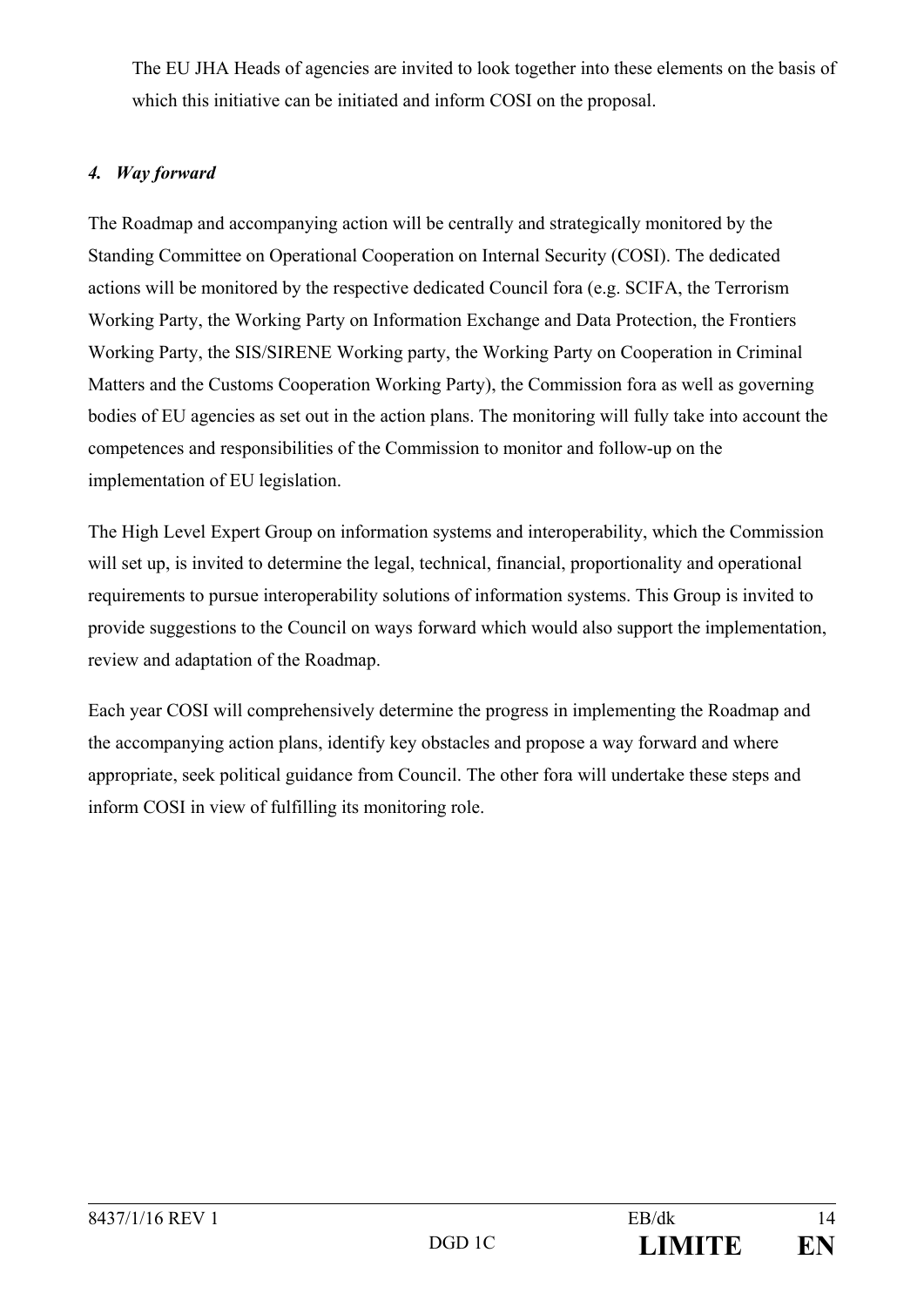## **CHAPTER 2. INFORMATION MANAGEMENT AND EXCHANGE IN THE AREA OF LAW ENFORCEMENT INCLUDING JUDICIAL COOPERATION IN CRIMINAL MATTERS**

#### *Theme 1 Information centred approach Law Enforcement*

| No. | Objective                                                                                                                                                           | Action<br>New                                                                                                                                                                                                                                                                                                                                                                                                                                                                                                                                                                                                                             | Primary<br>Responsible<br>Party/Parties | Stakeholders                                                      | Timetable | Monitoring | Financial support                                      |
|-----|---------------------------------------------------------------------------------------------------------------------------------------------------------------------|-------------------------------------------------------------------------------------------------------------------------------------------------------------------------------------------------------------------------------------------------------------------------------------------------------------------------------------------------------------------------------------------------------------------------------------------------------------------------------------------------------------------------------------------------------------------------------------------------------------------------------------------|-----------------------------------------|-------------------------------------------------------------------|-----------|------------|--------------------------------------------------------|
|     | Identify solutions<br>for additional $-$<br>not yet identified -<br>operational and<br>legal obstacles in<br>order to improve<br>the availability of<br>information | Undertake a gap and needs analysis among<br>Member States law enforcement authorities and<br>including public prosecution, EU JHA agencies<br>and customs authorities from a legal, operational,<br>behavioural and (IT) system/technical point of<br>view on the availability of information in existing<br>and pursued EU information instruments tfo<br>identify redundancies and blind spots.<br>Following this analysis specific actions should be<br>undertaken including in the area of awareness<br>raising and adapting national processes and<br>possibly legal measures.<br>No legal changes required (the follow-up possibly) | Commission                              | <b>Member States</b><br>Europol<br>Eurojust<br>Frontex<br>eu-LISA | 2017      | COSI       | Commission<br>Budget (not EU<br>funding<br>programmes) |

Additional remarks: The complexity of current law enforcement challenges and consequently of multiple and evolving tasks for practitioners has an impact on the need to obtain and analyse/check information. Consequently, this can possibly lead to a need for broader direct access to data in the migration domain or in having more efficiency in the processes of sharing information between the migration and law enforcement domain. In addition extending access rights to a particular system could limit the need for storing information in other systems avoiding redundancies and consequently having data protection benefits. A number of obstacles have been defined in the recent past and highlighted by various Council levels. This action would try to complete the picture in ensuring that all possible gaps are addressed.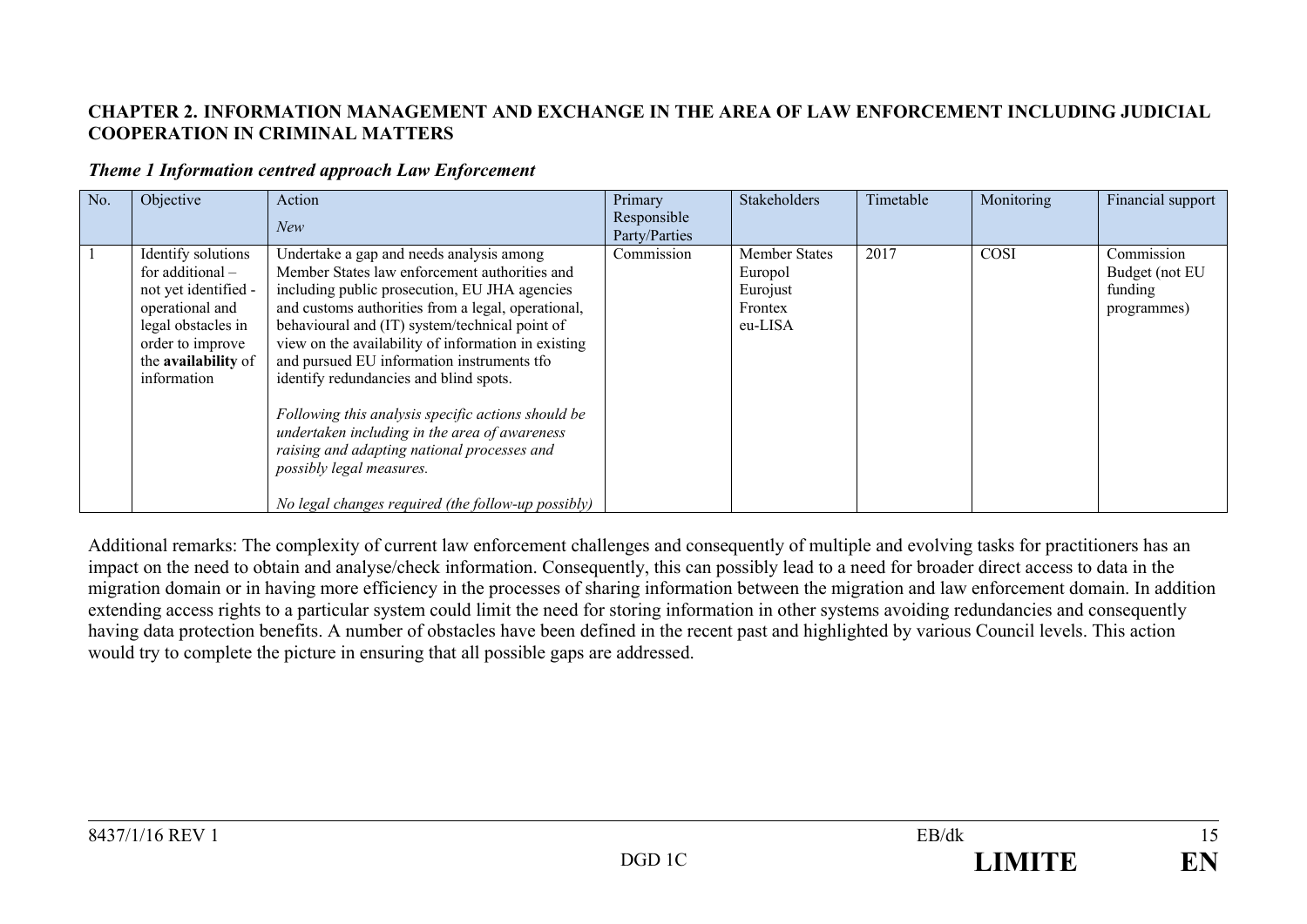| No. | Objective                                                                                                                                                        | Action<br>New                                                                                                                                                                                                                                                                                                                                                                                                                                                                                                                                                                 | Primary<br>Responsible<br>Party/Parties | <b>Stakeholders</b>                                               | Timetable | Monitoring | Financial support                                      |
|-----|------------------------------------------------------------------------------------------------------------------------------------------------------------------|-------------------------------------------------------------------------------------------------------------------------------------------------------------------------------------------------------------------------------------------------------------------------------------------------------------------------------------------------------------------------------------------------------------------------------------------------------------------------------------------------------------------------------------------------------------------------------|-----------------------------------------|-------------------------------------------------------------------|-----------|------------|--------------------------------------------------------|
|     | Identify solutions<br>for additional $-$<br>not yet identified -<br>operational and<br>legal obstacles in<br>order to improve<br>the follow-up of<br>information | Undertake an in-depth evaluation of the factual<br>operational and legal obstacles (including the way<br>principles are applied) and challenges in order to<br>improve the follow-up to information exchange in<br>law enforcement and criminal justice systems and<br>to look at possible bridges with border<br>management systems.<br>Following this analysis specific actions should be<br>undertaken including in the area of awareness<br>raising and adapting national processes and<br>possibly legal measures.<br>No legal changes required (the follow-up possibly) | Commission                              | <b>Member States</b><br>Europol<br>Eurojust<br>Frontex<br>eu-LISA | 2017/2018 | COSI       | Commission<br>Budget (not EU<br>funding<br>programmes) |

Additional remarks: The collection, check and connection of information should lead to follow-up operational actions such as post hit actions, investigative steps, control actions, identification of persons or financial flows, and other actions. These phases cannot be distinguished easily. However, the prerequisite for all those phases is sufficient clear-cut information (including supplementary information) in order to determine which action to undertake. This is vital to ensure proper use of limited resources and avoid misguided or ineffective actions. A number of obstacles have been defined in the recent past and highlighted by various Council levels. This action would try to complete the picture in ensuring that all possible gaps are addressed.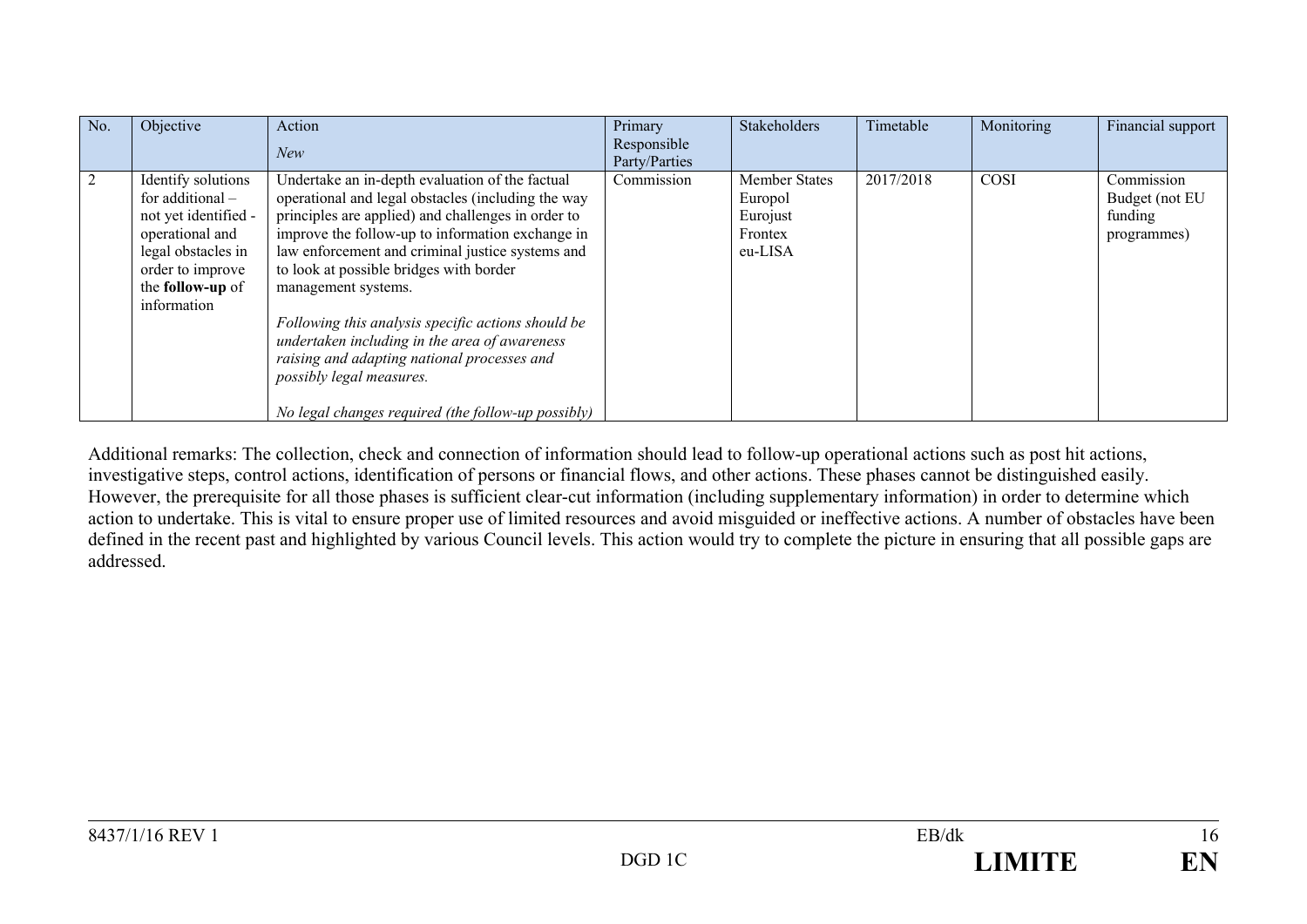| No. | Objective                                | Action<br>$A-C: New$                                                                                                                                                                                                                                                                                                                                                                                                                                                                                                          | Primary<br>Responsible<br>Party/Parties                              | <b>Stakeholders</b> | Timetable                                                                                                                       | Monitoring                                                                                       | Financial support                                                                          |
|-----|------------------------------------------|-------------------------------------------------------------------------------------------------------------------------------------------------------------------------------------------------------------------------------------------------------------------------------------------------------------------------------------------------------------------------------------------------------------------------------------------------------------------------------------------------------------------------------|----------------------------------------------------------------------|---------------------|---------------------------------------------------------------------------------------------------------------------------------|--------------------------------------------------------------------------------------------------|--------------------------------------------------------------------------------------------|
| 3   | Enhance data /<br>information<br>quality | Agree on a common set of standards (law<br>A)<br>enforcement, authorities, public<br>prosecution) (inserting and querying data)<br>regarding the quality of data / information<br>eu-LISA to develop a central monitoring<br>B)<br>capacity for data quality and extend this<br>capacity to other EU agencies with where<br>required tailor-made solutions.<br>Disseminate best practices and expertise<br>$\mathcal{C}$<br>among Member States<br>A&B: Possibly require legal changes/steps, C: No<br>legal changes required | <b>Member States</b><br>Europol,<br>Eurojust,<br>Frontex,<br>eu-LISA | Commission          | $A&C$ ) 2018<br>B) 2018/2019<br>or earlier<br>depending on<br>need for legal<br>changes to the<br>mandate of eu-<br><b>LISA</b> | DAPIX WP<br><b>COPEN WP</b><br><b>SIS/SIRENE WP</b><br>Governing<br><b>Bodies EU</b><br>agencies | $A & C$ ) ISF<br>B) eu-LISA<br>budget - through<br>extra financial<br>support EU<br>budget |

Additional remarks: See Chapter 1.

| $N_{0}$ .      | Objective                                                                       | Action<br><b>New</b>                                                                                                             | Primary<br>Responsible<br>Party/Parties | Stakeholders                                               | Timetable                                                                         | Monitoring      | Financial support |
|----------------|---------------------------------------------------------------------------------|----------------------------------------------------------------------------------------------------------------------------------|-----------------------------------------|------------------------------------------------------------|-----------------------------------------------------------------------------------|-----------------|-------------------|
| $\overline{4}$ | Full compliance<br>with data<br>protection and data<br>security<br>requirements | Share experiences, practices and insights in view<br>of implementing the EU data protection package<br>No legal changes required | <b>Member States</b>                    | Commission<br>Europol.<br>Eurojust,<br>Frontex.<br>eu-LISA | 2017/2018<br>legally and<br>2018 -2020<br>operational<br>processes,<br>awareness. | <b>DAPIX WP</b> | ISF               |

Additional remarks: Full respect of fundamental rights and data protection rules is a precondition to manage and share information for law enforcement. On 28 April 2016, the EU data protection package was formally adopted by the co-legislators. It now has to be implemented and will require measures to ensure clarity, guidance and workable solutions for the day-to-day work of practitioners. Sharing expertise, experiences and practices internationally will assist a practical more uniform support of practitioners when implementing and applying data protection requirements.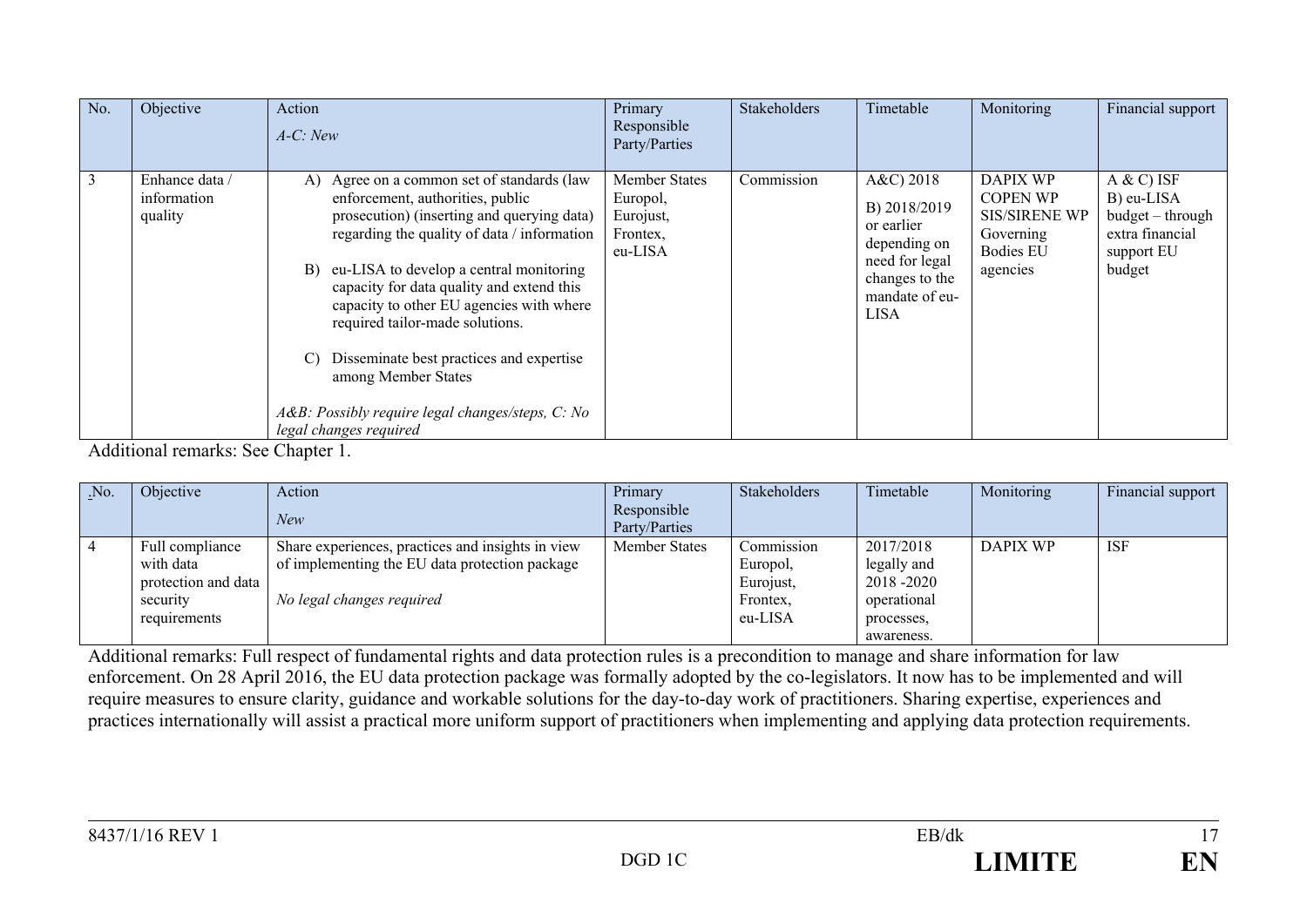| No. | Objective                                                                                             | Action<br>A&B: Ongoing and new (e.g. extra effort sub-<br>action B)                                                                                                                                                                                                                                                                                                                                                                                                                                                                                               | Primary<br>Responsible<br>Party/Parties                | <b>Stakeholders</b><br>All relevant<br>practitioners | Timetable  | Monitoring                                                | Financial support                                                                                         |
|-----|-------------------------------------------------------------------------------------------------------|-------------------------------------------------------------------------------------------------------------------------------------------------------------------------------------------------------------------------------------------------------------------------------------------------------------------------------------------------------------------------------------------------------------------------------------------------------------------------------------------------------------------------------------------------------------------|--------------------------------------------------------|------------------------------------------------------|------------|-----------------------------------------------------------|-----------------------------------------------------------------------------------------------------------|
| 5   | Increase the focus<br>on the end-user<br>and end-user<br>friendliness of<br>systems and<br>procedures | A) Systematic pro-active consultation of front line<br>practitioners (law enforcement and public<br>prosecurion) at national and European level in<br>political and policy making processes when<br>developing new information instruments and<br>processes.<br>B) Exchange of best practices between the<br>Member States in which European information<br>exchange instruments and processes are made user-<br>friendly for end-user and collect best practices in<br>an online catalogue and disseminate through<br>training<br>A&B: No legal changes required | Commission<br><b>Member States</b><br>eu-LISA<br>Cepol | Europol<br>Eurojust<br>Frontex                       | continuous | $COSI -$<br>operational<br>bottlenecks<br><b>DAPIX WP</b> | n.a. using<br>existing fora<br>including at<br>agencies and<br>procedures for<br>legislative<br>proposals |

#### *Theme 2 Practitioner centred approach to information management and information exchange*

Additional remarks: When developing new information management and information sharing related measures and procedures, systematic pro-active consultation of front line practitioners from various categories at national and European level is essential and should be well organised. Thereby userfriendliness should be ensured and multidisciplinary synergies can be pursued from the start. Similarly, they should be fully involved in assessments of the effectiveness of initiatives. Member States and EU agencies can share ideas on enhancing user-friendliness. This can be a starting point for Member States and agencies to increase the user-friendliness of their information processes and adapt national procedures where appropriate. Experience with SIS can serve as an example with developed focus on end-users through the Best Practice Catalogue, evaluations and end-users feedback via SIRENE seminars.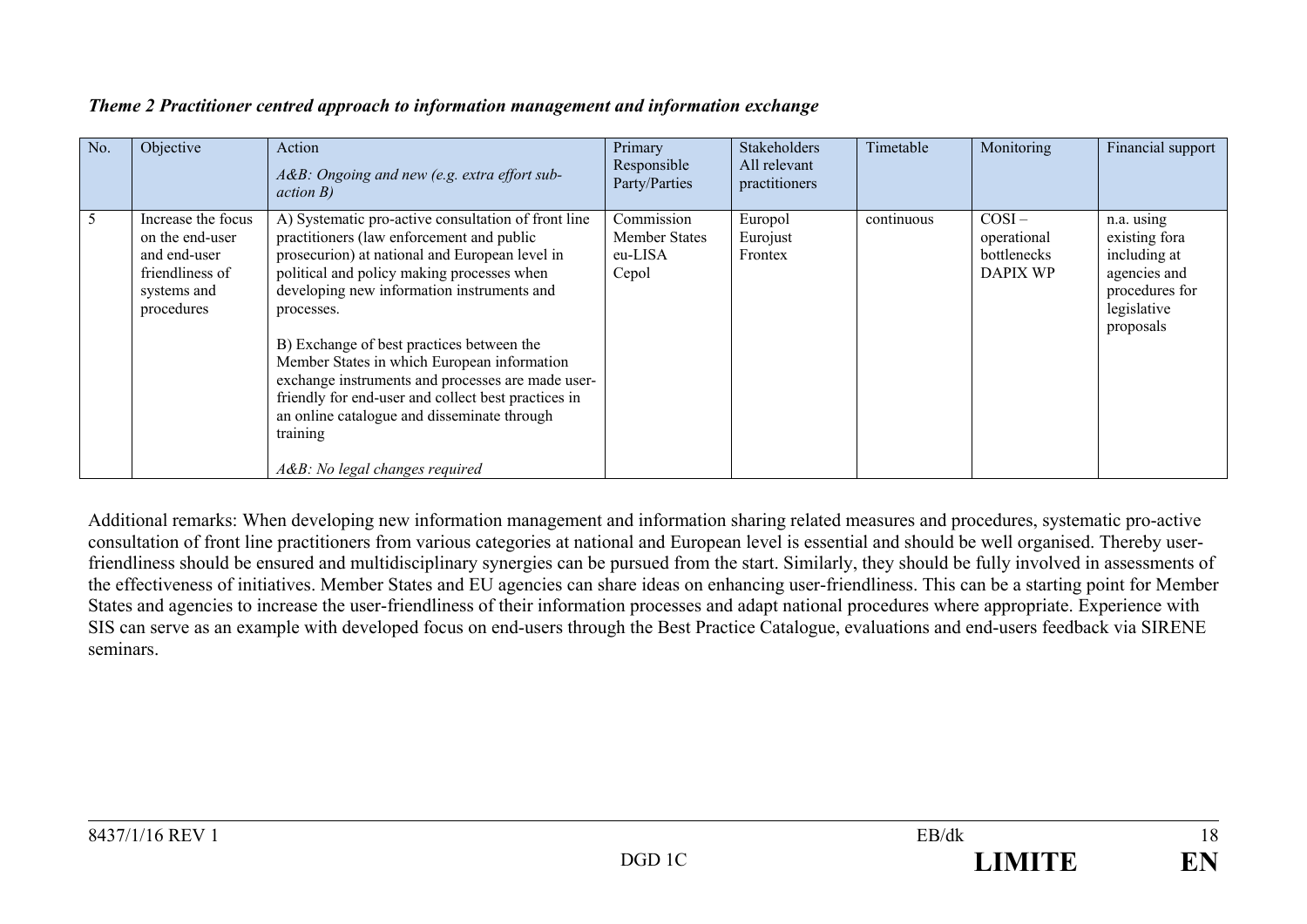<span id="page-18-0"></span>

| No. | Objective                                                                                                                                                                                                                                                                                           | Action<br>$A\&B$ : New                                                                                                                                                                                                                                                                                                                                                                                                                                                                                                                                                                                                                                                                                                                                                                                                                                                                                                                                                                                                                  | Primary<br>Responsible<br>Party/Parties       | Stakeholders                                   | Timetable                              | Monitoring                                                                           | Financial support |
|-----|-----------------------------------------------------------------------------------------------------------------------------------------------------------------------------------------------------------------------------------------------------------------------------------------------------|-----------------------------------------------------------------------------------------------------------------------------------------------------------------------------------------------------------------------------------------------------------------------------------------------------------------------------------------------------------------------------------------------------------------------------------------------------------------------------------------------------------------------------------------------------------------------------------------------------------------------------------------------------------------------------------------------------------------------------------------------------------------------------------------------------------------------------------------------------------------------------------------------------------------------------------------------------------------------------------------------------------------------------------------|-----------------------------------------------|------------------------------------------------|----------------------------------------|--------------------------------------------------------------------------------------|-------------------|
| 6   | Create one-stop-<br>shop information<br>solutions at<br>national and<br>European level<br>through single<br>interface solutions<br>for Member States<br>in view of feeding<br>and searching<br>national, European<br>$(e.g. SIS)$ and<br>international (e.g.<br>Interpol)<br>information<br>systems | $\bf{A}$<br>Provide standardised operational<br>requirements - such as minimum requirements for<br>a user-friendly interface providing standardised<br>structures for data, efficiency and operational gains<br>- enabling tailor-made national solutions and<br>respecting access rights; and provide best practices<br>of solutions (an example of a solutions for access<br>to Interpol's and national systems: Interpol's FIND<br>and MIND <sup>18</sup> solutions, and an example for access<br>to Europol's EIS and national systems the Europol<br>supported pilot project QUEST).<br>B)<br>Study the best practices in Member States<br>for providing real-time mobile access for<br>practitioners to certain information sources,<br>generation of location-aware signals and alerts and<br>capabilities to provide real-time information,<br>including live audio and video<br>Sub-action A&B do not require legal changes.<br>However if technical requirements are embedded<br>in legal texts amendments could be required. | eu-LISA<br><b>Member States</b><br>Commission | Europol<br><b>Eurojust Frontex</b><br>Interpol | /2018<br>following<br>results action 1 | <b>DAPIX WP</b><br>Expert Group on<br>Information<br>Systems and<br>Interoperability | <b>ISF</b>        |

Additional remarks: An easy supply of information and feeding of databases as well as an easy simultaneous access to various systems via one interface – a one-stop-information-shop approach - is vital to increase information sharing and follow-up to information shared. In that context, it is important to note the need for compatibility with / adaptability of such an interface in relation to not only international and European systems but also to national systems. Moreover, existing initiatives in this respect should be taken into account, such as the development of the Universal Messaging Format (UMF).

**<sup>18</sup>** Fixed Interpol Networked Database (FIND) and the Mobile Interpol Networked Database (MIND), aim to facilitate simultaneous searches in the Interpol systems and in national systems (including NSIS)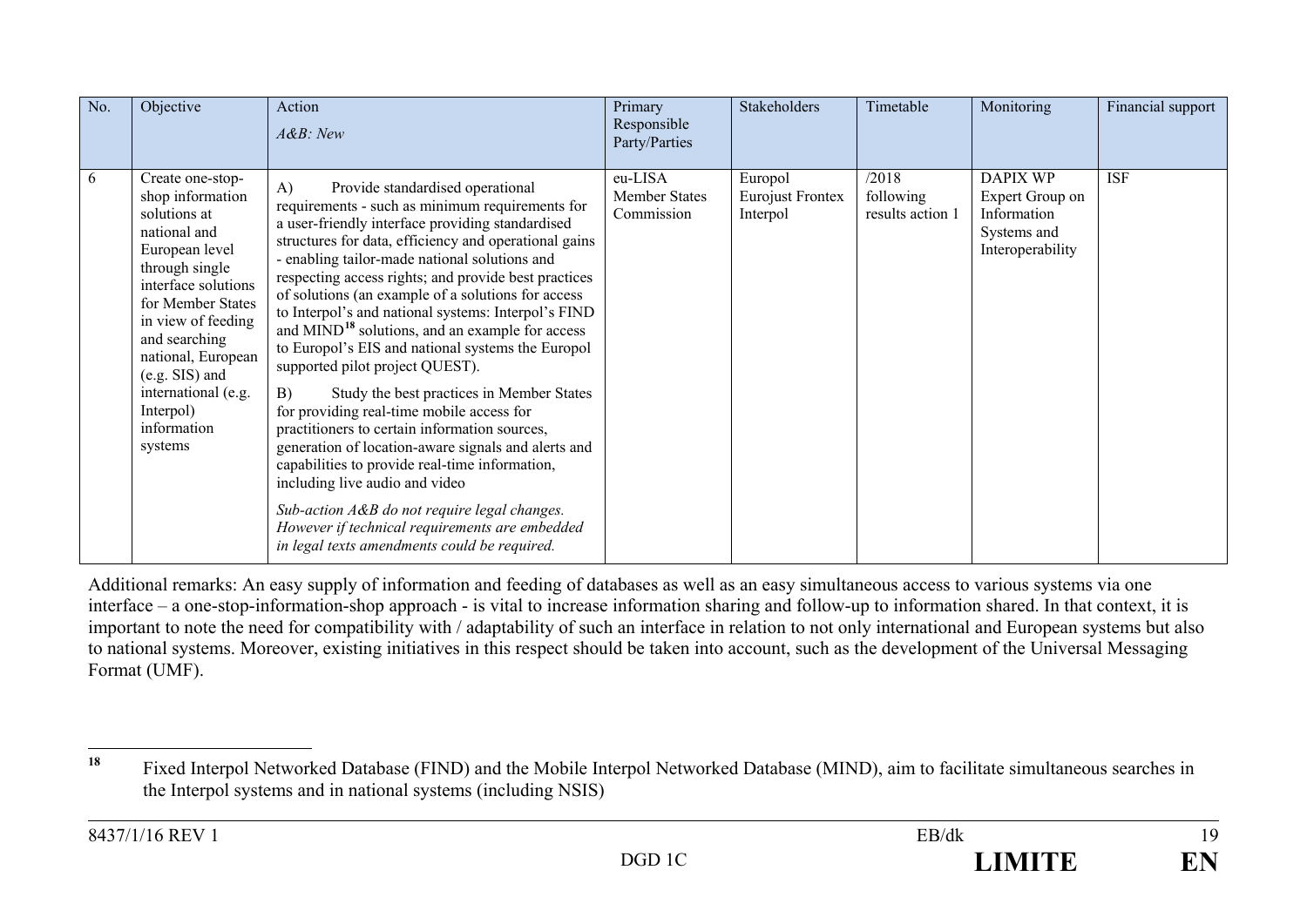| No. | Objective                                                     | Action<br>Ongoing                                                                                                                                                                                                                                                                                                                                                                                                   | Primary<br>Responsible<br>Party/Parties                    | Stakeholders | Timetable                                                                            | Monitoring      | Financial support             |
|-----|---------------------------------------------------------------|---------------------------------------------------------------------------------------------------------------------------------------------------------------------------------------------------------------------------------------------------------------------------------------------------------------------------------------------------------------------------------------------------------------------|------------------------------------------------------------|--------------|--------------------------------------------------------------------------------------|-----------------|-------------------------------|
|     | Further develop<br>the Universal<br>Messaging Format<br>(UMF) | Further develop the Universal Messaging Format<br>It is beneficial when the further development of the<br>format takes into account structures and<br>developments of existing information systems such<br>as SIS, while further development of those systems<br>should take into account the UMF.<br>Depending on the national and European legal<br>framework implementing the UMF will require<br>legal changes. | Member States<br>Europol<br>Frontex<br>eu-LISA<br>Interpol | Commission   | $2016$ - onward<br>(pilots started)<br>in $2016$ in<br>several MS -<br>UMF3 project) | <b>DAPIX WP</b> | ISF financed<br>UMF 3 project |

Additional remarks: The UMF Interoperability Coordination Programme aims at producing a commonly recognised standard specification for the exchange of information between national law enforcement authorities. It will ensure semantic interoperability whereby data quality will be strengthened. The programme is to be realised in three phases and two phases have already shown results: 1) Definition of a comprehensive European Police Information Model (EU-PIM) which will integrate the current police information models in European Member States and central institutions; 2) based on the EU-PIM, development of the technical specifications for a Universal Message Format (. A common technical standard ready for implementation in IT-systems is available. In 2016, the third phase (UMF3) has started and aims at providing the concept and proposal for a management entity and a governance process for the maintenance and development of the new standard. All relevant actors, including law enforcement authorities, should be encouraged to consistently use the UMF standard in order to facilitate cross-border communication.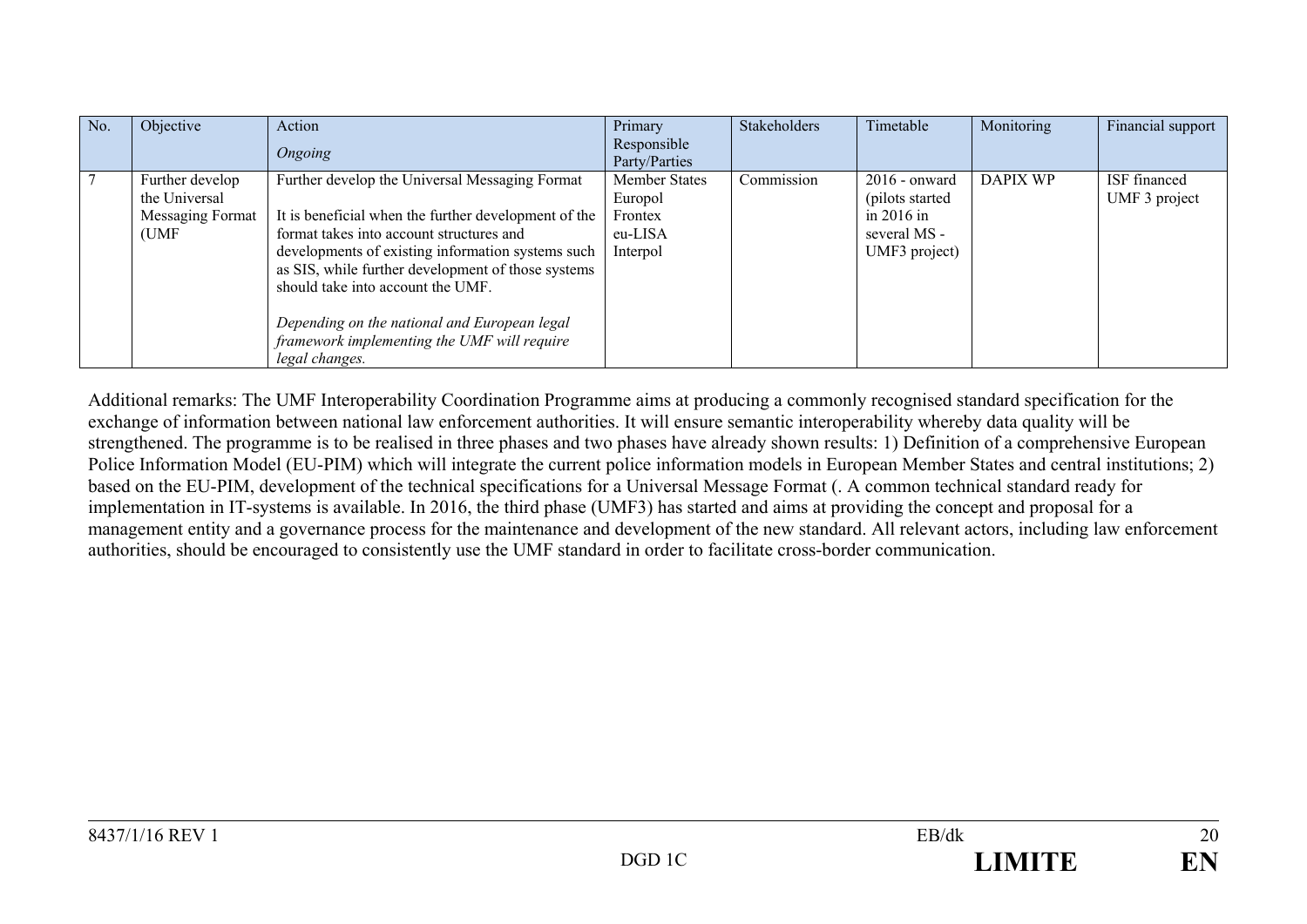<span id="page-20-1"></span><span id="page-20-0"></span>

| No. | Objective                                                                                                                                                                                      | Action<br>A&B: Ongoing / New (develop further and<br>reinforce)                                                                                                                                                                                                                                                                                                                                                                                                                                                                                                                                                                                                                                                                                                                                                                                                                                                                                        | Primary<br>Responsible<br>Party/Parties         | Stakeholders                                  | Timetable    | Monitoring                             | Financial support                                                                                                                                                                                                                                                             |
|-----|------------------------------------------------------------------------------------------------------------------------------------------------------------------------------------------------|--------------------------------------------------------------------------------------------------------------------------------------------------------------------------------------------------------------------------------------------------------------------------------------------------------------------------------------------------------------------------------------------------------------------------------------------------------------------------------------------------------------------------------------------------------------------------------------------------------------------------------------------------------------------------------------------------------------------------------------------------------------------------------------------------------------------------------------------------------------------------------------------------------------------------------------------------------|-------------------------------------------------|-----------------------------------------------|--------------|----------------------------------------|-------------------------------------------------------------------------------------------------------------------------------------------------------------------------------------------------------------------------------------------------------------------------------|
| 8   | Increase the trust<br>among and<br>expertise of<br>practitioners at<br>various and<br>between various<br>levels including<br>understanding of<br>each other's<br>practices and<br>backgrounds. | A) Develop national training and awareness raising<br>programmes for law enforcement and public<br>prosecution, in cooperation with relevant EU<br>agencies, taking into account all existing channels<br>and tools with their purposes, conditions and<br>benefits.<br>B) Develop cross-border exchange programmes<br>with various categories of practitioners from<br>various levels.<br>The primary focus should lie on the integrated use<br>of those tools while national legal, operational and<br>technical differences should be fully taken into<br>account. An important starting point is the Manual<br>on Law Enforcement Information Exchange as a<br>tool for SPOC personnel <sup>19</sup> . The manual was<br>adopted in 2015 and is regularly updated. $^{20}$<br>Practitioners including from SPOCs, PCCC's and<br>other should be involved in developing and<br>applying the mentioned programmes.<br>A&B: No legal changes required | <b>Member States</b><br>Cepol<br>EJN<br>eu-LISA | Europol<br>Eurojust<br>Commission<br>Interpol | 2017 onwards | <b>DAPIX WP</b><br>LEWP<br><b>CCWP</b> | a&b) ISF central<br>budget and<br>national<br>programmes<br>Cepol and<br>eu-LISA as EU<br>agencies are not<br>recipients of EU<br>funding<br>programmes.<br>Their assistance<br>requires<br>sufficient means<br>through the<br>regular budget<br>lines for those<br>agencies. |

Additional remarks: Cepol already provides various training courses related to the matter which could provide a basis while in relation to a training approach for European law enforcement cooperation, elements can be found in the Commission Communication establishing a European Law Enforcement Training Scheme (COM(2013) 172). Cepol and the European Judicial Network provide exchange programmes which could be a basis for intensified and/or enlarged initiatives or inspire bilateral /trilateral exchange programmes.

 $19$  see action 12<br>20<br>*C*<sub>20</sub>4/16 **<sup>20</sup>** 6704/16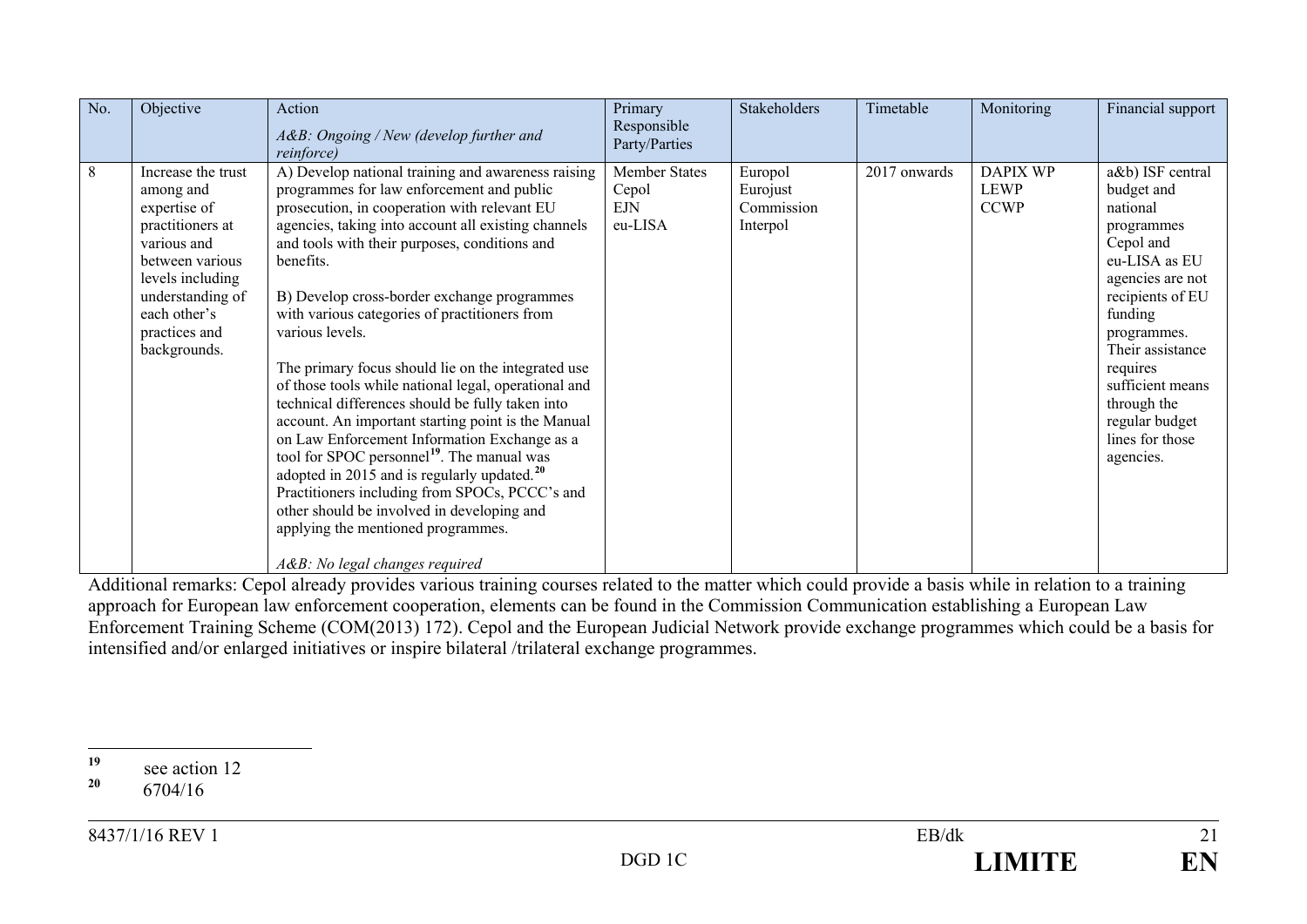| No. | Objective                                      | Action<br>A&B: Ongoing, C: New, D: Ongoing and New<br>(depending on $MS$ ), E: New                                                                                                                                                                                                                                                                                                                                                                                                                                                                                                                                                                                                                                                                                                                                                                                                                                                                                                                                                                                                                                                                                                                                                                                                                                                                | Primary<br>Responsible<br>Party/Parties  | <b>Stakeholders</b>                                                  | Timetable | Monitoring                      | Financial support                                                                                |
|-----|------------------------------------------------|---------------------------------------------------------------------------------------------------------------------------------------------------------------------------------------------------------------------------------------------------------------------------------------------------------------------------------------------------------------------------------------------------------------------------------------------------------------------------------------------------------------------------------------------------------------------------------------------------------------------------------------------------------------------------------------------------------------------------------------------------------------------------------------------------------------------------------------------------------------------------------------------------------------------------------------------------------------------------------------------------------------------------------------------------------------------------------------------------------------------------------------------------------------------------------------------------------------------------------------------------------------------------------------------------------------------------------------------------|------------------------------------------|----------------------------------------------------------------------|-----------|---------------------------------|--------------------------------------------------------------------------------------------------|
| 9   | Cross border law<br>enforcement<br>cooperation | A) Fully introduce Single Points of Contact<br>(SPOCs) for cross-border law enforcement<br>information exchange in all Member States -<br>including 24/7 availability in relation to article 7 of<br>the Additional Protocol to the Council of Europe<br>Convention on the Prevention of Terrorism - based<br>on the guidelines 10492/14 and the SPOC<br>Guidelines for international law enforcement<br>information exchange 6721/14.<br>B) In accordance with the Information<br>Management Strategy action develop training and<br>exchange programmes for SPOC personnel.<br>C) Study the feasibility of Computer Aided<br>Translation to reduce both the information<br>exchange lag and the burden on the staff in SPOCs.<br>D) Develop/introduce effective case management<br>and workflow solutions specifically for SPOCs in<br>view of mutual legal assistance cooperation.<br>Such solutions require tailor-made elements to<br>fulfil national demands and this initiative should<br>only provide assistance. Hence using (specific)<br>solutions cannot be binding.<br>E) Consider the establishment of common platform<br>(Working Party within the Council or Support)<br>group to DAPIX) in order to carry out regular<br>meetings between the Heads of SPOC to discuss<br>up to date issues.<br>A- E: no legal changes required. | <b>Member States</b><br>Cepol<br>eu-LISA | Europol<br>Eurojust<br>European<br>Commission<br>(OLAF, DG<br>TAXUD) | 2018      | <b>DAPIX WP</b><br><b>COPEN</b> | a)<br>n.a.<br>ISF central<br>b)<br>funding<br>EU funding<br>c)<br>EU funding<br>d)<br>e)<br>n.a. |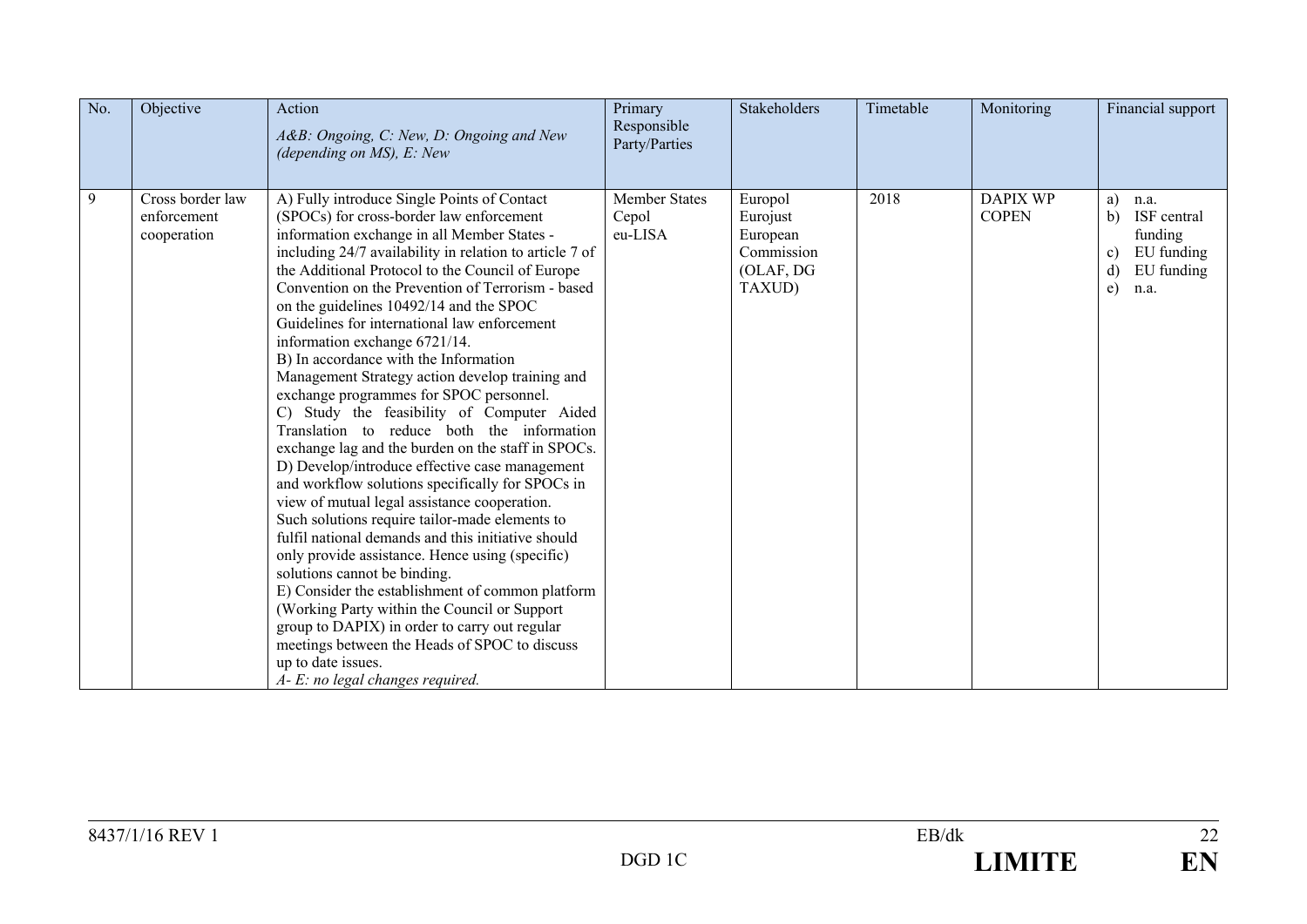Additional remarks: The Council confirmed in its conclusions following the Commission Communication on the European Information Exchange Model (EIXM) of 6 and 7 June 2013 (9811/13) the need to establish Single Points of Contact (SPOCs) for cross-border law enforcement information exchange in all Member States. To that end guidelines were established in document 10492/14. The implementation of SPOCs in Member States should be further pursued taking into account mentioned guidelines bearing in mind legal, operational, procedural and other differences between Member States. Thereby rapidity, more coherence and oversight in view of sharing information for mutual legal assistance can be ensured. This will be supported through the implementation of effective case management and workflow solutions. Such solutions require tailor-made elements to fulfil national demands and this initiative should only provide assistance. Hence using (specific) solutions cannot be binding.

| No. | Objective         | Action                                               | Primary                      | Stakeholders | Timetable | Monitoring      | Financial support |
|-----|-------------------|------------------------------------------------------|------------------------------|--------------|-----------|-----------------|-------------------|
|     |                   | Ongoing                                              | Responsible<br>Party/Parties |              |           |                 |                   |
|     |                   |                                                      |                              |              |           |                 |                   |
| 10  | Enhance bilateral | Strengthen Police and Customs Cooperation            | <b>Member States</b>         | Europol      | 2016-2017 | <b>DAPIX WP</b> | ISF funded        |
|     | law enforcement   | Centres (PCCCs) and their cooperation with           |                              | Frontex      |           | <b>CCWP</b>     | project           |
|     | information       | SPOCs while ensuring a centralised (national or at   |                              |              |           |                 |                   |
|     | exchange          | least state level) overview and monitoring of cross- |                              |              |           |                 |                   |
|     |                   | border information exchange.                         |                              |              |           |                 |                   |
|     |                   |                                                      |                              |              |           |                 |                   |
|     |                   | No legal changes required                            |                              |              |           |                 |                   |

Additional remarks: More than forty Police and Customs Cooperation Centres (PCCCs) exist in the EU. They are important instruments for criminal investigation and prevention in border regions and aim prifmarily at swift and easy cross-border information exchange. They should be strengthened to ensure they are well equipped and up to the task considering quickly evolving security risks.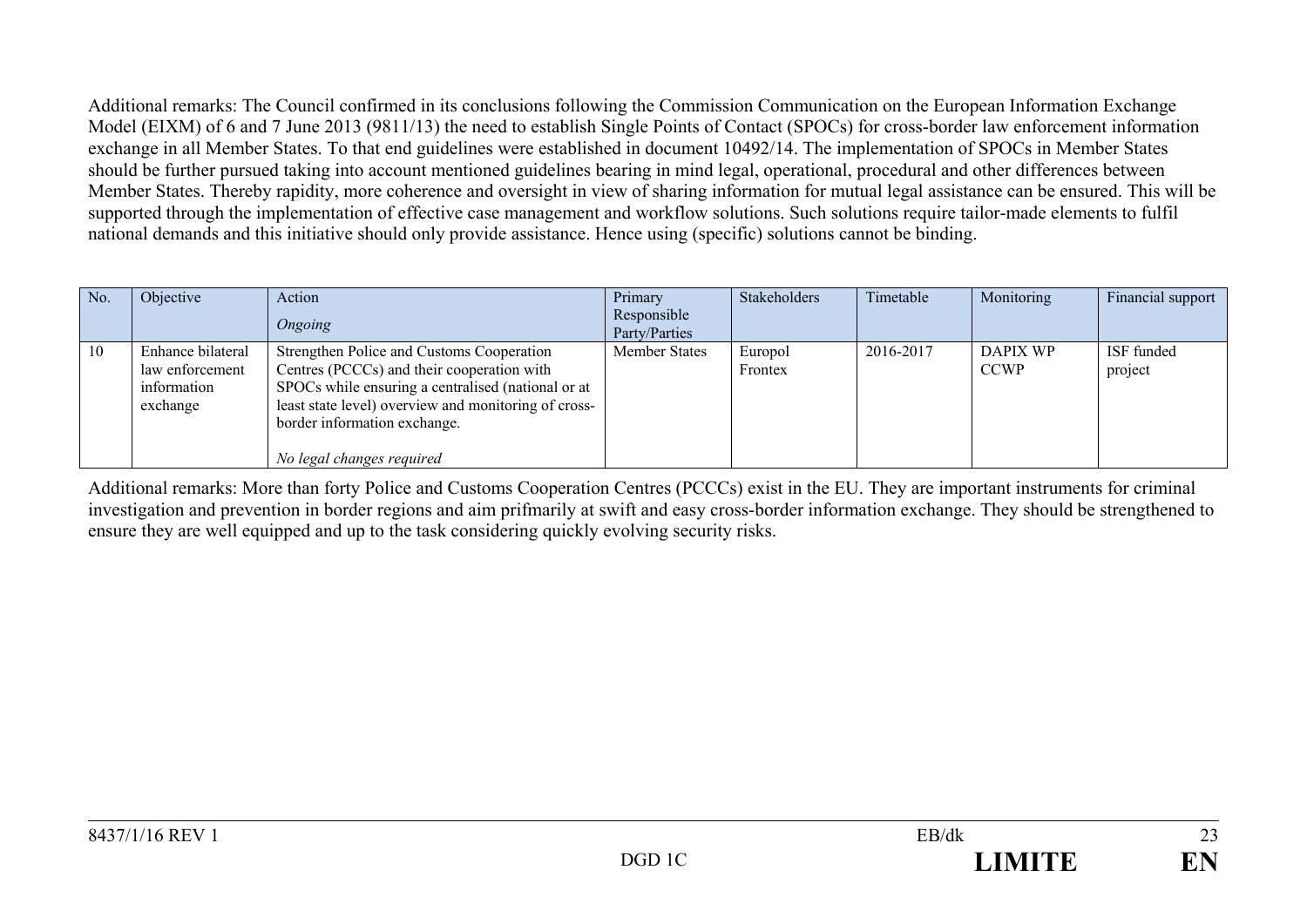#### *Theme 3 Optimal use of European information systems*

| No. | Objective                                     | Action<br>Ongoing                                                                          | Primary<br>Responsible<br>Party/Parties | <b>Stakeholders</b> | Timetable | Monitoring                           | Financial support |
|-----|-----------------------------------------------|--------------------------------------------------------------------------------------------|-----------------------------------------|---------------------|-----------|--------------------------------------|-------------------|
|     | Improve the<br>information<br>potential of EU | Increase the data supply to Europol and Eurojust as<br>well as systematic sharing of cases | <b>Member States</b>                    | Europol<br>Eurojust | permanent | MB Europol<br>College of<br>Eurojust | n.a.              |
|     | agencies                                      | No legal changes required                                                                  |                                         |                     |           |                                      |                   |

| No. | Objective                                              | Action                                                                                                                                                                                                                                                                                                                                                                                                                                 | Primary                          | <b>Stakeholders</b>  | Timetable | Monitoring                                                                          | Financial support |
|-----|--------------------------------------------------------|----------------------------------------------------------------------------------------------------------------------------------------------------------------------------------------------------------------------------------------------------------------------------------------------------------------------------------------------------------------------------------------------------------------------------------------|----------------------------------|----------------------|-----------|-------------------------------------------------------------------------------------|-------------------|
|     |                                                        | Ongoing                                                                                                                                                                                                                                                                                                                                                                                                                                | Responsible<br>Party/Parties     |                      |           |                                                                                     |                   |
| 12  | Europol to fully<br>use SIS, VIS and<br><b>EURODAC</b> | A) Europol fully use legally possible access to<br>SIS, VIS and EURODAC including by<br>establishing technical effective connections; and<br>after undertaking these steps identifying<br>B)<br>possible obstacles for batch cross-matching on<br>these systems, and keep statistics and provide<br>analysis of use of the mentioned databases in<br>similar way as Member States are obliged to do.<br>A&B: No legal changes required | Europol<br>Commission<br>eu LISA | <b>Member States</b> | 2017      | MB Europol<br>MB eu-LISA<br>WG on<br>Information<br>Systems and<br>Interoperability | Europol budget    |

Additional remarks: The EU has granted Europol access to the main central databases, but the Agency has not yet made full use of this opportunity. Europol has the right to access and search directly data entered into SIS for arrests, for discreet and specific check and for objects for seizure. So far, Europol has carried out only a relatively limited number of searches in SIS. Access to VIS for consultation has been legally possible for Europol since September 2013. Since July 2015 the legal basis of EURODAC allows access by Europol. The Agency should accelerate the on-going work to establish the connection to VIS and EURODAC.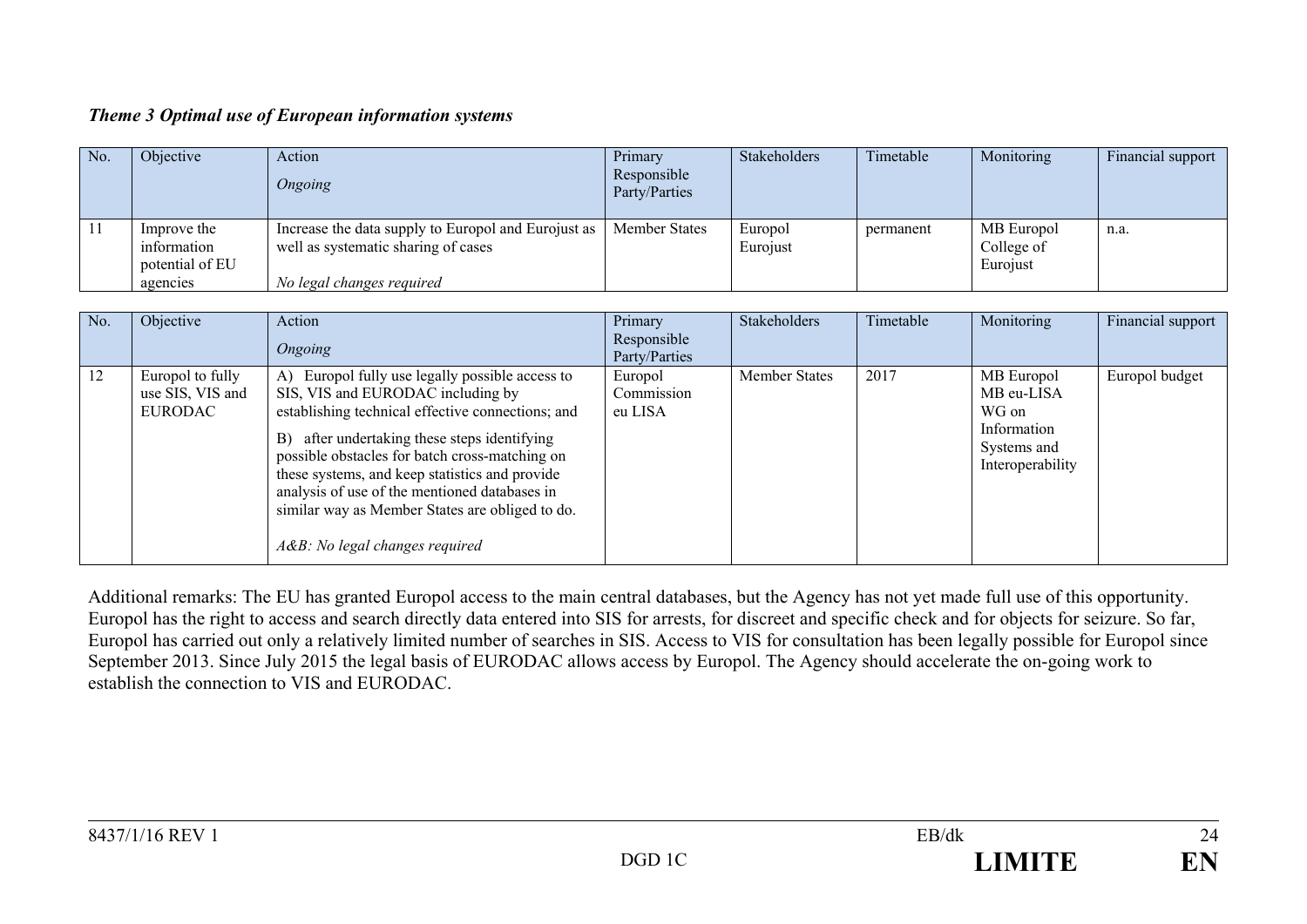| No. | Objective                                                                               | Action<br>A: Ongoing, B&C: New                                                                                                                                                                                                                                                                                                                                                                                                                                                                                                                                                                                                                                                                                                                                                                                                                                                                                                                                                                                                                                                                         | Primary<br>Responsible<br>Party/Parties       | Stakeholders                                               | Timetable                                                                                                                                                                    | Monitoring                                                                                                                | Financial support                                                                                                                                                                  |
|-----|-----------------------------------------------------------------------------------------|--------------------------------------------------------------------------------------------------------------------------------------------------------------------------------------------------------------------------------------------------------------------------------------------------------------------------------------------------------------------------------------------------------------------------------------------------------------------------------------------------------------------------------------------------------------------------------------------------------------------------------------------------------------------------------------------------------------------------------------------------------------------------------------------------------------------------------------------------------------------------------------------------------------------------------------------------------------------------------------------------------------------------------------------------------------------------------------------------------|-----------------------------------------------|------------------------------------------------------------|------------------------------------------------------------------------------------------------------------------------------------------------------------------------------|---------------------------------------------------------------------------------------------------------------------------|------------------------------------------------------------------------------------------------------------------------------------------------------------------------------------|
| 13  | Enhance the<br>effectiveness of<br>using the<br>Schengen<br>Information<br>System (SIS) | A) Law enforcement, border guard authorities and<br>immigration services include when available<br>identifiers in alerts (copy passport, digital photo,<br>biometrics, DNA-profiles to be considered) on the<br>basis of existing legal provisions; enable searches<br>on fingerprints and provision of facial image<br>feedback in case of a hit. The workload for<br>SIRENE bureaus and other practitioners should be<br>assessed when further pursuing this action.<br>B) Implement an Automated Fingerprint<br>Identification System (AFIS) functionality in the<br>SIS within the central as well as national system in<br>view of its full use.<br>C) Find a short term solution to allow reciprocal<br>sharing of information (including on visa data)<br>between Schengen, non-Schengen States and<br>Member States who are partially using the<br>instruments associated to Schengen, pending the<br>conclusion of an agreement between the Schengen<br>and other Member States to put this sharing on a<br>permanent footing<br>A: no legal changes required, B&C: legal changes<br>required | <b>Member States</b><br>Commission<br>eu-LISA | Europol<br>Eurojust<br>Frontex<br><b>SIRENE</b><br>Bureaux | a) gradual<br>process<br>depending on<br>national<br>availability and<br>possibilities.<br>b) 2017<br>(central level) /<br>2018 onward<br>(national level)<br>c) $2017/2018$ | a) SIS/SIRENE<br><b>WP</b><br>b) MB eu-LISA<br>SIS/VIS<br>Committee<br>c) SIS/SIRENE<br><b>WP</b><br>SIS/VIS<br>Committee | $a)$ n.a.<br>b) Introduction in<br>central system -<br>EU budget<br>Introduction<br>$nationally -$<br>national budget<br>(with possibly)<br>ISF funding)<br>c) to be<br>determined |

Additional remarks: Better identification of persons upon a hit will be possible by upload of additional information with the alert when it is available. These can be various indicators such as biometric data, warning markers or (digital) photographs. Also searching on fingerprints by means of an AFIS (Automated Fingerprint Identification System) to be implemented in the SIS will enhance rapid more trustworthy identification. These identifiers should be added to the alerts if they are available. The absence of identifiers should, however, not make it impossible to insert an alert. Member States will improve national processes to enforce the addition of such identifiers with an alert.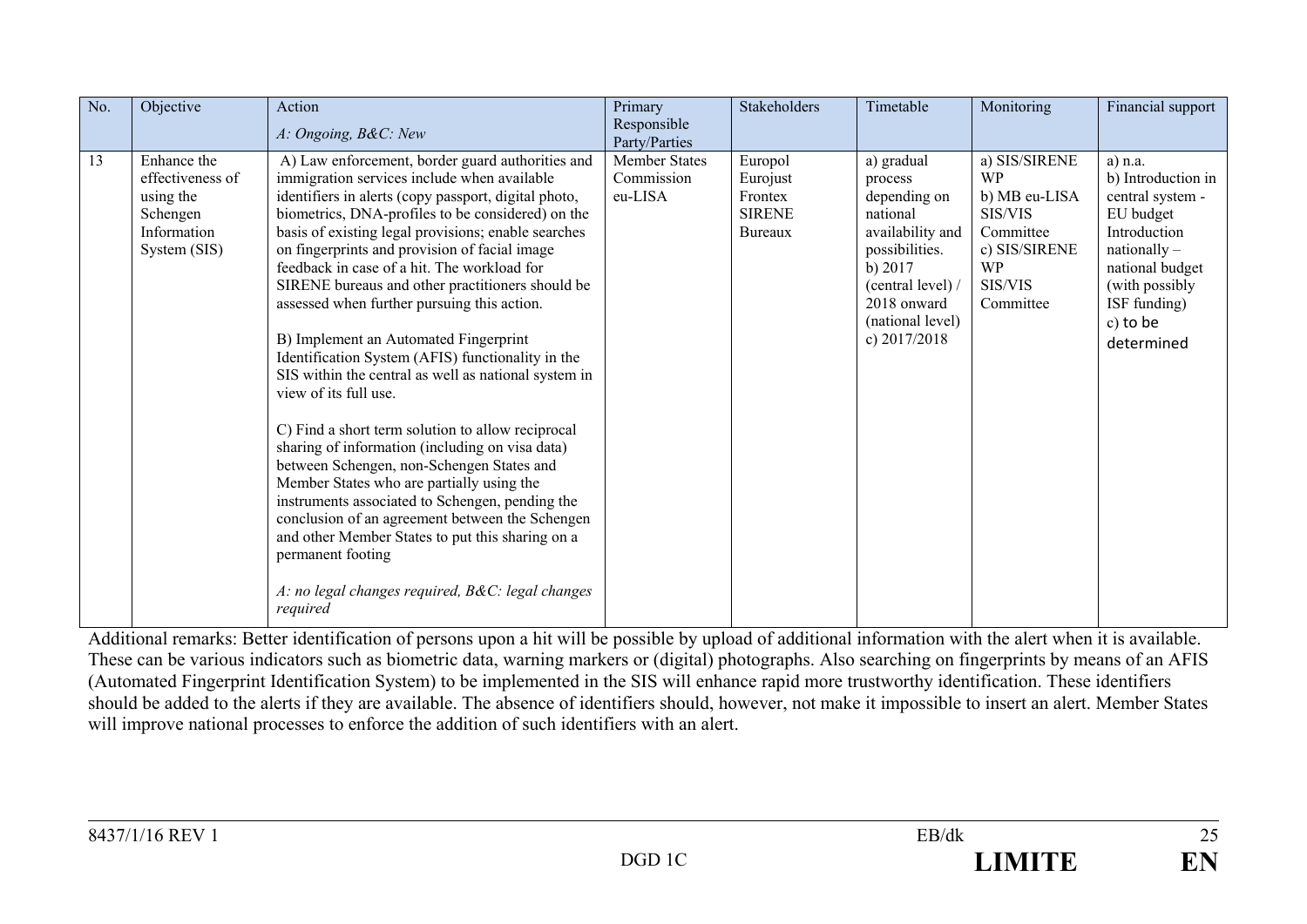| No. | Objective                                                                               | Action<br>Ongoing (evaluation SIS COM published)                                                                                                                                                                                                                                                                                                                                                                                                                        | Primary<br>Responsible<br>Party/Parties         | Stakeholders                              | Timetable                                                   | Monitoring                                                        | Financial support                          |
|-----|-----------------------------------------------------------------------------------------|-------------------------------------------------------------------------------------------------------------------------------------------------------------------------------------------------------------------------------------------------------------------------------------------------------------------------------------------------------------------------------------------------------------------------------------------------------------------------|-------------------------------------------------|-------------------------------------------|-------------------------------------------------------------|-------------------------------------------------------------------|--------------------------------------------|
| 14  | Enhance the<br>effectiveness of<br>using the<br>Schengen<br>Information<br>System (SIS) | Revise the legal basis of the Schengen Information<br>System (including new functionalities, extend the<br>access of EU agencies, facilitating access to hit<br>information). The revision should include the<br>provision for a long term solution to allow the<br>reciprocal exchange of information between<br>Schengen, non-Schengen Member States and<br>Member States who are partially using the<br>instruments associated to Schengen<br>Legal changes required | Council<br>European<br>Parliament<br>Commission | eu-LISA<br>Europol<br>Eurojust<br>Frontex | Proposal end<br>2016<br>Adoption co-<br>legislators<br>2017 | Schengen<br><b>Working Party</b><br>(SIS/SIRENE)<br>configuration | EU funding in<br>view of<br>implementation |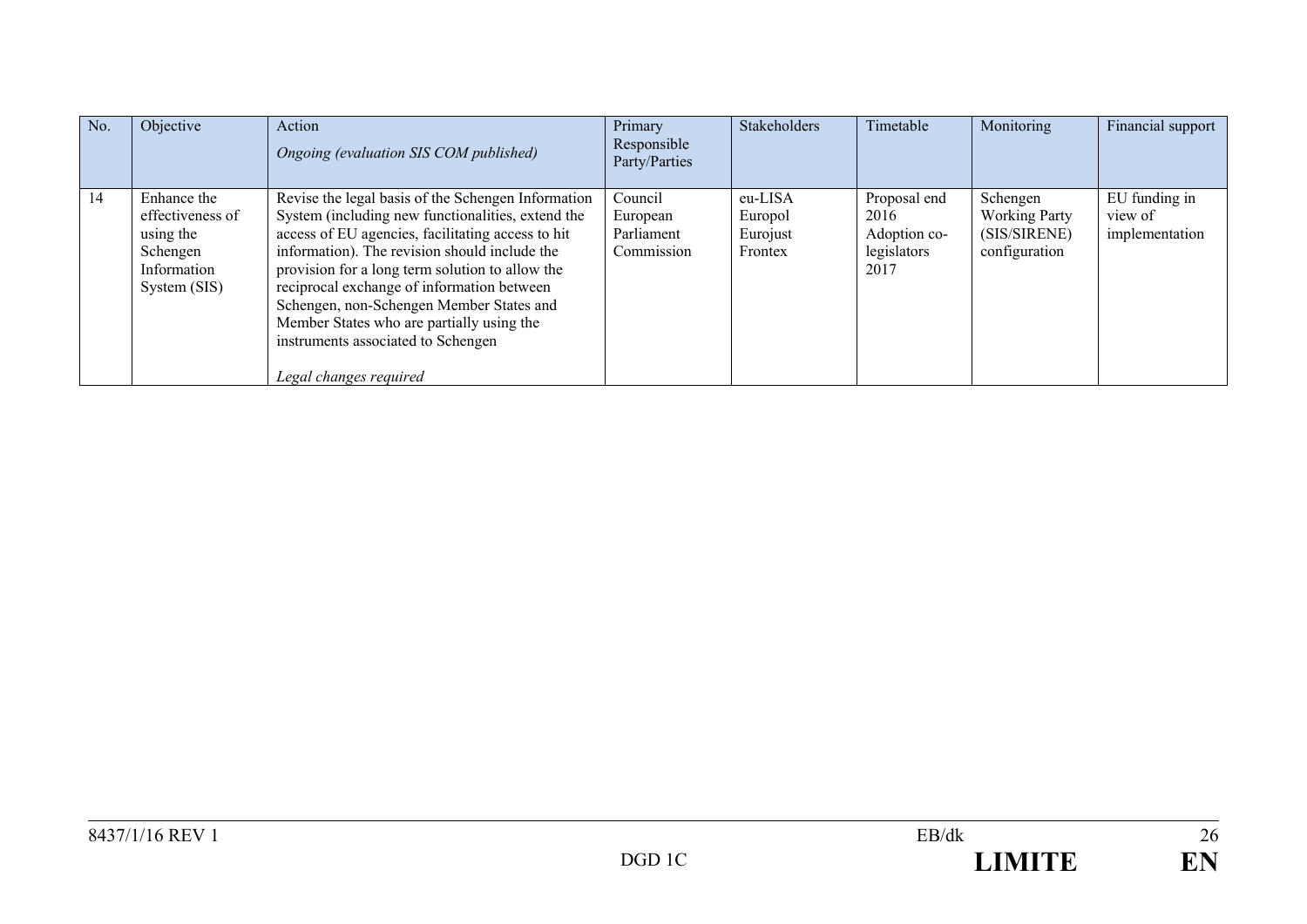| No. | Objective                                                                                                 | Action<br>A&B: Ongoing, C: New                                                                                                                                                                                                                                                                                                                                                                                                                                                                                                                                                                   | Primary<br>Responsible<br>Party/Parties     | Stakeholders                   | Timetable | Monitoring             | Financial support                                                                       |
|-----|-----------------------------------------------------------------------------------------------------------|--------------------------------------------------------------------------------------------------------------------------------------------------------------------------------------------------------------------------------------------------------------------------------------------------------------------------------------------------------------------------------------------------------------------------------------------------------------------------------------------------------------------------------------------------------------------------------------------------|---------------------------------------------|--------------------------------|-----------|------------------------|-----------------------------------------------------------------------------------------|
| 15  | Full use of Prüm<br>possibilities to<br>exchange<br>fingerprints, dna<br>and vehicle<br>registration data | A) Undertake EU pilots and if required follow-up<br>steps to enforce connections of EU Member States<br>to the Prüm network.<br>B) Identify key obstacles for:<br>i: the connection to the Prüm network<br>ii: the full use of Prüm possibilities<br>iii: solve the obstacles<br>Europol to become a partner in the Prum<br>$\mathcal{C}$<br>framework in view of enabling the cross matching<br>of dna, finger prints and vehicle registration data<br>with third countries with which Europol has an<br>operational agreement.<br>A&B: No legal changes required, C: legal changes<br>required | a) Commission<br>b) Member<br><b>States</b> | Europol<br>Eurojust<br>Frontex | a) 2018   | Commission<br>DAPIX WP | $a\&b$ (i and ii)<br>Not applicable<br>$b$ (iii): ISF<br>funding national<br>programmes |

Additional remarks: DNA, fingerprints and vehicle registration data are key identifiers in criminal investigations and possibly provide evidence for criminal proceedings. In view of the ever increasing international dimension of organised crime, terrorism and other security risks, it is vital that all Member States are as soon as possible fully connected to the Prüm automated data exchange. Moreover, Member States should prioritise operationally connecting with other Member States. Implementation obstacles should be addressed as soon as possible.

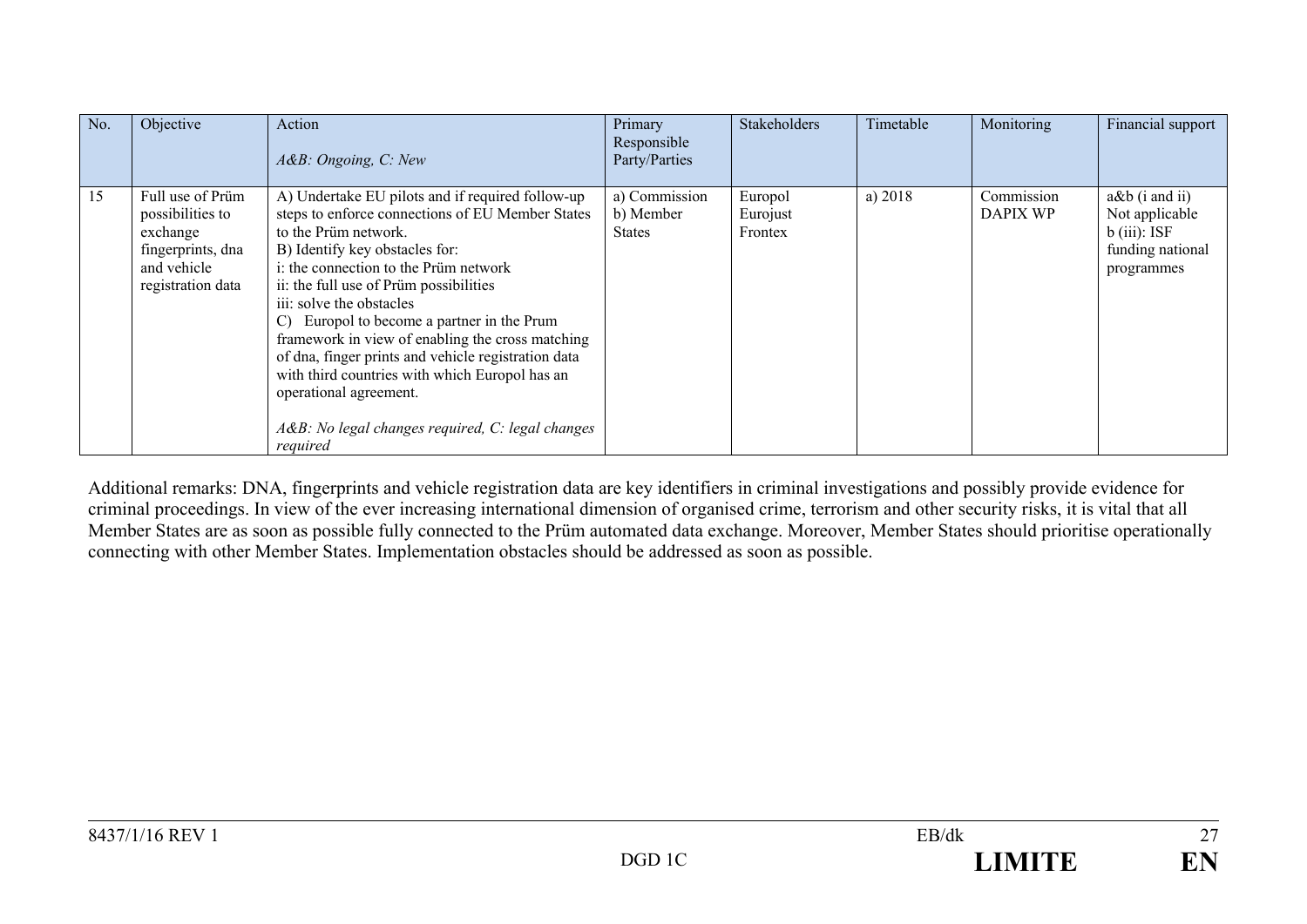| No. | Objective                                                                                                 | Action<br>A: Ongoing, B: New                                                                                                                                                                                                                                                                                                                                                                    | Primary<br>Responsible<br>Party/Parties | Stakeholders                                 | Timetable                  | Monitoring   | Financial support                   |
|-----|-----------------------------------------------------------------------------------------------------------|-------------------------------------------------------------------------------------------------------------------------------------------------------------------------------------------------------------------------------------------------------------------------------------------------------------------------------------------------------------------------------------------------|-----------------------------------------|----------------------------------------------|----------------------------|--------------|-------------------------------------|
| 16  | Improve the<br>sharing of criminal<br>records.<br>particularly<br>relating to<br>terrorism<br>convictions | A) Facilitate access to ECRIS for all relevant<br>authorities and increase use of the system<br>B) Identify a solution to allow the pro-active<br>sharing of convictions data in relation to terrorism<br>and serious and organised crime; and for such<br>convictions data to be available at Member States'<br>external borders<br>A: No legal changes required, B: Legal chnages<br>required | <b>Member States</b><br>Eurojust        | Europol<br>Frontex<br><b>OLAF</b><br>eu-LISA | a) continuous<br>b) $2019$ | <b>COPEN</b> | $a)$ n.a.<br>b) to be<br>determined |

Additional remarks: Member States should invest in facilitating the access to ECRIS at national level to ensure the increased use of ECRIS. In urgent cases, Member States should reach out to Eurojust to facilitate the obtaining of criminal records. When the access has not yet been established Member States should exchange information on the basis of Framework Decision 2009/315/JHA. After the adoption of the legislative proposal on the complementation of ECRIS with an index system to enable national authorities to determine which Member State holds criminal records of a thirdcountry national, Member States are invited to make full use of this possibility.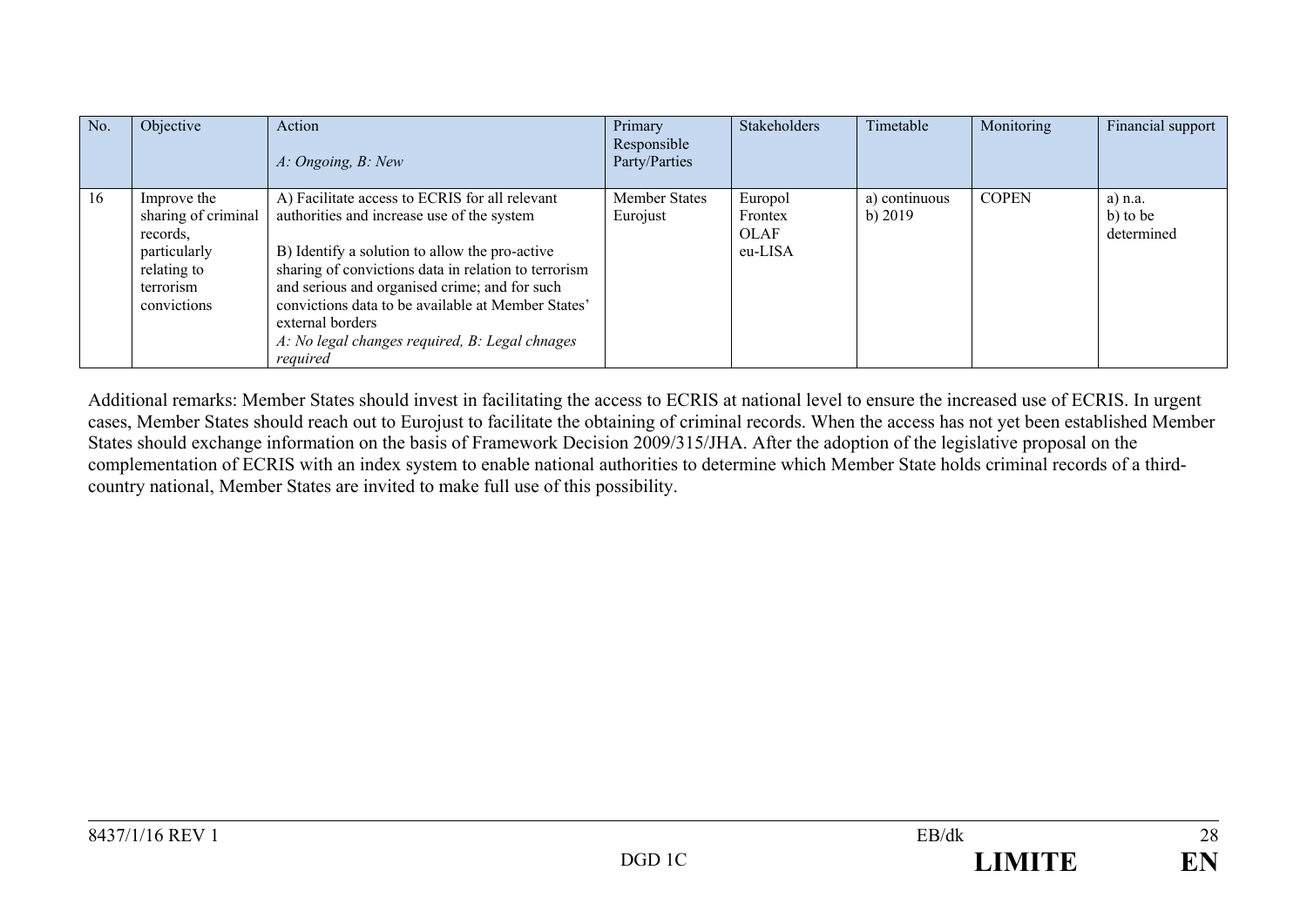| No. | Objective                                                                                   | Action<br>Ongoing                                                                                                                                                                            | Primary<br>Responsible<br>Party/Parties | Stakeholders                      | Timetable | Monitoring             | Financial support |
|-----|---------------------------------------------------------------------------------------------|----------------------------------------------------------------------------------------------------------------------------------------------------------------------------------------------|-----------------------------------------|-----------------------------------|-----------|------------------------|-------------------|
| 17  | Enhance the<br>coordination and<br>monitoring<br>capabilities of<br><b>Eurojust Members</b> | Enable the setting up and connection of the<br>members of the Eurojust National Coordination<br>System (ENCS) to the Eurojust's Case<br>Management System (CMS)<br>No legal changes required | Member States<br>Eurojust               | Europol<br>Frontex<br><b>OLAF</b> | 2017/2018 | College of<br>Eurojust | EU funding        |

Additional remarks: The Case Management System (CMS) is designed to store and process case-related data referred to Eurojust for assistance. To improve its functionality and operational performance, two upgraded versions of the CMS were released in 2015 to support implementing the connection of members of the ENCS from each Member State to the CMS, as envisaged by Article 12 of the Eurojust Council Decision. Secure network connections have been set up with a number of Member States, ensuring the secure exchange of information between Eurojust and the Member States. The added value of well-functioning Eurojust National Coordination Systems (ENCS) has become particularly evident in the field of counter-terrorism.

| No. | Objective                                                                                                            | Action                                                                                                                                                                                                                                                                                                                      | Primary<br>Responsible<br>Party/Parties | <b>Stakeholders</b> | Timetable | Monitoring | Financial support     |
|-----|----------------------------------------------------------------------------------------------------------------------|-----------------------------------------------------------------------------------------------------------------------------------------------------------------------------------------------------------------------------------------------------------------------------------------------------------------------------|-----------------------------------------|---------------------|-----------|------------|-----------------------|
| 18  | Streamlining and<br>speeding up<br>international<br>information<br>exchange by<br>automation of<br>manual procedures | Develop the Automation of Data Exchange Process<br>(ADEP) project<br>The project should ensure complementarity with<br>existing information management solutions<br>including at Europol as well as seek a low-cost,<br>legally proof and user friendly solution.<br>Legal changes required particular when<br>implementing | Member States                           | Europol             | 2018/2019 | DAPIX WP   | ISF funded<br>project |

Additional remarks: Rapid and efficient information exchange is essential to ensure fast follow-up actions in investigations, control actions and other activities. Hence it is important to determine swiftly where vital information is present and to address oneself to the right party. The Automation of Data Exchange Process (ADEP) aims at addressing this need and thereby providing a contribution to the goals of Council Framework Decision 2006/960/JHA (SFD). The technical development of ADEP is taking into account Annex A on categories of offences of Decision 2009/316/JHA (ECRIS).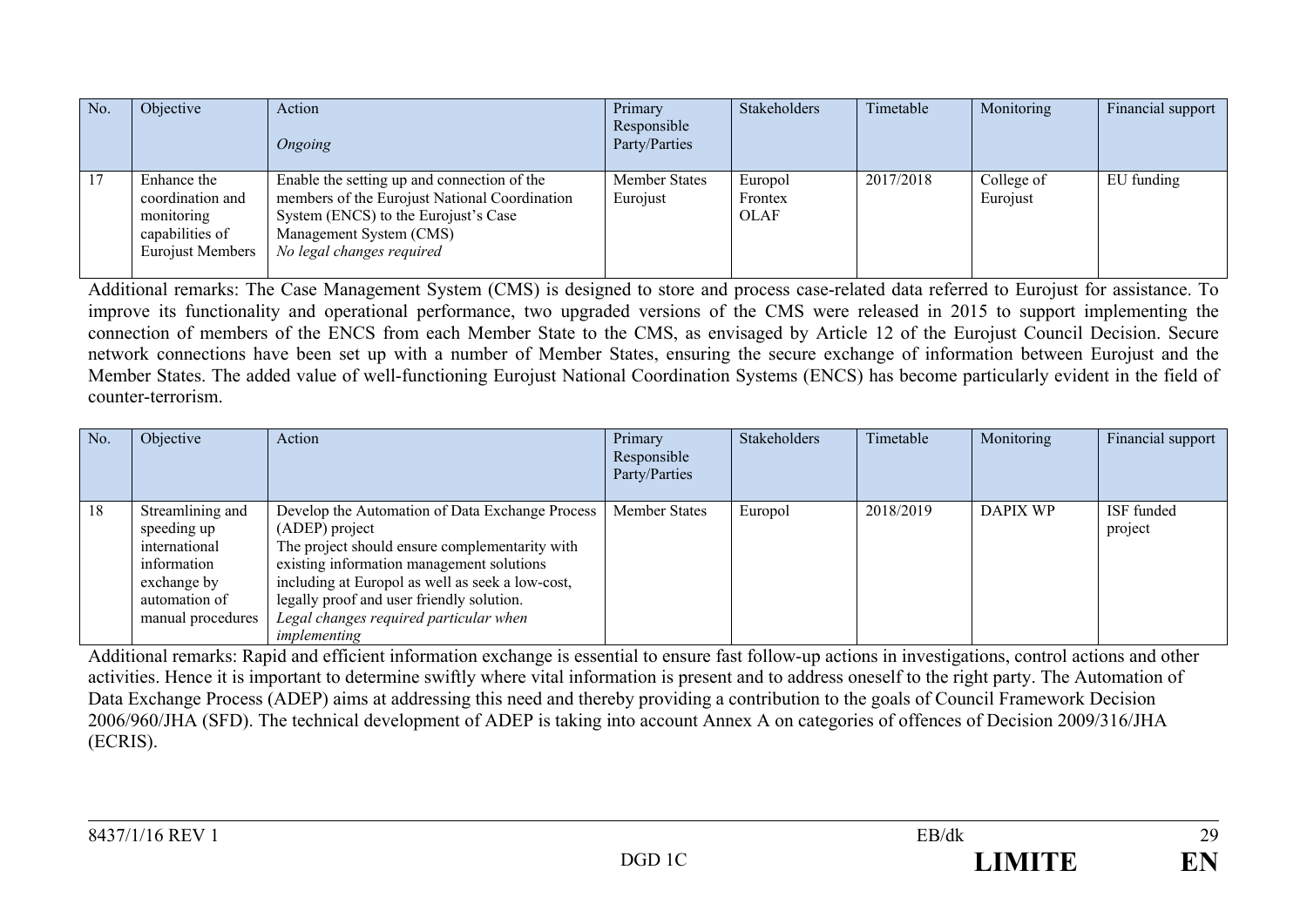# <span id="page-29-0"></span>**CHAPTER 3. STRENGTHEN THE COLLECTION, CHECKING AND CONNECTION OF INFORMATION FOR THE DETECTION OF PERSONS INVOLVED IN TERRORISM AND TERRORISM RELATED ACTIVITY AND THEIR TRAVEL MOVEMENTS ACTIONS**

*Theme 1 Improving existing instruments – quantity, quality and timeliness* **SIS**

| No. | Objective         | Action                                               | Primary        | Stakeholders      | Timetable        | Monitoring | Financial support |
|-----|-------------------|------------------------------------------------------|----------------|-------------------|------------------|------------|-------------------|
|     |                   |                                                      | Responsible    |                   |                  |            |                   |
|     |                   |                                                      | Party/Parties  |                   |                  |            |                   |
|     | Create a joint    | Agree on indicative criteria for inserting terrorism | Member States, | <b>MS (SIRENE</b> | $2016$ , ongoing | COSI       | n/a               |
|     | understanding of  | related SIS alerts                                   | TWP, SIS VIS   | Bureau)           |                  |            |                   |
|     | when a person     |                                                      | Committee      | eu-LISA           |                  |            |                   |
|     | should be entered |                                                      |                |                   |                  |            |                   |
|     | in the SIS        |                                                      |                |                   |                  |            |                   |
|     | regarding         |                                                      |                |                   |                  |            |                   |
|     | terrorism and     |                                                      |                |                   |                  |            |                   |
|     | terrorism related |                                                      |                |                   |                  |            |                   |
|     | activity          |                                                      |                |                   |                  |            |                   |

There are currently no common criteria to define whether a person is involved in terrorism or terrorism related in the Member States This is of particular concern regarding the upload of alerts in the SIS and action by end users on a hit. Differences in national procedures for adding 'terrorism related activity' as a type of offence make it difficult to establish any clear typology for these individuals. The definition of terrorism in the revised Council Framework Decision 2002/475/JHA provides guidance for further efforts to come to more harmonised applications. In order to provide clear expectations of actions to be taken and necessary response with regards to SIS alerts and information sharing, indicative criteria are set regarding the exchange and sharing of information on individuals attracted to areas of conflict, whether to fight or to support terrorist groups.

The Group of Most Affected Member States previously agreed on a list of criteria in an Annex to the Milan conclusions of July 7<sup>th</sup> 2014 (see annex).<sup>[21](#page-29-0)</sup> Indicative criteria will be agreed upon on the basis of this list as well as up-to-date information and other indicators such as the common risk indicators for the performance of border checks (as developed by Frontex and the Dumas Working Group).

<sup>&</sup>lt;sup>21</sup> In addition to the Milan Conclusions, see UN Resolution 2178, Council Framework Decision 2002/475/JHA, Council Framework Decision 2008/919/JHA and SIS code tables (ST 028 terrorism related activity).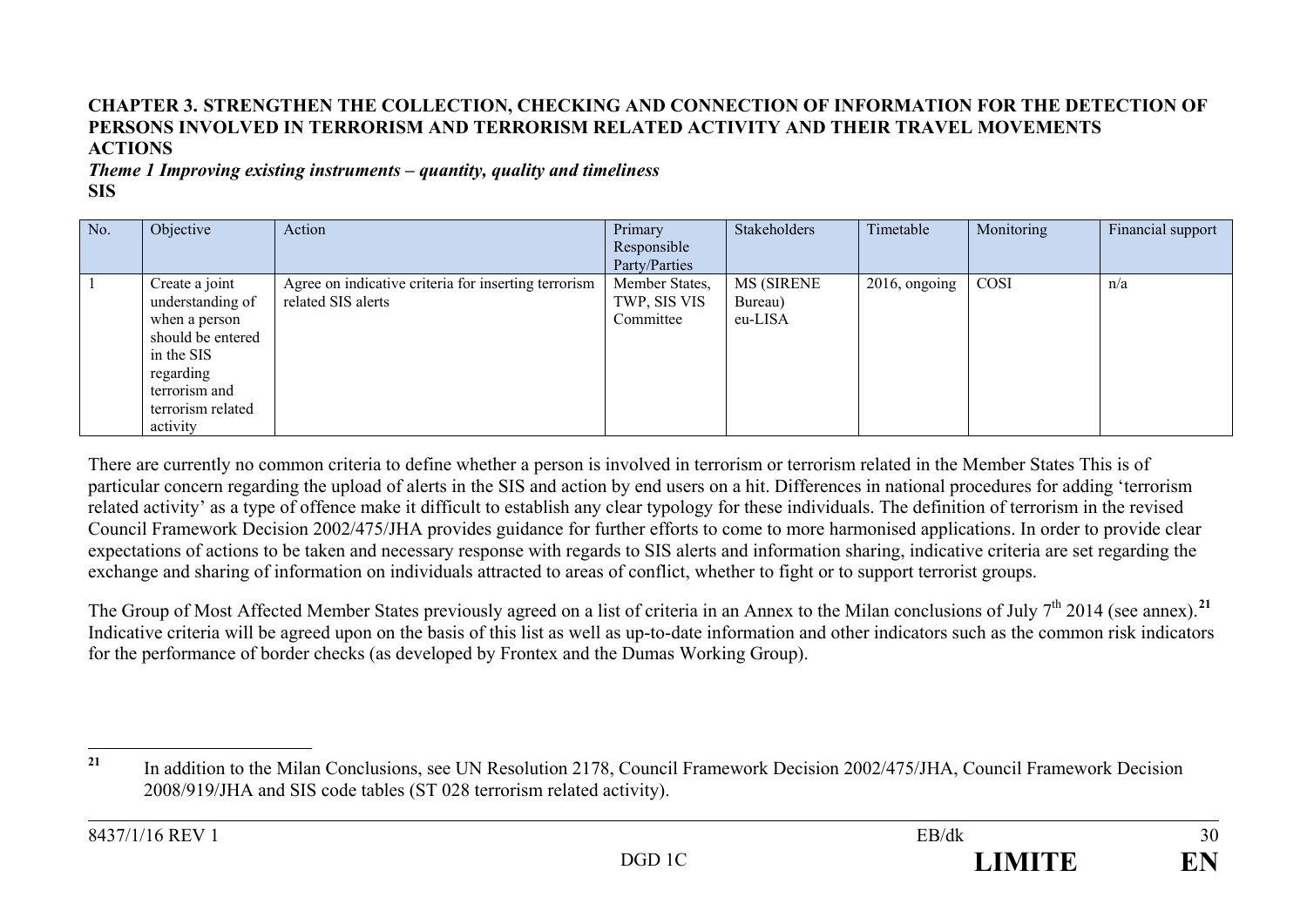These criteria can also be taken into consideration for the sharing of information with Europol, for example with the Europol Information System and the Focal Point Travellers. This action holds a strong relation to action 1.1.2 with regard to the (quality) of information given with an alert via the Mform.

| No. | Objective                                                                                                                                                       | Action                              | Primary<br>Responsible<br>Party/Parties | Stakeholders         | Timetable        | Monitoring | Financial support |
|-----|-----------------------------------------------------------------------------------------------------------------------------------------------------------------|-------------------------------------|-----------------------------------------|----------------------|------------------|------------|-------------------|
|     | Ensure structural<br>information to<br><b>SIRENE Bureaus</b><br>and SIS end users<br>of persons<br>involved of<br>terrorism or<br>terrorism related<br>activity | Create alerts once criteria are met | <b>Member States</b>                    | <b>SIRENE Bureau</b> | $2016$ , ongoing | COSI       | n/a               |

Alerts on persons are made on the basis of the indicative criteria developed under action 1. Member States need to use the criteria to determine whether an alert should be entered. While these criteria are not legally binding and non limitative, meeting just only one of the criteria listed should lead to the insertion of an alert unless a Member State determines that an exception must be made. Any transmission and sharing of information about the persons referred to, remains of course submitted to safeguards provided in national and European law. Member States will ensure due consideration is given when an alert after meeting the criteria is not inserted. Member States will share insights into interpretations of legal standards or national operational practices to strengthen mutual understandings and possible good practices.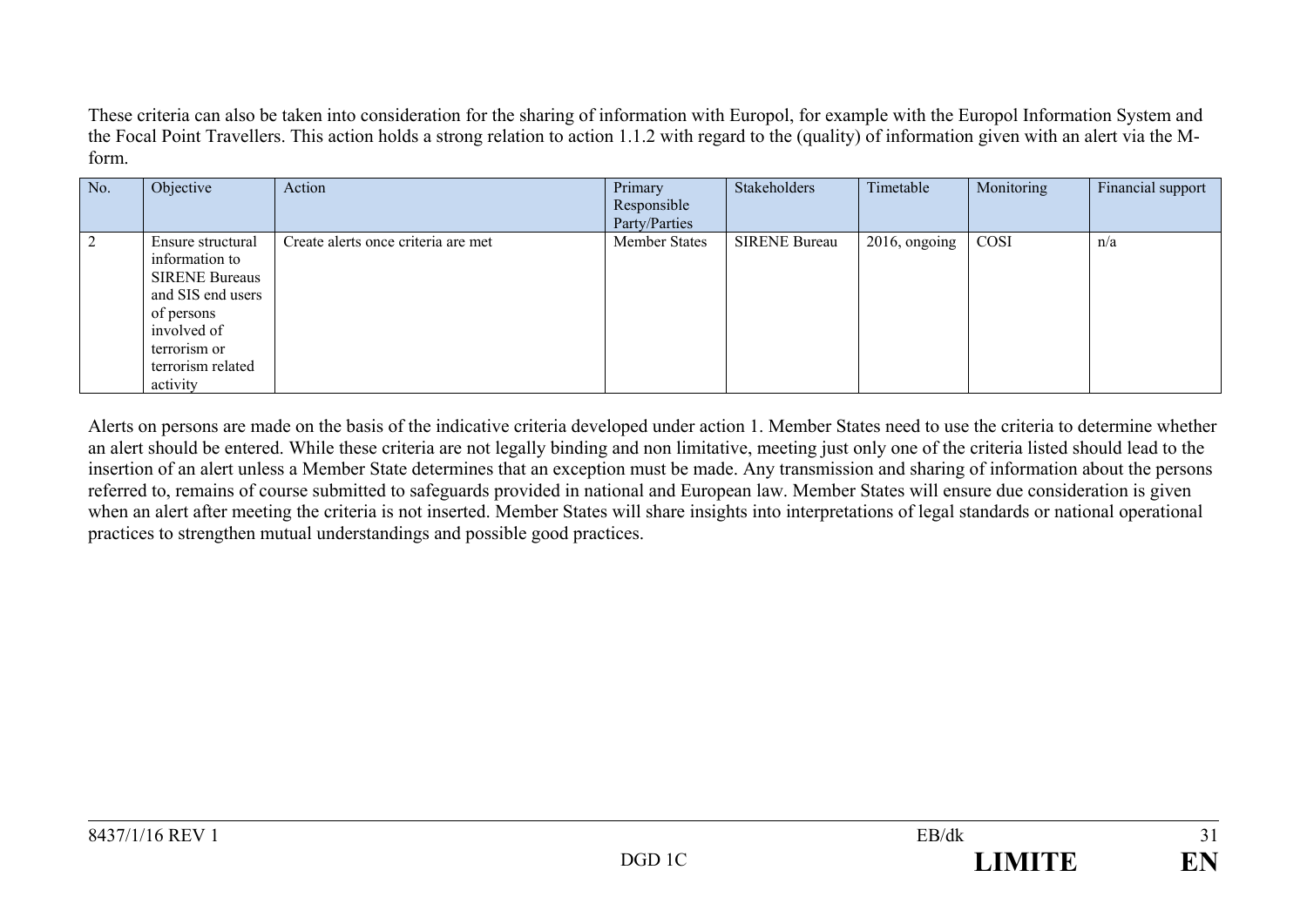| No. | Objective                                                                                                                                                                         | Action                                               | Primary<br>Responsible<br>Party/Parties | Stakeholders                                                    | Timetable        | Monitoring | Financial support |
|-----|-----------------------------------------------------------------------------------------------------------------------------------------------------------------------------------|------------------------------------------------------|-----------------------------------------|-----------------------------------------------------------------|------------------|------------|-------------------|
|     | Ensure clear<br>indication to<br><b>SIRENE Bureaus</b><br>and SIS end users<br>that an alert<br>concerns a person<br>involved of<br>terrorism or<br>terrorism related<br>activity | Use of marker 'terrorism related activity' as a rule | <b>Member States</b>                    | <b>SIS VIS</b><br>Committee,<br><b>SIRENE Bureau</b><br>eu-LISA | $2016$ , ongoing | COSI       | n/a               |

The marker 'terrorism related activity' is added with an alert issued on persons to whom this marker is applicable, as a rule. The default setting will be that when an article 36 alert is entered on a person involved in terrorism or terrorism related activity the marker 'terrorism related activity' is always added to the alert. By using the marker as a default, clarity and consistency in practice can be ensured. In addition to issuing an alert on a person based on the criteria, the use of the marker will provide SIRENE Bureau and end-users even more insight and assurance as to what is expected of the actions based on the alert. Member States will ensure due (operational) consideration is given when this maker is not added to the alert. Any transmission and sharing of information about the persons referred to, remains of course submitted to safeguards provided in national and European law.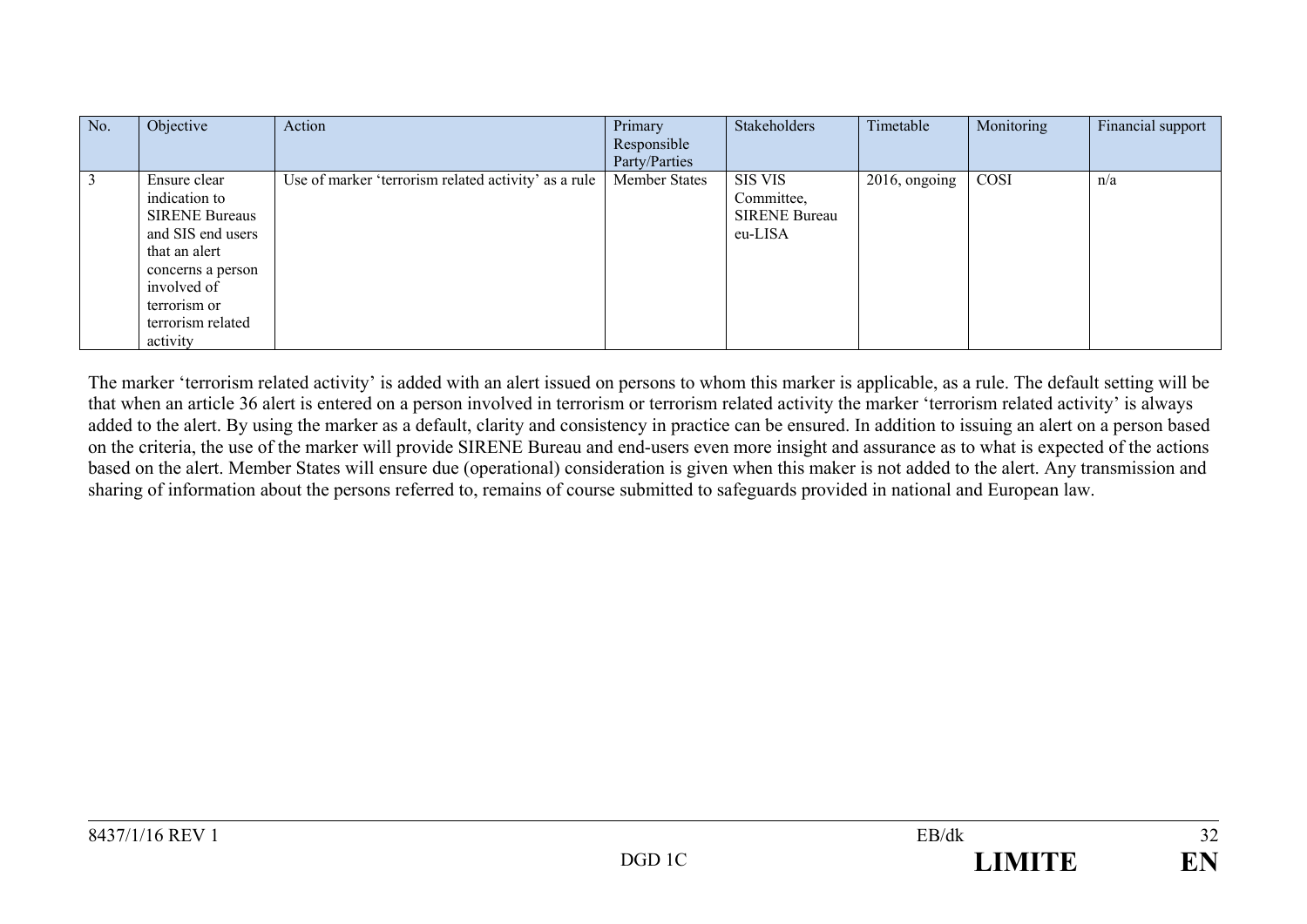| No. | Objective          | Action                                         | Primary        | Stakeholders          | Timetable        | Monitoring | Financial support |
|-----|--------------------|------------------------------------------------|----------------|-----------------------|------------------|------------|-------------------|
|     |                    |                                                | Responsible    |                       |                  |            |                   |
|     |                    |                                                | Party/Parties  |                       |                  |            |                   |
|     | Ensure sufficient  | Minimum standards for data quality required by | Member States, | eu-LISA               | $2017$ , ongoing | COSI.      | n/a               |
|     | quality of data in | SIS should be respected by Member States       | SIS/SIRENE,    | <b>SIRENE Bureaux</b> |                  | eu-LISA    |                   |
|     | SIS, so that       |                                                | EC, SIS-VIS    |                       |                  |            |                   |
|     | informed follow up |                                                | Committee      |                       |                  |            |                   |
|     | actions can be     |                                                |                |                       |                  |            |                   |
|     | taken              |                                                |                |                       |                  |            |                   |

Member State authorities need insight into the validity/reliability of information, which is shared in order to follow up effectively after a hit. Absence of common standards between Member States diminishes the impact of information sharing and follow-up actions. This is valid for information uploaded in the Schengen Information System (SIS) and in the Europol Information System (EIS) as well as for information shared with Europol's Focal Point Travellers and Hydra. Member States commit to respect the commonly agreed operational and technical requirements on data quality. Regular discussions will be held, detailing for example, the importance and the exact purpose of provided and received data, data transfer in a commonly agreed language, and enabling prioritising actions. Technical solutions in the SIS to support compliance are explored and implemented by eu-LISA with a view to provide regular feedback to Member States on data quality. High level abstract reports will be sent to the Commission. A special SIRENE form should be developed for the exchange of supplementary information including predefined multiple choice fields. In the meantime Member States should provide in the M-form at least minimum information on the reasons and circumstances for which information is shared. Simply sending an almost empty form does not match the operational needs. This will be added to the existing predefined fields and free text areas and they should be filled-in to be able to finalise the M-form. Regarding the systems under the competence of eu-LISA, these actions are covered by the action plan on information management and exchange in the area of law enforcement.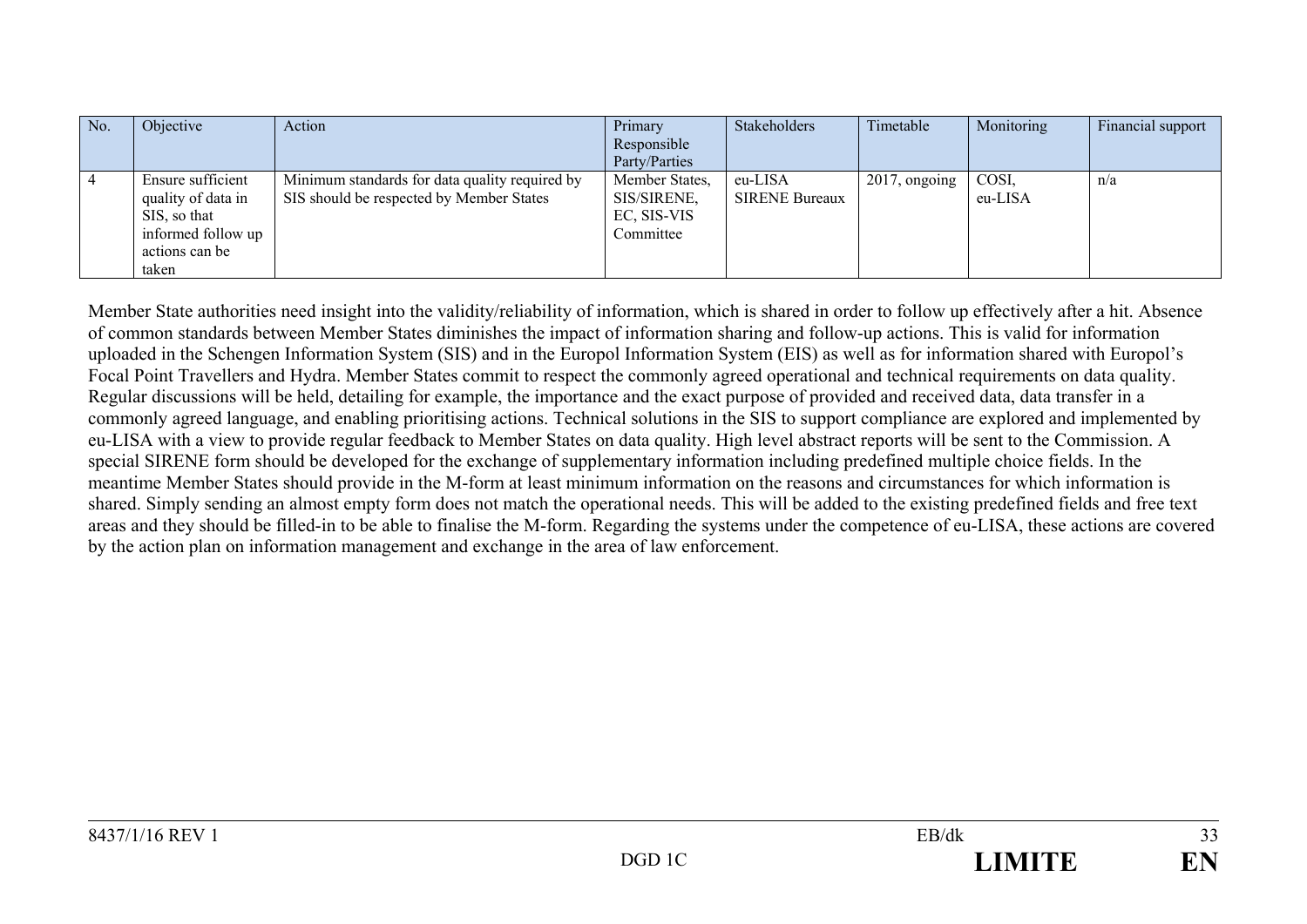| No. | Objective                                                                                                                | Action                                                                                                     | Primary<br>Responsible<br>Party/Parties | Stakeholders                      | Timetable        | Monitoring | Financial support |
|-----|--------------------------------------------------------------------------------------------------------------------------|------------------------------------------------------------------------------------------------------------|-----------------------------------------|-----------------------------------|------------------|------------|-------------------|
|     | Ensure additional<br>information on<br>criminal records is<br>available to<br><b>SIRENE Bureaus</b><br>and SIS end users | Insert additional information based on criminal<br>records (national databases and ECRIS) with an<br>alert | Member States,<br>SIS VIS<br>Committee  | Eurojust,<br>SIRENE<br>Bureau, EC | $2016$ , ongoing | COSI       | n/a               |

Information pertaining to the criminal records of a person for whom an alert is entered into the SIS is uploaded with the alert, when available. The use of information from the ECRIS when issuing SIS alerts, especially also in cases of 'terrorism related activity', can provide valuable background information to the SIRENE Bureau and the end users.

| No. | Objective            | Action                                            | Primary       | <b>Stakeholders</b>  | Timetable        | Monitoring  | Financial support |
|-----|----------------------|---------------------------------------------------|---------------|----------------------|------------------|-------------|-------------------|
|     |                      |                                                   | Responsible   |                      |                  |             |                   |
|     |                      |                                                   | Party/Parties |                      |                  |             |                   |
| - 0 | Create a joint       | Commonly define when 'immediate reporting' is     | TWP.          | <b>SIRENE Bureau</b> | $2016$ , ongoing | <b>COSI</b> | n/a               |
|     | understanding on     | required upon a hit as well as what action should | SIS/SIRENE    |                      |                  |             |                   |
|     | immediate            | be taken                                          | WG            |                      |                  |             |                   |
|     | reporting upon a hit |                                                   |               |                      |                  |             |                   |
|     | in the SIS           |                                                   |               |                      |                  |             |                   |

The nature of some articles such as Articles 24 of the SIS II Regulation, 36 and 38 of the SIS II Decision leave room for differences in action taken upon a hit. For example, persons subject to a nationally imposed travel ban will perhaps not be stopped based on an Article 36 alert even though they are in violation of their travel ban. The confiscation of documents pursuant to article 38 alerts is not always automatic but may depend upon national legislation.

Next to this, the national procedures for adding the requirement for immediate reporting to an alert vary greatly. Time is a crucial element; therefore authorities need clarity on why immediate reporting is required, and what the actions look like. To ensure harmonised use and understanding, the criteria for using the new 'immediate reporting' option will be harmonised and it will be made clear in which cases this option should be used. The Mform should contain further information that can be immediately given to the officer in the field. Contact with the competent SIRENE Bureau should be made without delay, for example via telephone. The SIRENE Manual will be amended to set commonly agreed desired interventions and to support compliance. To act properly, training of the end users is essential. Further specifications to strengthen the practice for specific articles will be taken up where appropriate for that article.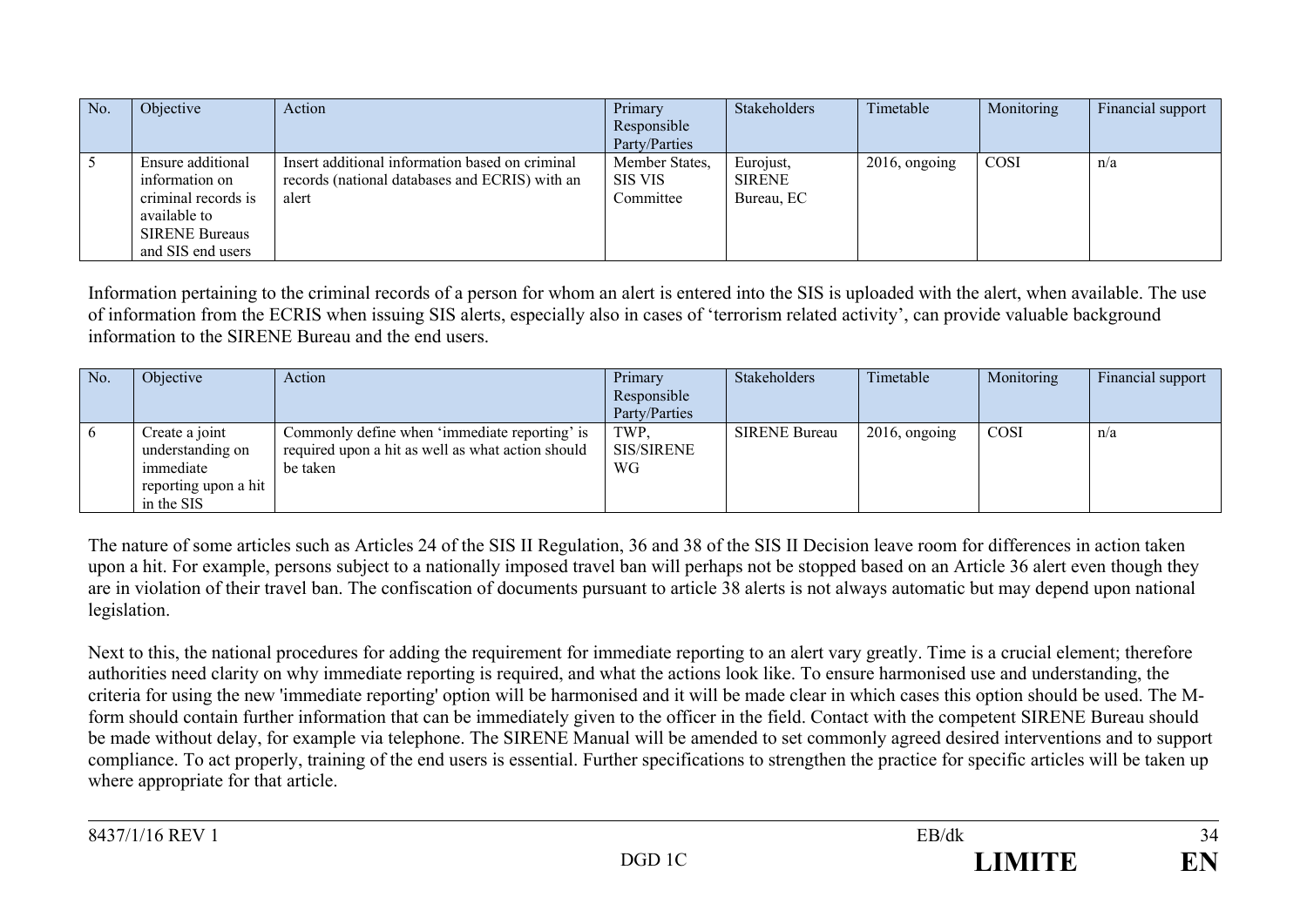| Objective                                                                                             | Action                      | Primary<br>Responsible<br>Party/Parties | Stakeholders         | Timetable                                                                     | Monitoring  | Financial support |
|-------------------------------------------------------------------------------------------------------|-----------------------------|-----------------------------------------|----------------------|-------------------------------------------------------------------------------|-------------|-------------------|
| Make possible that<br>SIS alerts can call<br>for preliminary and<br>temporary holding<br>or detention | Create a new type of action | Commission<br>(EC),<br>SIS/SIRENE<br>WG | <b>Member States</b> | 2017-2018,<br>ongoing (update<br><b>SIS II</b><br>Regulation and<br>Decision) | <b>COSI</b> | n/a               |

The current possibilities for action after a hit on an alerts based on articles pursuant the SIS II Regulation and Decision, do not fully meet the operational needs. For example, the nature of Article 36 SIS II Decision allows for no other types of action than discreet check or specific checks. Often times there is no European Arrest Warrant yet for a person being subject of an alert for terrorism related activities under Article 36 SIS II Decision, but more action is needed after a hit other than the performance of a discreet or specific check. An example would be persons subject to a national travel ban. Therefore, whilst maintaining the possibilities provided by the existing alerts within the SIS legal framework, a new type of action should provide the possibility of preliminary and temporary holding or detention, where sufficient national legal grounds are available. In that regard, national legislative changes to support this action may be necessary.

| No. | Objective           | Action                                            | Primary        | Stakeholders          | Timetable       | Monitoring  | Financial |
|-----|---------------------|---------------------------------------------------|----------------|-----------------------|-----------------|-------------|-----------|
|     |                     |                                                   | Responsible    |                       |                 |             | support   |
|     |                     |                                                   | Party/Parties  |                       |                 |             |           |
|     | Ensure that end     | Strengthen effective discreet and specific checks | EC, Member     | <b>SIRENE Bureaux</b> | $2016$ (start), | <b>COSI</b> | n/a       |
|     | users are equipped  | including through training                        | States, CEPOL, |                       | ongoing         |             |           |
|     | to conduct discreet |                                                   | eu-LISA        |                       |                 |             |           |
|     | and specific checks |                                                   |                |                       |                 |             |           |

Carrying out a discreet check without bringing this to the attention of the suspected person is also a matter of proper information and training. Specifically, when it comes to alert with the marker 'terrorism related activity'. To support end-users the M-form must be filled in with specific information, such as warning markers. Training activities for end-users including with the support of CEPOL and technical support should facilitate Member States in carrying out a discreet or specific check.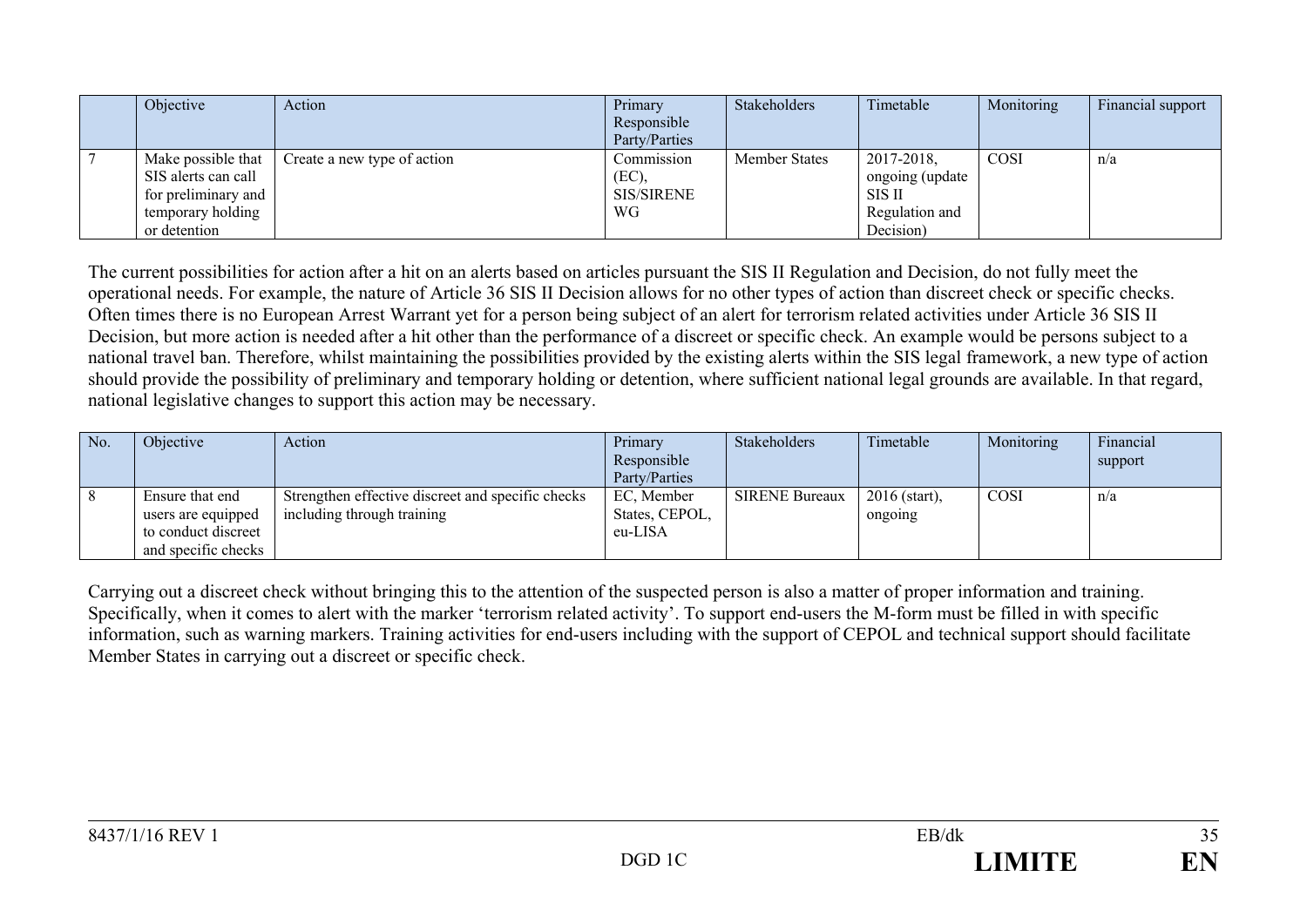| No. | Objective                                                                                                                           | Action                                                                                                                                                                                 | Primary<br>Responsible<br>Party/Parties                              | Stakeholders         | Timetable        | Monitoring | Financial<br>support |
|-----|-------------------------------------------------------------------------------------------------------------------------------------|----------------------------------------------------------------------------------------------------------------------------------------------------------------------------------------|----------------------------------------------------------------------|----------------------|------------------|------------|----------------------|
|     | Systematic<br>feedback on hits or<br>requests for<br>immediate action to<br>national SIRENE<br>Bureau and the<br>issuer of an alert | Enable systematic reporting of a positive hit in<br>SIS to the national SIRENE Bureau of the<br>Member State where the hit occurs as well as the<br>Member State that issued the alert | <b>SIS VIS</b><br>Committee, EC,<br>Europol,<br><b>Member States</b> | <b>SIRENE Bureau</b> | $2017$ , ongoing | COSI       | n/a                  |

Real time notifications of the SIRENE Bureau if a terrorism related alert is consulted does not always take place; this is particularly necessary for alerts for which immediate reporting is required and alerts concerning 'terrorism-related activity'. This also applies to any supplementary information obtained during the exchange of information.

Specifically after major incidents, the diffusion of information to other Member States is vital. The occurrence of a hit should therefore be immediately and automatically reported to the national SIRENE Bureau having issued the alert.

Member State good practices and technical support enabling information to become directly available to the end-user and the SIRENE Bureau, should be explored as a solution for this action. Member States will consider the possibility of automated/systematic transmission of hits – and accompanying information - to Europol, for example to the Focal Point Travellers or Focal Point Hydra. Automated/systematic diffusion of hit information to Europol may require legal amendments, thus necessitating legal analyses. See also the good practices in the annex.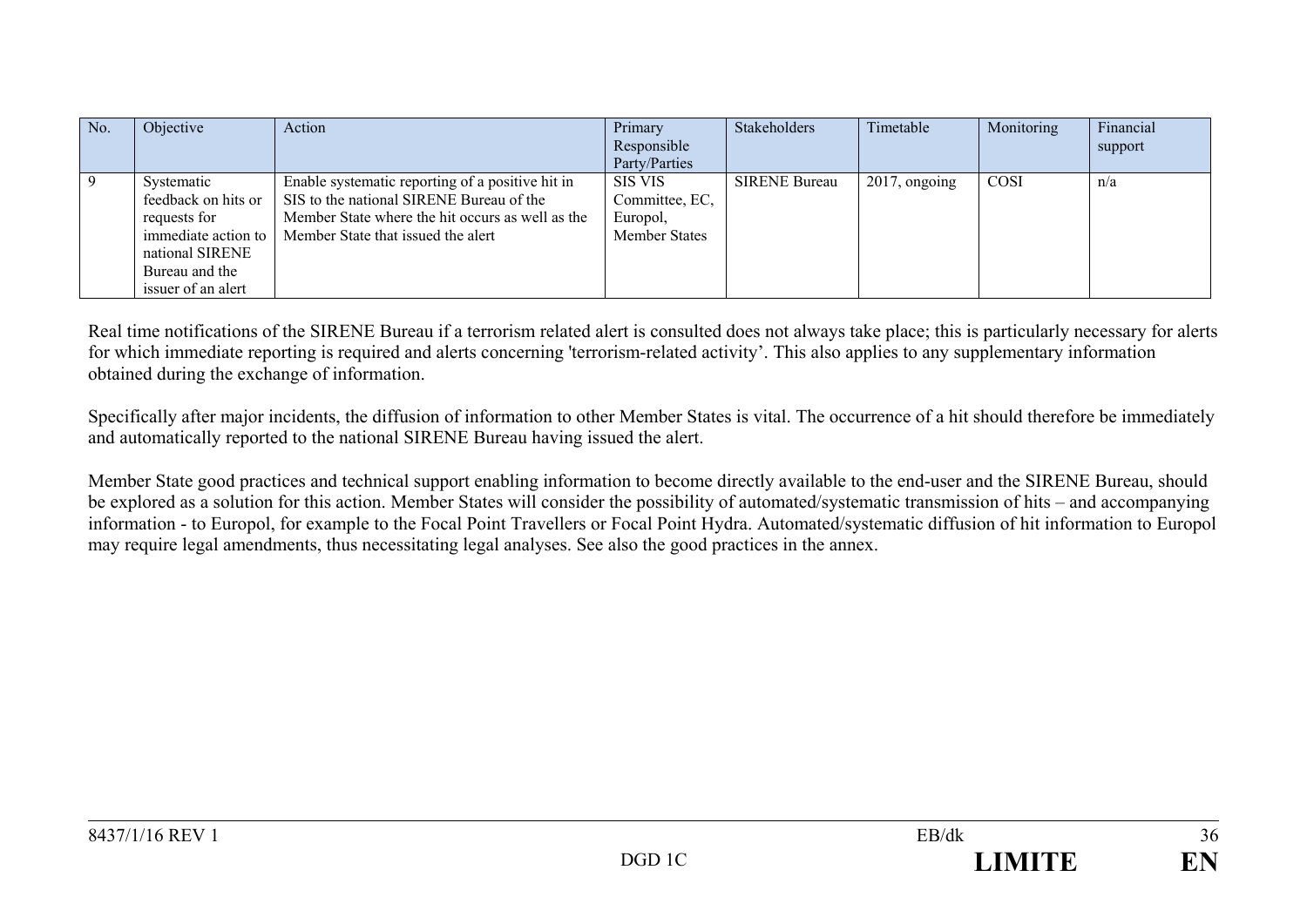| No. | Objective                                                                                                                                                   | Action                                                                                                                                                                                                                       | Primary<br>Responsible<br>Party/Parties                        | Stakeholders                                     | Timetable        | Monitoring  | Financial<br>support |
|-----|-------------------------------------------------------------------------------------------------------------------------------------------------------------|------------------------------------------------------------------------------------------------------------------------------------------------------------------------------------------------------------------------------|----------------------------------------------------------------|--------------------------------------------------|------------------|-------------|----------------------|
| 10  | Ensure that<br>information of<br>extremist speakers,<br>who are deemed to<br>pose a threat to<br>public order, is<br>shared between<br><b>Member States</b> | Make recording of alerts under Article 24.3<br>mandatory and adopt national legislation allowing<br>the issuance of an alert under Article 24.2 for<br>third country nationals who are not present on the<br>territory of MS | $EC, co-$<br>legislators,<br>follow-up<br><b>Member States</b> | <b>Member States</b><br>(e.g. SIRENE<br>Bureaux) | $2017$ , ongoing | <b>COSI</b> | n/a                  |

Member States agree to flag all extremist speakers with or without visa obligations, who are deemed to pose a threat to public order and who intend to visit the EU, in SIS under article 24 refusal of entry. This allows Member States to take notice of the extremist speakers that other Member States have identified, and take the necessary measures. An alert in SIS is necessary to ensure that an assessment is performed every time an extremist speaker, who is deemed to pose a threat to public order by a Member State, intends to visit the EU. Member states will flag extremist speakers for a maximum of two years and alerts will be removed or continued if deemed appropriate, based on a continuous assessment. Legislative changes will be considered to change the mandatory character of alerts under article 24 to enable Member States to insert alerts on persons who are a potential threat to public order, to enable other Member States to make their own assessment of the individual. This would enable Member States to notify one another and make a national threat assessment without the mandatory refusal.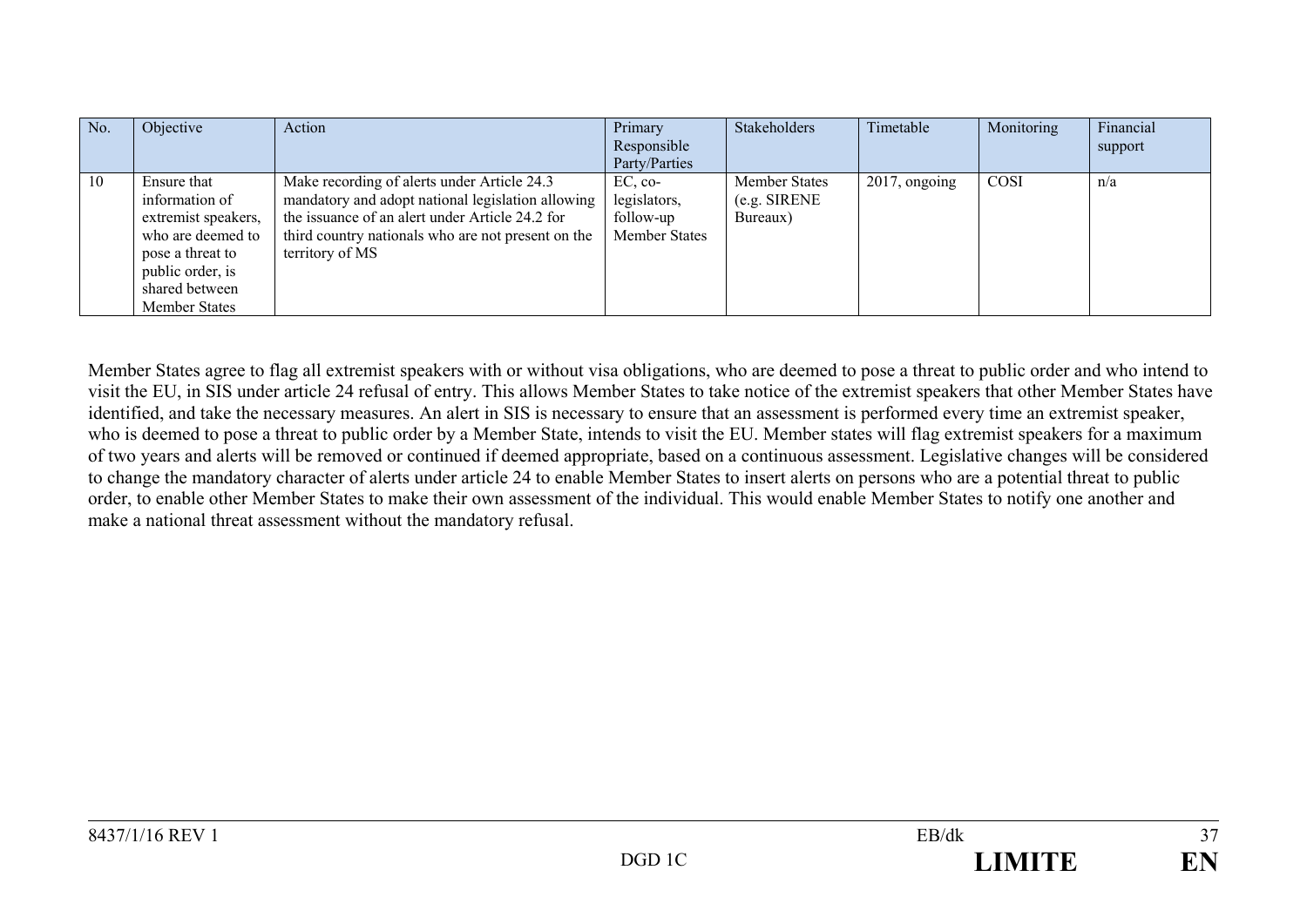| Objective                                                                    | Action                                                                                                                                                                 | Primary<br>Responsible<br>Party/Parties | Stakeholders                            | Timetable        | Monitoring  | Financial<br>support |
|------------------------------------------------------------------------------|------------------------------------------------------------------------------------------------------------------------------------------------------------------------|-----------------------------------------|-----------------------------------------|------------------|-------------|----------------------|
| Ensure that<br>security services<br>can quickly enter<br>alerts into the SIS | Where necessary, change national practice to<br>ensure that security services can insert alerts in<br>the SIS directly without interference of judicial<br>authorities | <b>Member States</b>                    | Member States'<br><b>SIRENE Bureaux</b> | $2016$ , ongoing | <b>COSI</b> | n/a                  |

Member States will ensure that security services have the possibility of entering alerts into the SIS without interference of judicial authorities. Amendments of legal or policy frameworks allowing security services to enter alerts will be made. Good practices which facilitate the involvement of security services in making use of SIS (including secondment to the SIRENE Bureau) and removal of legal/administrative obstacles at the national level will be shared.

#### **Stolen and Lost Travel Documents database**

| No. | Objective                                                                                                        | Action                                                                      | Primary<br>Responsible<br>Party/Parties | Stakeholders        | Timetable        | Monitoring | Financial<br>support |
|-----|------------------------------------------------------------------------------------------------------------------|-----------------------------------------------------------------------------|-----------------------------------------|---------------------|------------------|------------|----------------------|
| 12  | Allow checks<br>against travel<br>documents that<br>have not yet been<br>declared stolen, lost<br>or invalidated | Insert documents associated to alerts on persons<br>into the Interpol TDAWN | Member States,<br>third countries       | Interpol<br>eu-LISA | $2016$ , ongoing | COSI       | n/a                  |

Member States face challenges inserting alerts on travel documents into the SIS or the SLTD, when these document haven not yet been declared stolen, lost or invalidated for travel purposes. Therefore, Member States will enter alerts on the travel documents associated with persons they have signalled with diffusions into the TDAWN. They will consider entering travel documents associated with person they have signalled in the SIS into TDAWN and Interpol diffusions as well. Further support for these actions can be found in the action plan the Commission will present on preventing and detecting document fraud for EU and non-EU passport and travel documents as soon as possible.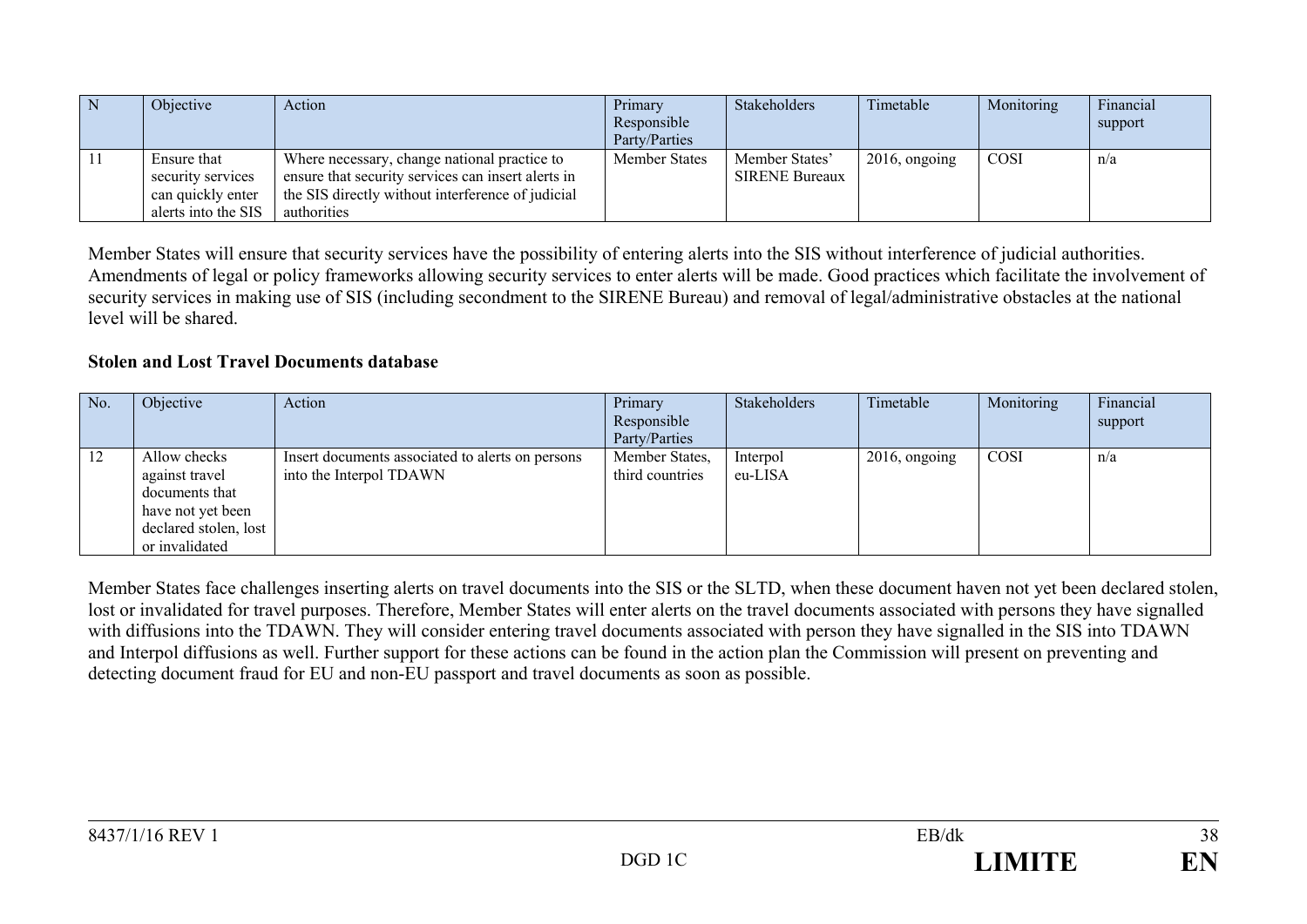| No. | <i><b>Objective</b></i>                                      | Action                                                                    | Primary<br>Responsible<br>Party/Parties | <b>Stakeholders</b> | Timetable     | Monitoring | Financial<br>support |
|-----|--------------------------------------------------------------|---------------------------------------------------------------------------|-----------------------------------------|---------------------|---------------|------------|----------------------|
|     | Full connectivity to<br>SLTD at external<br>border crossings | Make the SLTD nationally available for<br>automated and systematic checks | <b>Member States</b>                    | Interpol            | 2017, ongoing | COSI       |                      |

Member States should establish electronic connections to SLTD during checks and especially at their external border crossings. Further support for these actions can be found in the action plan the Commission will present on preventing and detecting document fraud for EU and non-EU passport and travel documents as soon as possible.

# **Europol**

| No. | Objective                                                                                                                                       | Action                                                                                                                                                                                                              | Primary<br>Responsible<br>Party/Parties | Stakeholders                     | Timetable        | Monitoring | Financial<br>support |
|-----|-------------------------------------------------------------------------------------------------------------------------------------------------|---------------------------------------------------------------------------------------------------------------------------------------------------------------------------------------------------------------------|-----------------------------------------|----------------------------------|------------------|------------|----------------------|
| 14  | Ensure that<br>information on FTF<br>is consistently<br>uploaded to<br>European systems<br>and platforms, and<br>synchronised where<br>possible | Implement a consistent three-tier information<br>sharing approach regarding FTF by making<br>optimal and consistent use of SIS, the Europol<br>Information System (EIS) and the relevant Focal<br>Points at Europol | Member States,<br>Europol               | <b>SIRENE Bureaux</b><br>eu-LISA | $2016$ , ongoing | COSI       | n/a                  |

The EIS is used as a database to consistently store information on Foreign Terrorist Fighters and complementary information which is not available via the SIS. Terrorism related information in the SIS and EIS should be synchronised wherever possible in order to ensure consistent data quality. Since this is not an automated process, the responsibility lies with the data owner. Member States commit to share SIS hits on foreign terrorist fighters via EIS following the 'Three-tier approach'. The EIS in this case (as a 'memory of hit') would enable to move away from bilateral cooperation to multilateral cooperation contributing to filling up intelligence gaps. Several Member States have already put this approach in practice by e.g. indicating in EIS that based on SIS hit Person A subject of discreet check crossed the border between Member State A and Country B on 10.04.2016, in vehicle reg. number XXXXX, registered in Member State C. in the vehicle was also Person B. A technical (automated) solution at the European level could be explored to support this process. See also best practice on the three tier approach in the annex.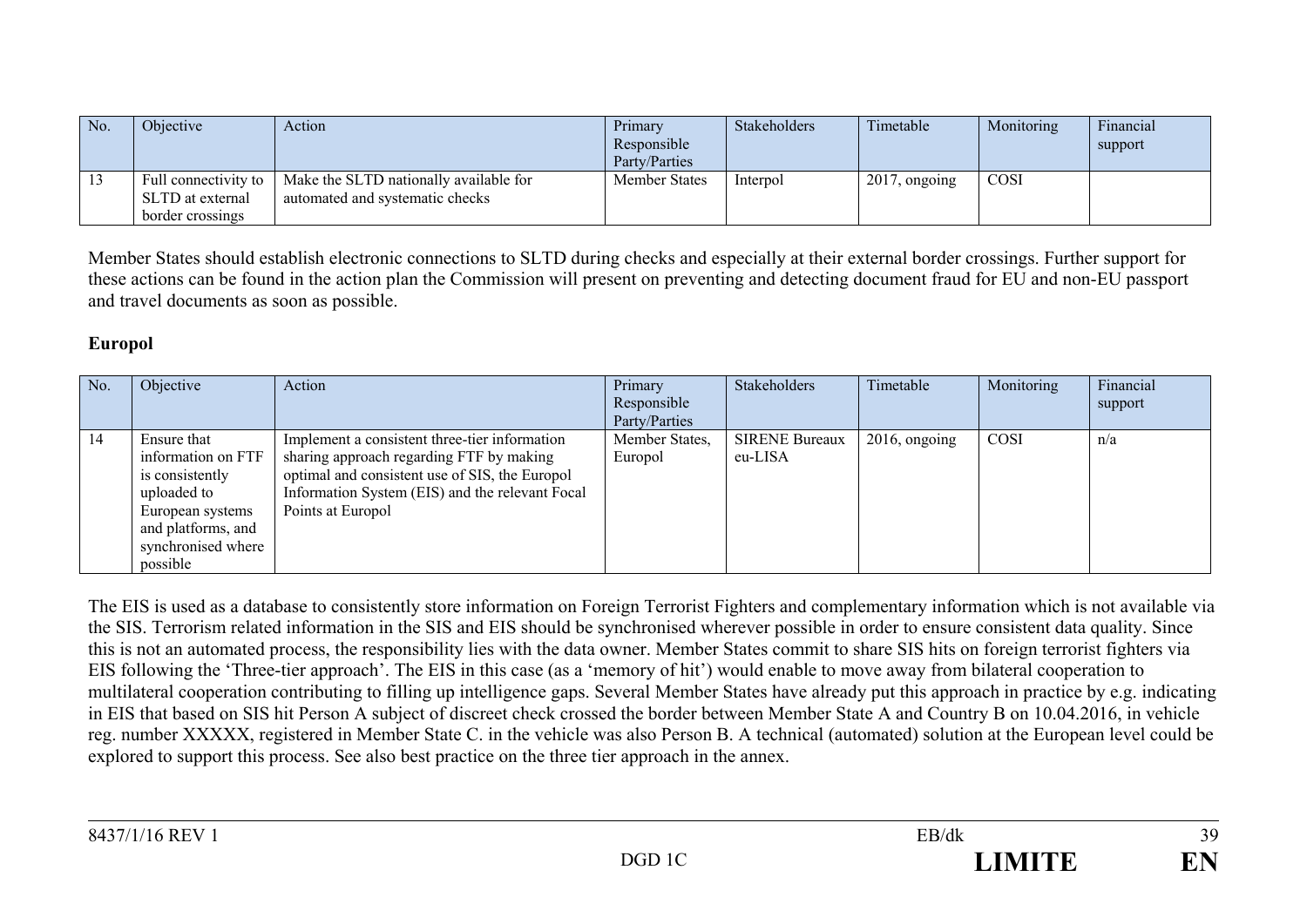| No. | Objective                                                                                                          | Action                                                                             | Primary<br>Responsible<br>Party/Parties | <b>Stakeholders</b> | Timetable        | Monitoring | Financial<br>support |
|-----|--------------------------------------------------------------------------------------------------------------------|------------------------------------------------------------------------------------|-----------------------------------------|---------------------|------------------|------------|----------------------|
| 15  | Ensure that<br><b>Member States</b><br>upload information<br>on FTF in the<br>Europol<br><b>Information System</b> | Automatically upload information on FTF to the<br>Europol Information System (EIS) | Member States,<br>Europol               |                     | $2017$ , ongoing | COSI       | n/a                  |

The EIS should be available to all competent counterterrorism authorities of the EU and its Member States and be fully used by them; a data loader will be beneficial. If a data loader is not yet implemented, there is another way of uploading a large amount of data using so called batch upload. If applicable, reference to SIS II alerts should be made when entering data in the EIS.

| No. | Objective                                                                                                       | Action                                                                                                                                                                                                                                                                                                | Primary<br>Responsible<br>Party/Parties | Stakeholders | Timetable                                                                         | Monitoring | Financial<br>support |
|-----|-----------------------------------------------------------------------------------------------------------------|-------------------------------------------------------------------------------------------------------------------------------------------------------------------------------------------------------------------------------------------------------------------------------------------------------|-----------------------------------------|--------------|-----------------------------------------------------------------------------------|------------|----------------------|
| 16  | Ensure a preferred<br>exchange of<br>information<br>regarding<br>terrorism and<br>terrorism related<br>activity | A) Make best use of SIENA as a preferred<br>channel for secure   channel for the secure exchange of law<br>enforcement information regarding terrorism and<br>terrorism related activity,<br>B) Consider introducing a 24/7 regime of work<br>in order to improve the effectiveness of the<br>channel | Member States,<br>Europol               |              | A: 2016<br>B: 2017<br>$(discussion) -$<br>onward<br>(national)<br>implementation) | COSI       | n/a                  |

Europol continues to promote the further roll-out of SIENA to law enforcement authorities in Member States. End 2015, Europol has created the possibility for counter terrorism units to communicate bilaterally via SIENA. Currently, Europol is working on the upgrade of SIENA to CONFIDENTIAL UE/EU CONFIDENTIAL – this features is expected to be available in the course of 2016. In 2016 and 2017 the functionality of the SIENA web service will be extended, offering better possibilities for integration with national systems.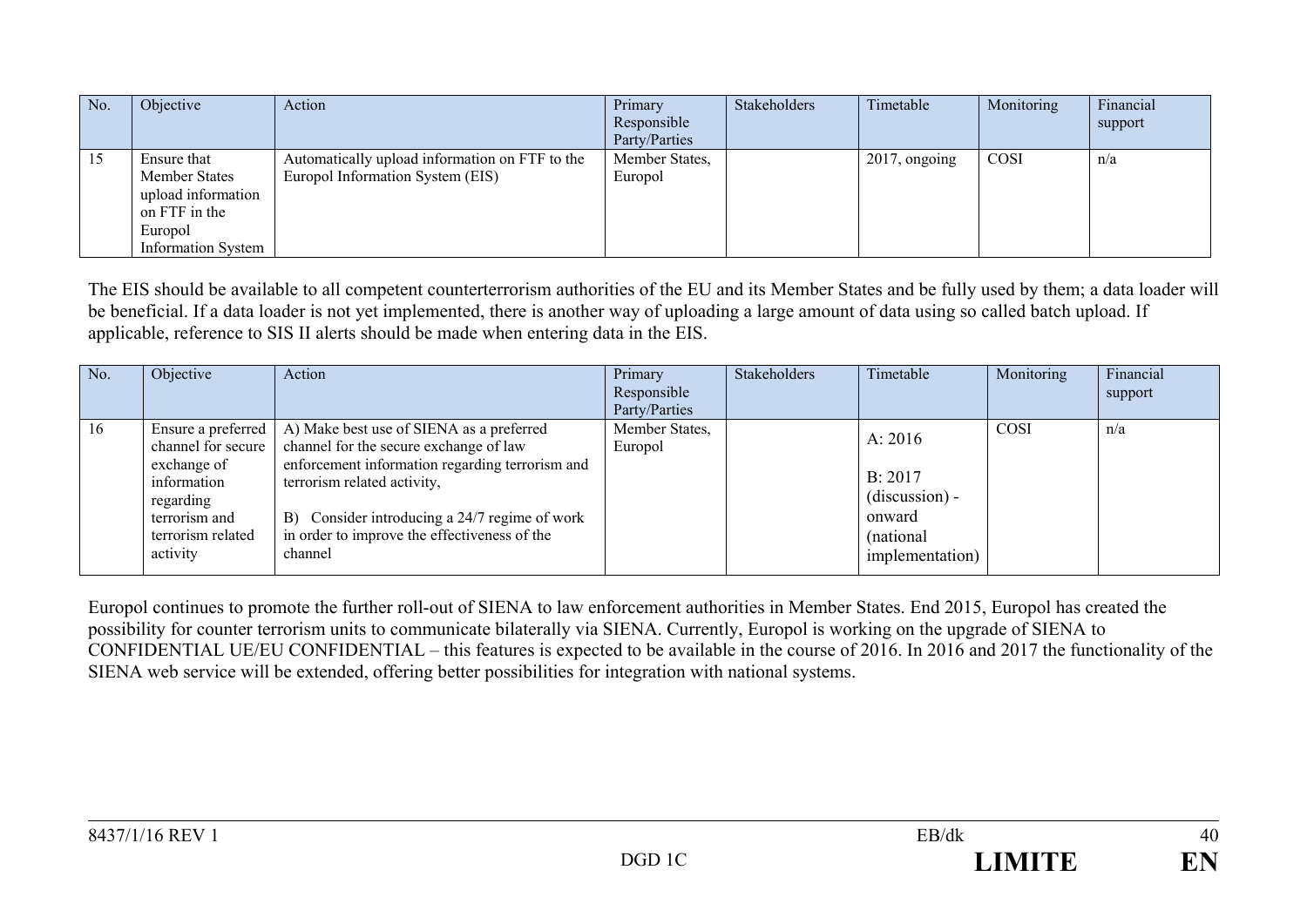#### **Eurojust**

| No. | Objective        | Action                                             | Primary        | Stakeholders | Timetable     | Monitoring | Financial |
|-----|------------------|----------------------------------------------------|----------------|--------------|---------------|------------|-----------|
|     |                  |                                                    | Responsible    |              |               |            | support   |
|     |                  |                                                    | Party/Parties  |              |               |            |           |
| 17  | Ensure that      | Transmit to Eurojust information on all            | Member States, |              | 2016, ongoing | COSI       | n/a       |
|     | Member States    | prosecutions and convictions on terrorist offences | Eurojust       |              |               |            |           |
|     | are informed on  |                                                    |                |              |               |            |           |
|     | all prosecutions |                                                    |                |              |               |            |           |
|     | and convictions  |                                                    |                |              |               |            |           |
|     | on terrorist     |                                                    |                |              |               |            |           |
|     | offences in the  |                                                    |                |              |               |            |           |
|     | EU               |                                                    |                |              |               |            |           |

As required by Council Decision 2005/671/JHA, Member States should transmit to Eurojust information on all ongoing prosecutions and convictions for terrorist offences, as well as information on the specific circumstances surrounding those offences, links to other relevant cases, Mutual Legal Assistance (MLA) requests and information on the execution of such requests. This allows Member States to benefit from Eurojust's capabilities to detect links between cases, as well as from Eurojust's continuing efforts to centralise and analyse challenges and best practice related to prosecutions for terrorist offences shared with the Member States, in particular via the regular Eurojust Terrorism Convictions Monitors (TCM), Eurojust's FTF Reports and Eurojust's contributions to the annual EU Terrorism Situation and Trend Report (TE-SAT). In this regard, Member States are also called to exchange with Eurojust information on cases of illicit trafficking in firearms, on drug trafficking, illegal immigrant smuggling, cybercrime, and other serious crimes. This will allow Eurojust to systematic cross-match existing information and establish possible links between terrorism and other serious crimes.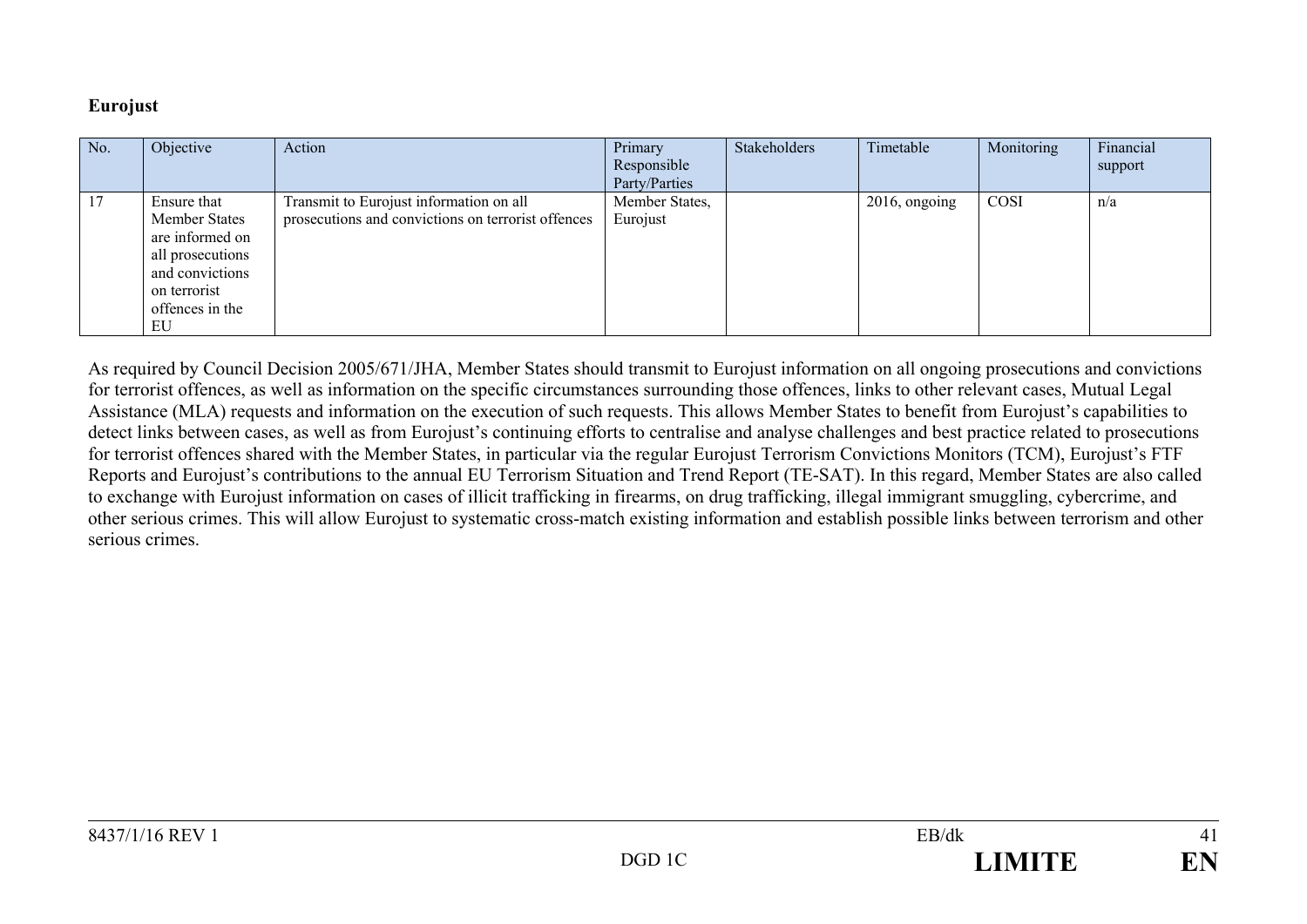| No. | Objective                                                                  | Action                                                  | Primary<br>Responsible<br>Party/Parties | Stakeholders | Timetable  | Monitoring  | Financial<br>support |
|-----|----------------------------------------------------------------------------|---------------------------------------------------------|-----------------------------------------|--------------|------------|-------------|----------------------|
| 18  | Ensure connection<br>of Eurojust to the<br>Focal Point Hydra<br>at Europol | Connect Eurojust to the Focal Point Hydra at<br>Europol | Member States,<br>Eurojust,<br>Europol  |              | 2016, 2017 | <b>COSI</b> | n/a                  |

Eurojust is already successfully connected to the Focal Point Travellers. Member States will support and facilitate the association of Eurojust to Focal Point Hydra to ensure that Eurojust can provide timely and efficient support to the investigations and prosecutions in the Member States.

#### *Theme 2 Organise to protect: connect silos and expertise*

| No. | Objective                                                                                                                                                                                                     | Action                                                                                                                                                                                                             | Primary<br>Responsible                | Stakeholders | Timetable | Monitoring | Financial<br>support |
|-----|---------------------------------------------------------------------------------------------------------------------------------------------------------------------------------------------------------------|--------------------------------------------------------------------------------------------------------------------------------------------------------------------------------------------------------------------|---------------------------------------|--------------|-----------|------------|----------------------|
| 19  | Nationally<br>connect<br>counterterrorism<br>experts and other<br>services involved<br>in the detection of<br>travel movements<br>of persons<br>involved in<br>terrorism and<br>terrorism related<br>activity | At national level $-$ if not existing $-$ , it is advisable<br>to create multidisciplinary platforms on the<br>detection of travel movements of persons<br>involved in terrorism and terrorism related<br>activity | Party/Parties<br><b>Member States</b> |              | 2016      | COSI       | n/a                  |

Within the Member States, a large number of actors is involved in the detection of travel movements of persons involved in terrorism and terrorism related activity. These actors should be connected, for instance through multidisciplinary platforms for the exchange of expertise, discussions on an improvements of national processes.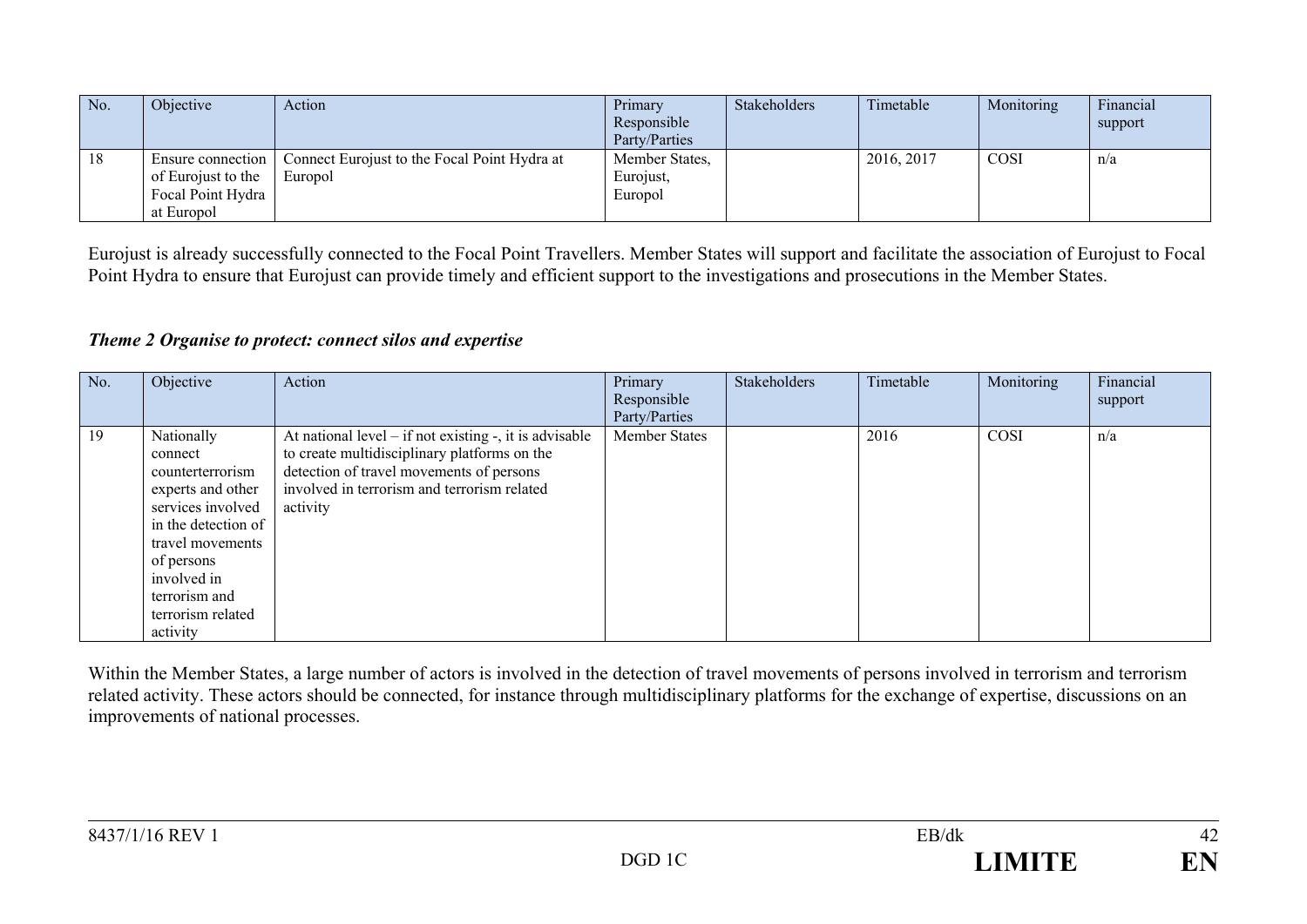| No. | Objective                                                                                                                                                | Action                                                                                                                            | Primary<br>Responsible<br>Party/Parties | Stakeholders | Timetable | Monitoring  | Financial<br>support |
|-----|----------------------------------------------------------------------------------------------------------------------------------------------------------|-----------------------------------------------------------------------------------------------------------------------------------|-----------------------------------------|--------------|-----------|-------------|----------------------|
| 20  | Ensure that national<br>good practices<br>regarding<br>cooperation with<br>third countries on<br>counterterrorism<br>are shared between<br>Member States | Share good practices on cooperation with third<br>partners in relation to counterterrorism among MS<br>and third country partners | Member States,<br>TWP                   | EC           | 2017      | <b>COSI</b> |                      |

Operational practices can benefit from a clear understanding of current information exchange on terrorists between EU Member States and third countries. This action could include ways information received from third countries is entered into the SIS upon request, the use of Interpol diffusions and sharing of watch lists, common risk indicators, taking also the advantage of Europol concluded agreements with third partners.

|    | Objective                                                                                                                                                                             | Action                                                                                                                                                                                                                                                                           | Primary<br>Responsible<br>Party/Parties | <b>Stakeholders</b>                      | Timetable | Monitoring | Financial<br>support |
|----|---------------------------------------------------------------------------------------------------------------------------------------------------------------------------------------|----------------------------------------------------------------------------------------------------------------------------------------------------------------------------------------------------------------------------------------------------------------------------------|-----------------------------------------|------------------------------------------|-----------|------------|----------------------|
| 21 | Ensure common<br>understanding<br>between end users,<br>regarding the<br>detection of travel<br>movements of<br>persons involved in<br>terrorism and<br>terrorism related<br>activity | Create joint and multidisciplinary training for CT,<br>border and law enforcement experts in<br>cooperation with existing expert groups such as<br>SIS/SIRENE, regarding the detection of travel<br>movements of persons involved in terrorism and<br>terrorism related activity | Member States,<br>CEPOL,<br>Frontex     | SIS/SIRENE,<br>TWP, SIS VIS<br>Committee | 2017      | COSI       |                      |

A common understanding of the different roles and practices amongst CT, border and law enforcement experts is a necessary condition for improved information exchange, in particular in terms of quality of information. Therefore joint and multidisciplinary trainings should be created.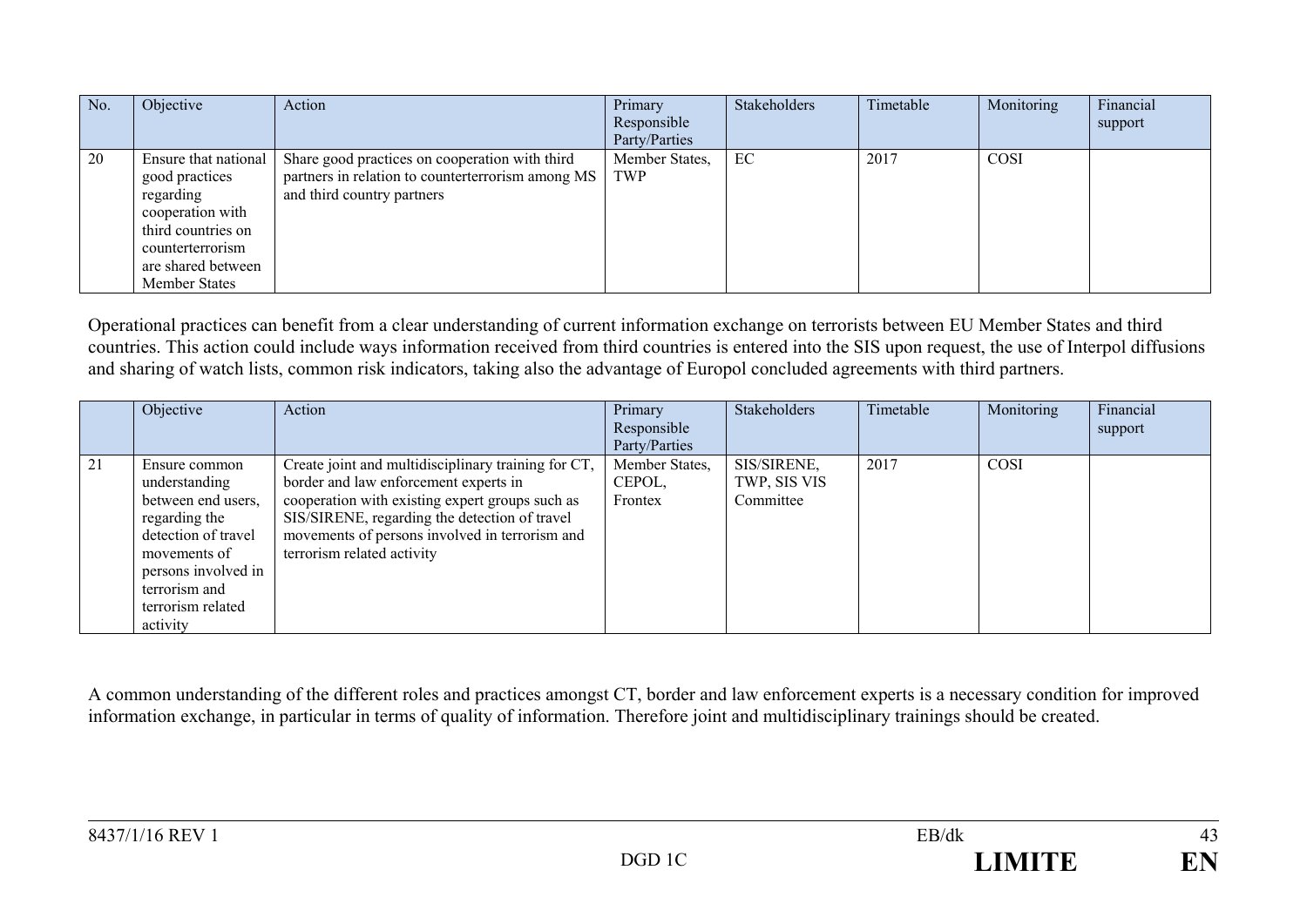## *Theme 3 National detection capabilities by PIUs*

| No. | Objective            | Action                                          | Primary              | Stakeholders    | Timetable | Monitoring | Financial            |
|-----|----------------------|-------------------------------------------------|----------------------|-----------------|-----------|------------|----------------------|
|     |                      |                                                 | Responsible          |                 |           |            | support              |
|     |                      |                                                 | Party/Parties        |                 |           |            |                      |
| 22  | Ensure compatible    | Initiate operational PNR informal working group | Presidency and       | PIUs in Member  | 2016      | n/a        | <b>Member States</b> |
|     | national             |                                                 | <b>Member States</b> | States, Europol |           |            |                      |
|     | implementation of    |                                                 |                      |                 |           |            |                      |
|     | the PNR-directive in |                                                 |                      |                 |           |            |                      |
|     | the Member States    |                                                 |                      |                 |           |            |                      |

To ensure consistency in the implementation of the PNR-directive and compatibility of national passenger information units (PIUs), Member States are invited to join in an operational PNR informal working group, initiated by the current Presidency. The group must include the heads of the national PIUs and experts. This group will discuss development of the (future) operational practices of PIUs, within the EU framework, and with Europol and third countries. Shared principles for information exchange will support a harmonised and optimal operational practice of cooperation between the PIUs. Through the group, operational, technical support and facilitation of good practice exchanges could take place.

| No. | Objective                                                                          | Action                                             | Primary<br>Responsible<br>Party/Parties | Stakeholders | Timetable | Monitoring | Financial<br>support |
|-----|------------------------------------------------------------------------------------|----------------------------------------------------|-----------------------------------------|--------------|-----------|------------|----------------------|
| 23  | Use national<br>practice of Member<br>States in the<br>construction of new<br>PIUs | Offer technical assistance in construction of PIUs | <b>Member States</b>                    |              | 2016      | n/a        | <b>Member States</b> |

Within the operational PNR informal working group, Member States who have already set up their national technical facilities for the PIUs will share, where appropriate, their technology, experiences and expertise to support Member States who have not yet done so. Those Member States which have not set up PIUs yet are encouraged to mobilise their national part of the ISF to do so.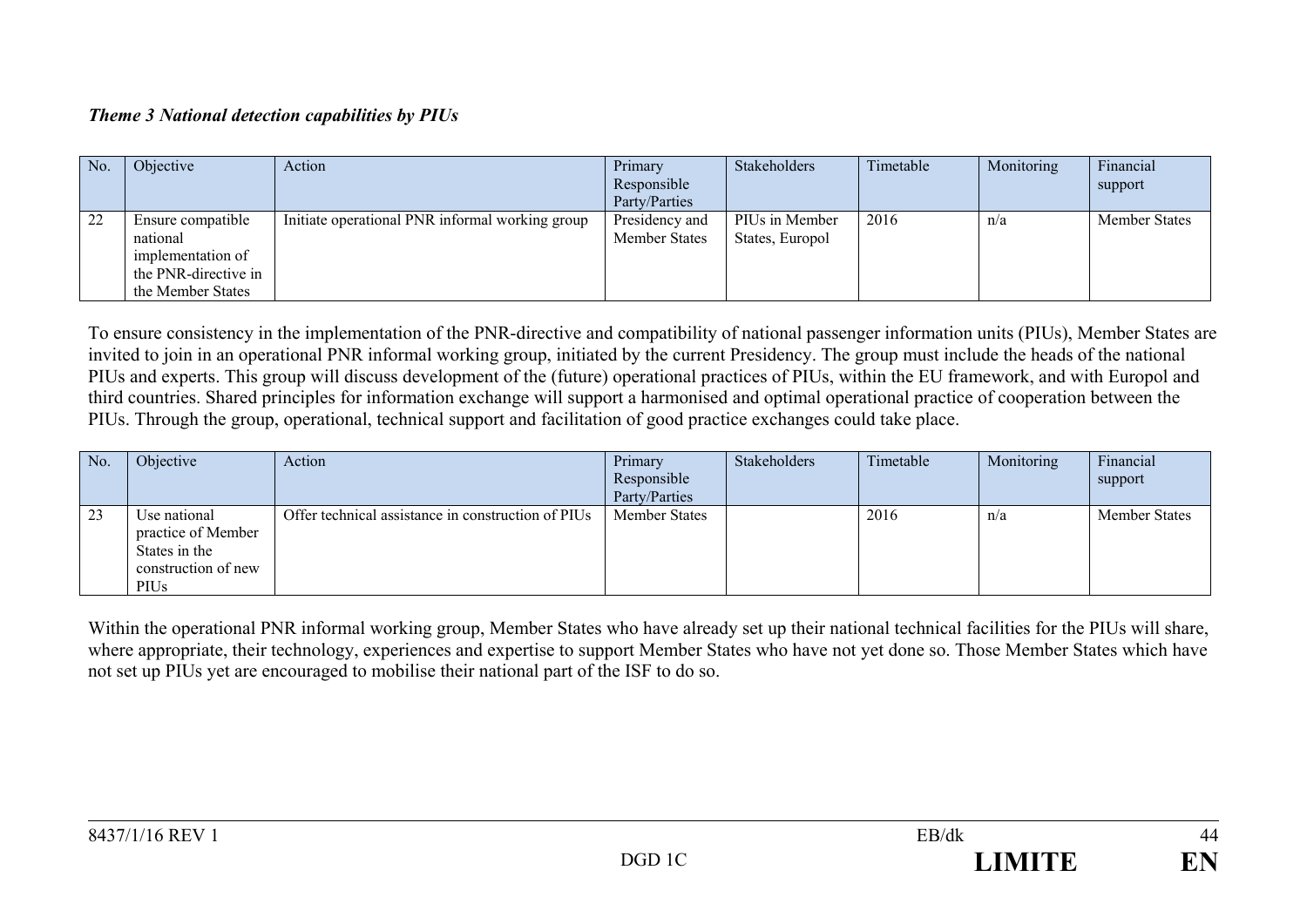| No. | Objective                                                                                                  | Action                                                                                                            | Primary<br>Responsible<br>Party/Parties | Stakeholders | Timetable | Monitoring | Financial<br>support |
|-----|------------------------------------------------------------------------------------------------------------|-------------------------------------------------------------------------------------------------------------------|-----------------------------------------|--------------|-----------|------------|----------------------|
| 24  | Agreement on how<br>information is<br>shared between<br>PIUs and with third<br>countries where<br>possible | Ensure interoperability and share information on<br>suspects and anomalous travel patterns and<br>targeting rules | <b>Member States</b><br>/Europol        |              | 2018      | n/a        | n/a                  |

Member State PIUs will agree on the way to share information on suspects and anomalous travel patterns and targeting rules, between the PIUs and with third countries where possible. Interoperability and information exchange between PIUs is key to ensure an effective use of PNR. The future PIUs need to be interoperable. Lessons learnt from projects such as the FIU.net embedment should be taken into account when developing information exchange infrastructure and practices for the future PIUs to ensure a shared perspective is integrated from the beginning. Member States are encouraged to participate to a maximum extent in the Commission ISF projects on interoperability and other multilateral and international initiatives on this important issue. Europol could be of support in the EU level discussions on targeting rules used on national level, and the development of supranational targeting rules. See also the good practice on PNR in the annex.

| No. | Objective                                                | Action                                                                  | Primary<br>Responsible<br>Party/Parties | <b>Stakeholders</b> | Timetable | Monitoring | Financial<br>support |
|-----|----------------------------------------------------------|-------------------------------------------------------------------------|-----------------------------------------|---------------------|-----------|------------|----------------------|
| 25  | Make full use of<br>Europol databases to<br>support PIUs | Define Europol support of PIU practices,<br>cooperation, and activities | Member States,<br>Europol               | EC                  | 2017      | n/a        | n/a                  |

Following Article 10 of the PNR-directive, Europol plays a role in supporting national PIUs. Europol databases can bring added value to PIUs as a source of additional intelligence (to verify, cross-check, and ensure informed decisions). As a fundamental principle it should be recognised that operational cooperation and layering of travel information with other sources of intelligence are beneficial to identify new/additional links/suspects/lines of inquiry. Europol could facilitate ensuring a supra national perspective on travel patterns and targeting rules. See also the good practice on PNR in the annex.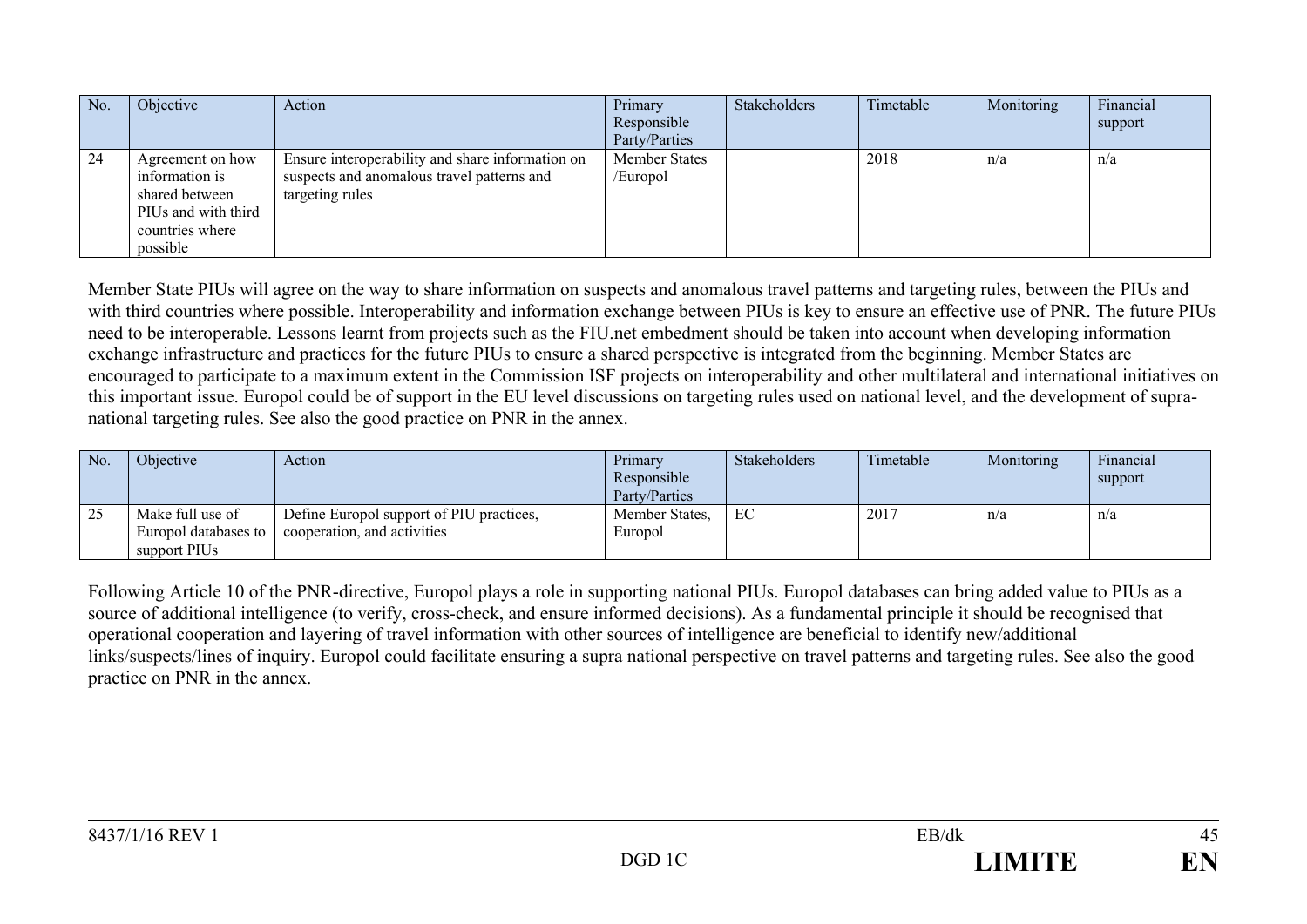# **CHAPTER 4. BORDER MANAGEMENT AND MIGRATION**

# **ACTIONS**

## *Theme 1*

| No. | Objective                                                                                      | Action                                                                                                                                                                                                                                                                       | Primary<br>Responsible<br>Party/Parties | Stakeholders                                               | Timetable | Monitoring-mechanism | Financial support |
|-----|------------------------------------------------------------------------------------------------|------------------------------------------------------------------------------------------------------------------------------------------------------------------------------------------------------------------------------------------------------------------------------|-----------------------------------------|------------------------------------------------------------|-----------|----------------------|-------------------|
|     | Registering entry<br>and exit of the<br>Schengen area of<br>Persons enjoying<br>free movement. | Examine the need and added<br>value of registering travel<br>movements of persons<br>enjoying Free Movement of<br>Persons, including an<br>assessment of impact, costs,<br>proportionality of the different<br>possible solutions (including<br>broadening the scope of EES) | COM, High<br>Level Expert<br>Group      | Commission.<br>Member States,<br>eu LISA, EDPS,<br>Frontex | End 2016  | <b>SCIFA/COSI</b>    | ISF.              |

It is necessary, especially in response to the security challenges that were highlighted once again by the Paris and Brussels attacks, to equip the EU with rapidly effective and safe tools in order to improve our external border control. In this context, it is necessary to, in light of the "smart borders" package that the Commission assess the need added value of a entry and exit registration system for persons enjoying Free Movement of Persons and if necessary present a legal proposal before the end of this year, in order to register the entry and exit of persons at external borders, including for people with the right to circulate freely, making use of modern technology in order to ensure smooth flows. Such an assessment should also include an evaluation of financial and technical viability of the project, especially wheter it is possible to ensure proper availability of EES, with regard to the problems faces during roll-outs of the earlier systems.

See Themes 2 and 14

References to EU legal or policy documents where applicable:"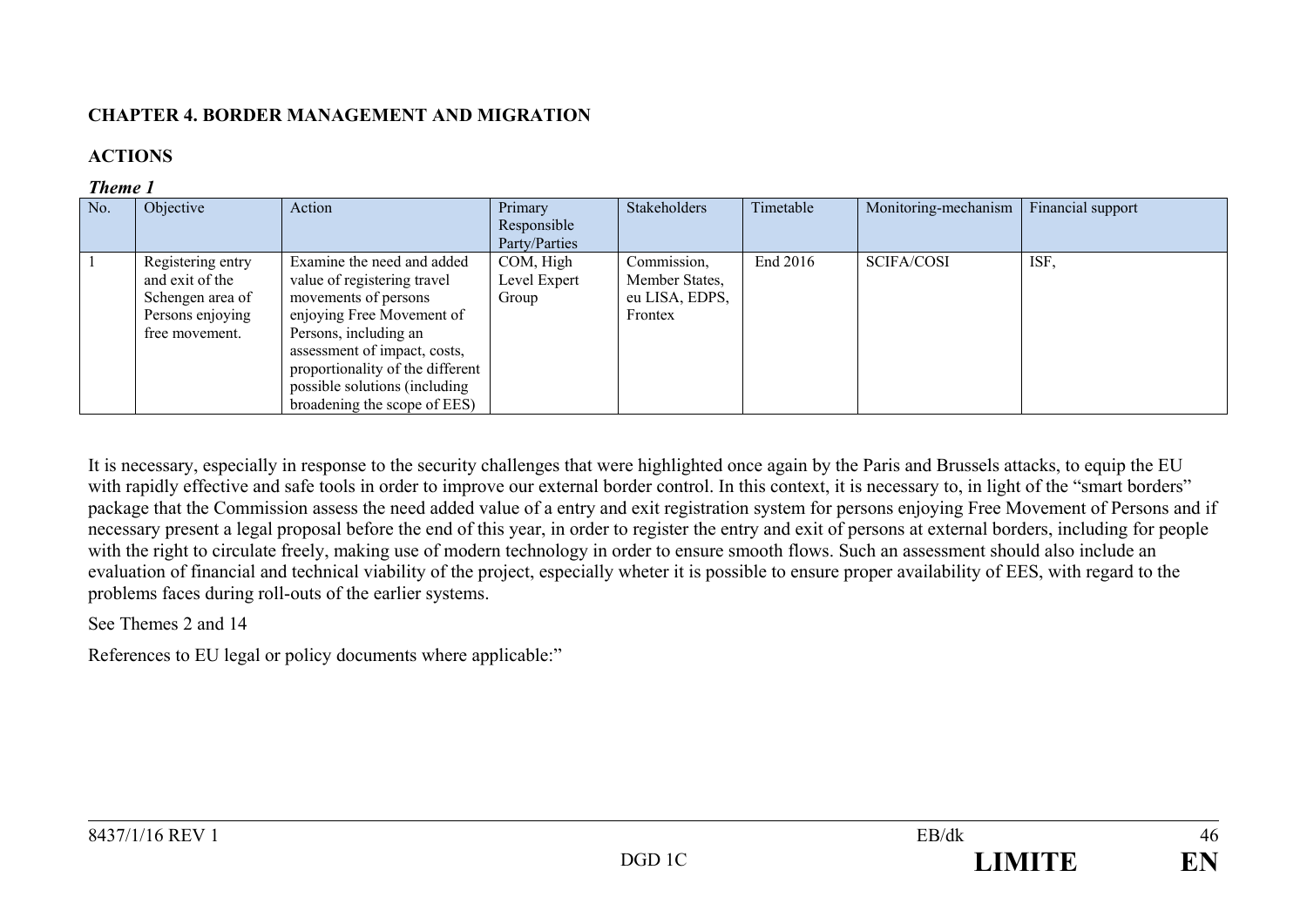| No. | Objective                                                                               | Action                                                                                                                                      | Primary<br>Responsible<br>Party/Parties | Stakeholders | Timetable        | Monitoring-mechanism |      |
|-----|-----------------------------------------------------------------------------------------|---------------------------------------------------------------------------------------------------------------------------------------------|-----------------------------------------|--------------|------------------|----------------------|------|
|     | Registering entry<br>and exit of the<br>Schengen area of<br>third country<br>nationals. | Negotiations on the legal<br>proposals on Smart Borders<br>(EU Entry and Exit and<br>amendment of the SBC in<br>the Frontiers Working Party | Member States,<br>Commission<br>and EP  | eu-LISA      | December<br>2016 | <b>SCIFA/COSI</b>    | ISF, |

In addition to the existing ICT systems the Commission has propose on the 6 April 2016 to establish another centralised IT system, the Entry and Exit system (EES) to improve management of the external management to reduce irregular immigration by addressing the phenomenon of overstaying and to contribute to the fight against terrorismserious crime, thereby contributing to a high –level of internal security. This system should be implemented by 2020.

See Themes 1 and 14.

References to EU legal or policy documents where applicable: Legislative proposals "Smart Borders" doc 7675/16 and doc 7676/16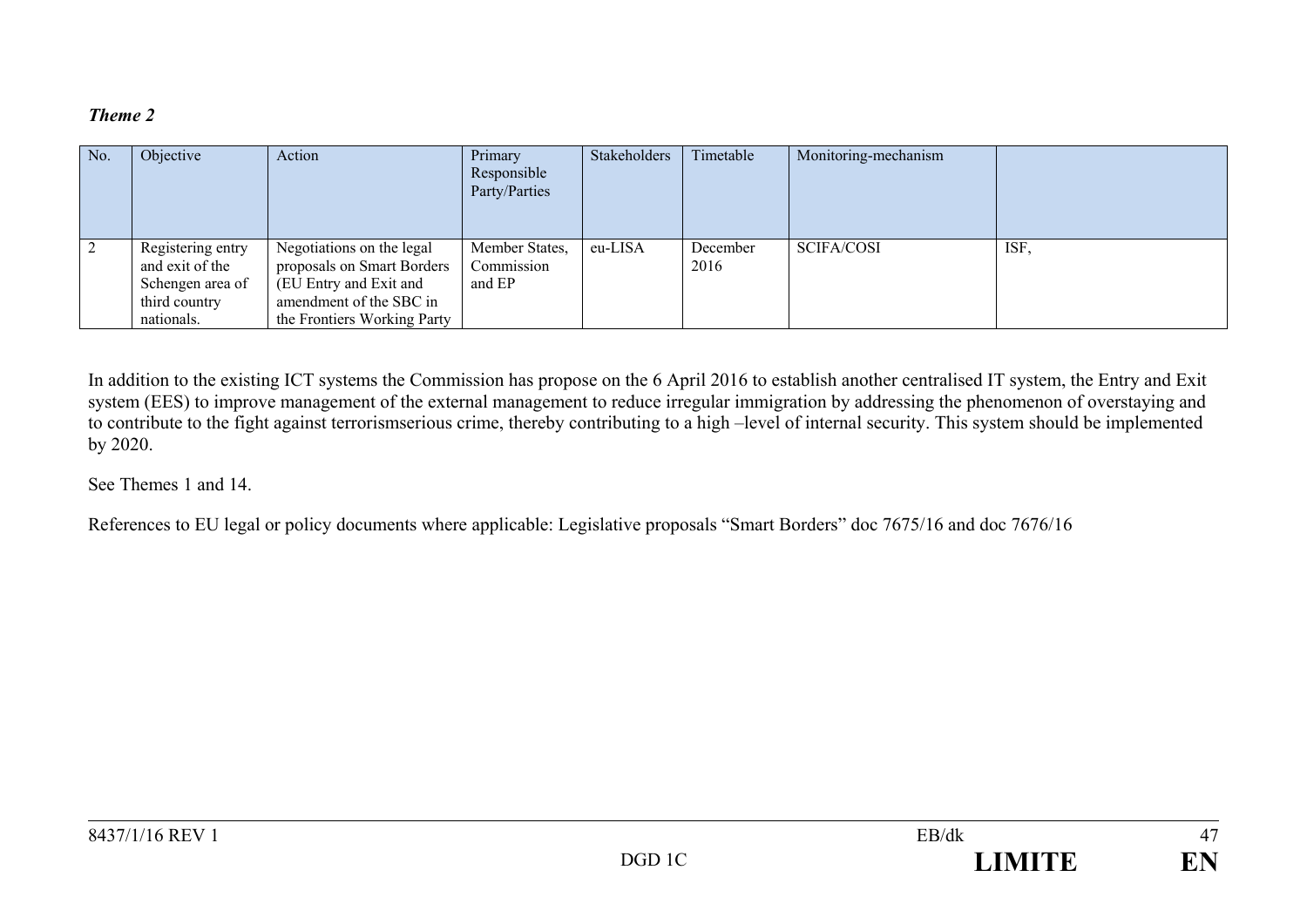| No. | Obiective | Action                      | Primary<br>Responsible<br>Party/Parties | Stakeholders   | Timetable            | Monitoring-mechanism | Financial support |
|-----|-----------|-----------------------------|-----------------------------------------|----------------|----------------------|----------------------|-------------------|
|     |           | Feasibility Study of an EU  | Commission                              | Commission,    | October 2016   SCIFA |                      | ISF, COM budget   |
|     |           | Travel Information and      |                                         | Member States, |                      |                      |                   |
|     |           | <b>Authorisation System</b> |                                         | eu-LISA, EDPS  |                      |                      |                   |

While law enforcement authorities can obtain (pre) information on visa holders from the VIS of necessary for combating of serious crime and terrorism, no comparable data is available on visa-exempt persons. Ongoing visa liberalization processes are likely to lead to a considerable increase of visa-exempt travellers in the near future. In this context the possibilities of an EU electronic system for travel authorization for visa exempt third country nationals should be further examined. Such an "ETIAS" would ensure that all third country nationals intending to travel to the EU – and not only those who are submitted to a visa requirement – could be subject to some form of pre-screening in advance of travelling and could be preauthorised before arriving at an external border crossing point. This system would allow collecting and checking information about third-country nationals intending to travel to Europe on an individual basis, with a view to grant them authorisation to travel to the EU"s external borders. Similar systems have already been set up in Australia and the United States (U.S.). Based on experiences in the U.S. and Australia and taking into account pre arrival information systems (Maritime Single Window, PNR and API), an ESTA could be defined as a system for the purpose of:

a) collecting applications for authorisation to travel to their territory for short-term tourism or business stays, directly from foreign nationals and through electronic channels;

b) determining the eligibility of foreign nationals to travel to their territory for short stays without having to go through a full visa application process;

c) determining whether such travel poses any law enforcement or security risk;

d) having a possibility to prevent a foreign national from travelling to their territory if such travel does pose a law enforcement or security risk, while also retaining the possibility to deny a traveller entry at the border even in case he/she has been granted a travel authorisation.

References to EU legal or policy documents where applicable: Communication "Stronger and Smarter Information Systems for Borders and Security"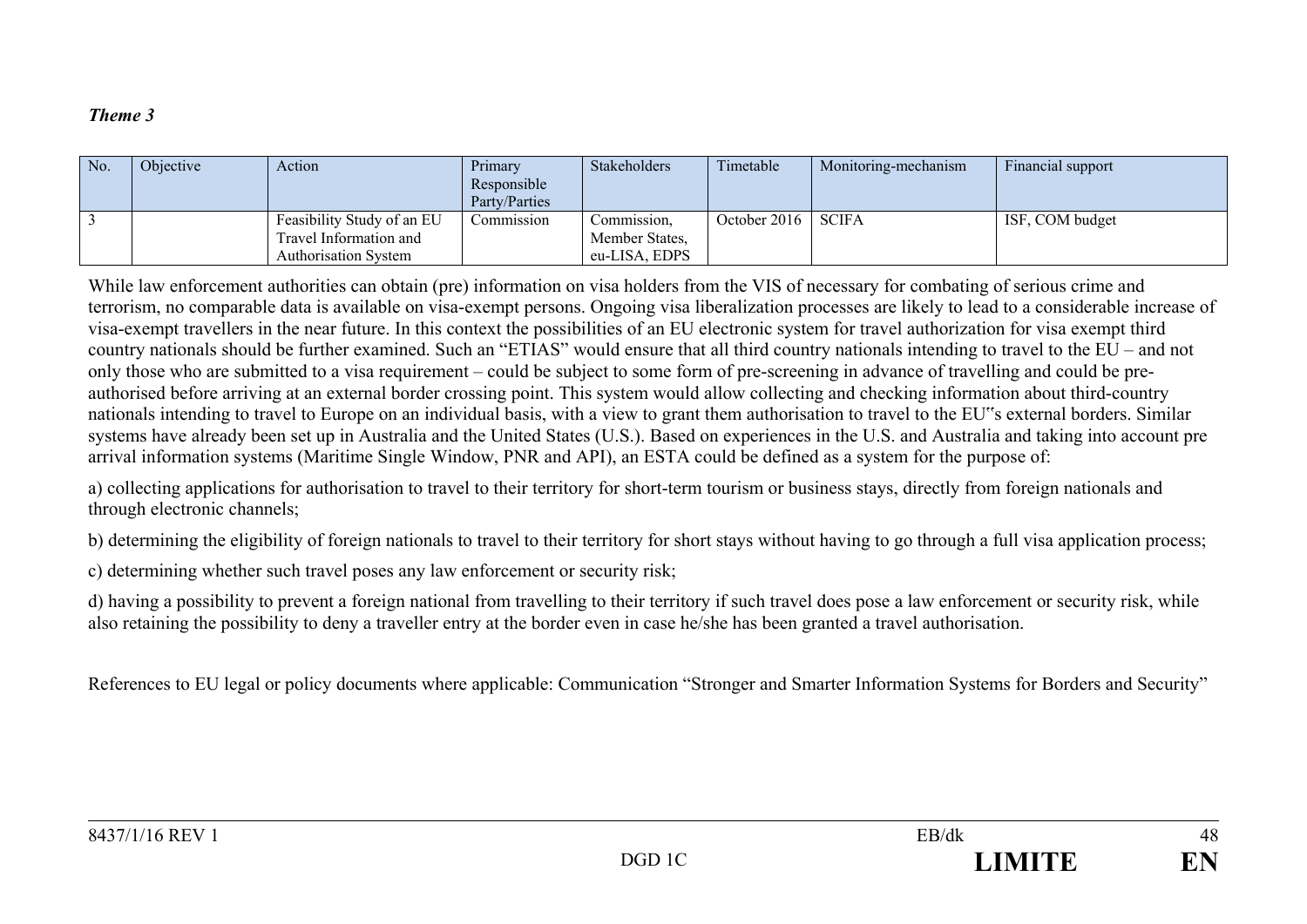| No. | Objective         | Action                      | Primary          | Stakeholders   | Timetable | Monitoring-mechanism | Financial support |
|-----|-------------------|-----------------------------|------------------|----------------|-----------|----------------------|-------------------|
|     |                   |                             | Responsible      |                |           |                      |                   |
|     |                   |                             | Party/Parties    |                |           |                      |                   |
|     | Enhancing of the  | The timing and execution of | EU agencies $\&$ | Member States, | Immediate | SCIFA/COSI           | ISF.              |
|     | security check in | each security check should  | host NMS (EL     | Commission     |           |                      |                   |
|     | hotspots          | be clearly defined in the   | &(T)             |                |           |                      |                   |
|     |                   | SOPs of the hotspot and     |                  |                |           |                      |                   |
|     |                   | relocation workflow.        |                  |                |           |                      |                   |

The hotspot workflow starts at the moment of arrival/apprehension, up to the point of onwards movement from the registration centre, or open or closed reception centre. Procedures carried out at the hotspots should have only three possible outcomes: relocation, national asylum, or (voluntary) return / readmission to a third-country. Both the hotspot workflow and the relocation process have to be designed in such a way that the security checks are integrated and take place systematically, without creating new bottlenecks. Next to deciding on asylum, relocation or return, these checks also serve to ensure that the person does not represent a threat to internal/EU security.

References to EU legal or policy documents where applicable: EU Council Conclusions of December 2015

#### *Theme 5*

| No. | Objective                                         | Action                                                                                                             | Primary<br>Responsible<br>Party/Parties     | Stakeholders                 | Timetable | Monitoring-<br>mechanism | Financial support |
|-----|---------------------------------------------------|--------------------------------------------------------------------------------------------------------------------|---------------------------------------------|------------------------------|-----------|--------------------------|-------------------|
|     | Enhancing of the<br>security check in<br>hotspots | Provide access to the<br>relevant databases SIS, EU<br>VIS, Eurodac, Interpol<br>databases & Europol<br>databases. | EU agencies $\&$<br>host NMS (EL<br>$&$ IT) | Member States,<br>Commission | Immediate | SCIFA/COSI               | AMF               |

With support of the EU Agencies e.g. eu-LISA and Europol access needs to be organised without delay to the relevant databases SIS, VIS, Eurodac, Interpol and Europol databases to perform appropriate security checks in a given situation.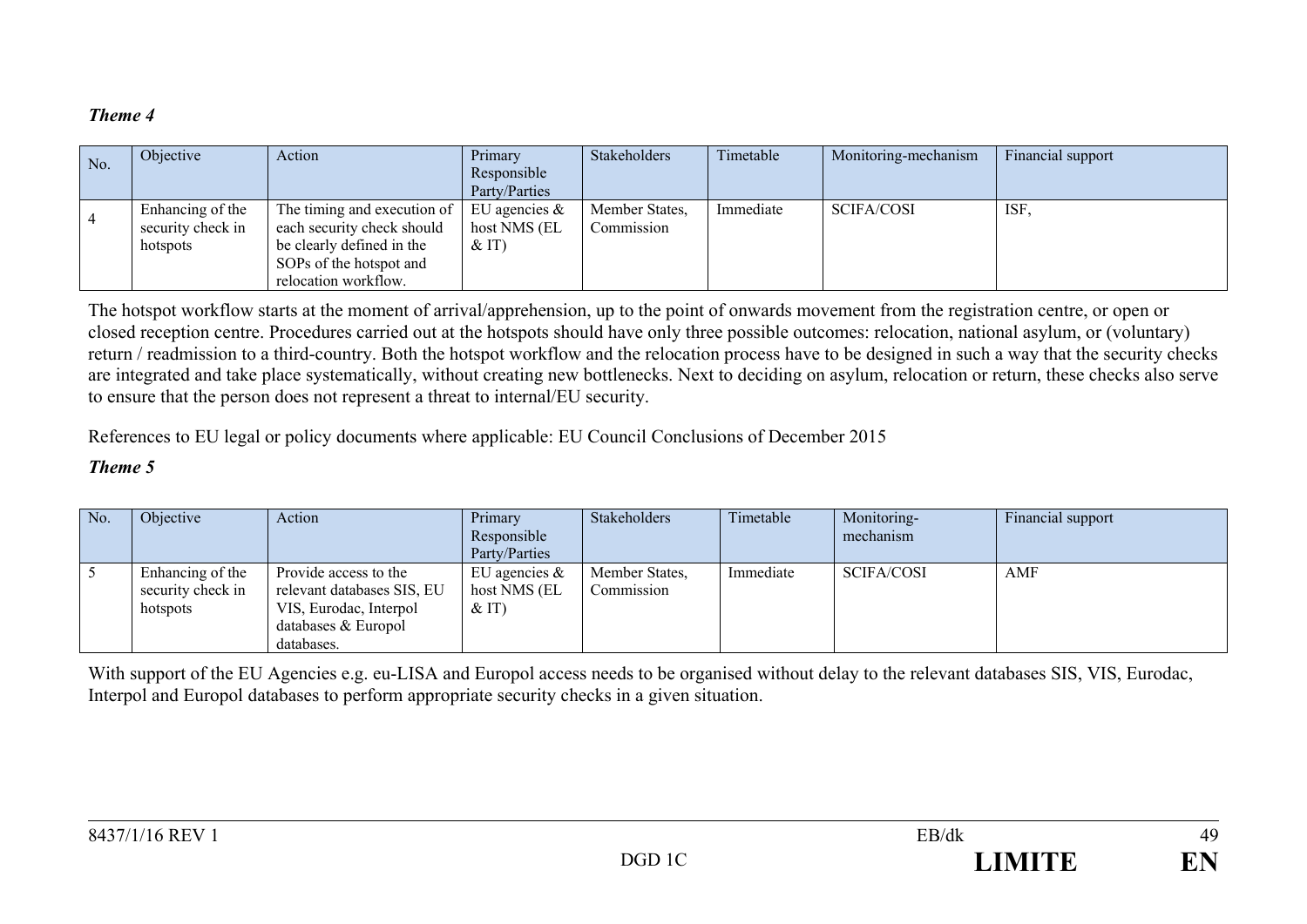| No. | Objective                                         | Action                                                                                                                                      | Primary<br>Responsible<br>Party/Parties | Stakeholders                                                   | Timetable | Monitoring-<br>mechanism | <b>Financial Support</b> |
|-----|---------------------------------------------------|---------------------------------------------------------------------------------------------------------------------------------------------|-----------------------------------------|----------------------------------------------------------------|-----------|--------------------------|--------------------------|
|     | Enhancing of the<br>security check in<br>hotspots | Establish a clear Roadmap<br>with realistic deadlines in<br>the situation that access to<br>the relevant databases is not<br>vet available. | eu LISA, host<br>MS (EL en IT)          | Commission,<br>Member States,<br>Europol,<br>Interpol, Frontex | End 2016  | <b>SCIFA/COSI</b>        | AMF, ISF,                |

Idem theme  $4 & 5$ 

#### *Theme7*

| No. | Objective                                         | Action                                                                                              | Primary       | Stakeholders         | Timetable           | Monitoring-mechanism | Financial support |
|-----|---------------------------------------------------|-----------------------------------------------------------------------------------------------------|---------------|----------------------|---------------------|----------------------|-------------------|
|     |                                                   |                                                                                                     | Responsible   |                      |                     |                      |                   |
|     |                                                   |                                                                                                     | Party/Parties |                      |                     |                      |                   |
|     | Enhancing of the<br>security check in<br>hotspots | Launching of a<br>questionnaire to establish<br>when a relocation file meets<br>the right standards | Commission    | <b>Member States</b> | Autumn 2016   SCIFA |                      | n/a               |

The Presidency has formulated the recommendations on security checks in the hotspots and during the relocation process, which were discussed and supported by a large number of Member States during COSI-SCIFA on 18 April 2016. Part of the outcome was a suggestion by the COM to launch a questionnaire, on the basis of which MS could indicate what constitutes a "quality" relocation file, including "sufficient" information on security aspects. The idea would be that this could help in setting a clearer standard of what information should be included in the relocation file, so MS would have fewer reasons to require additional checks, thus delaying the process. The suggestion has been taken up with the COM, who is in favour of doing so and is discussing the option internally.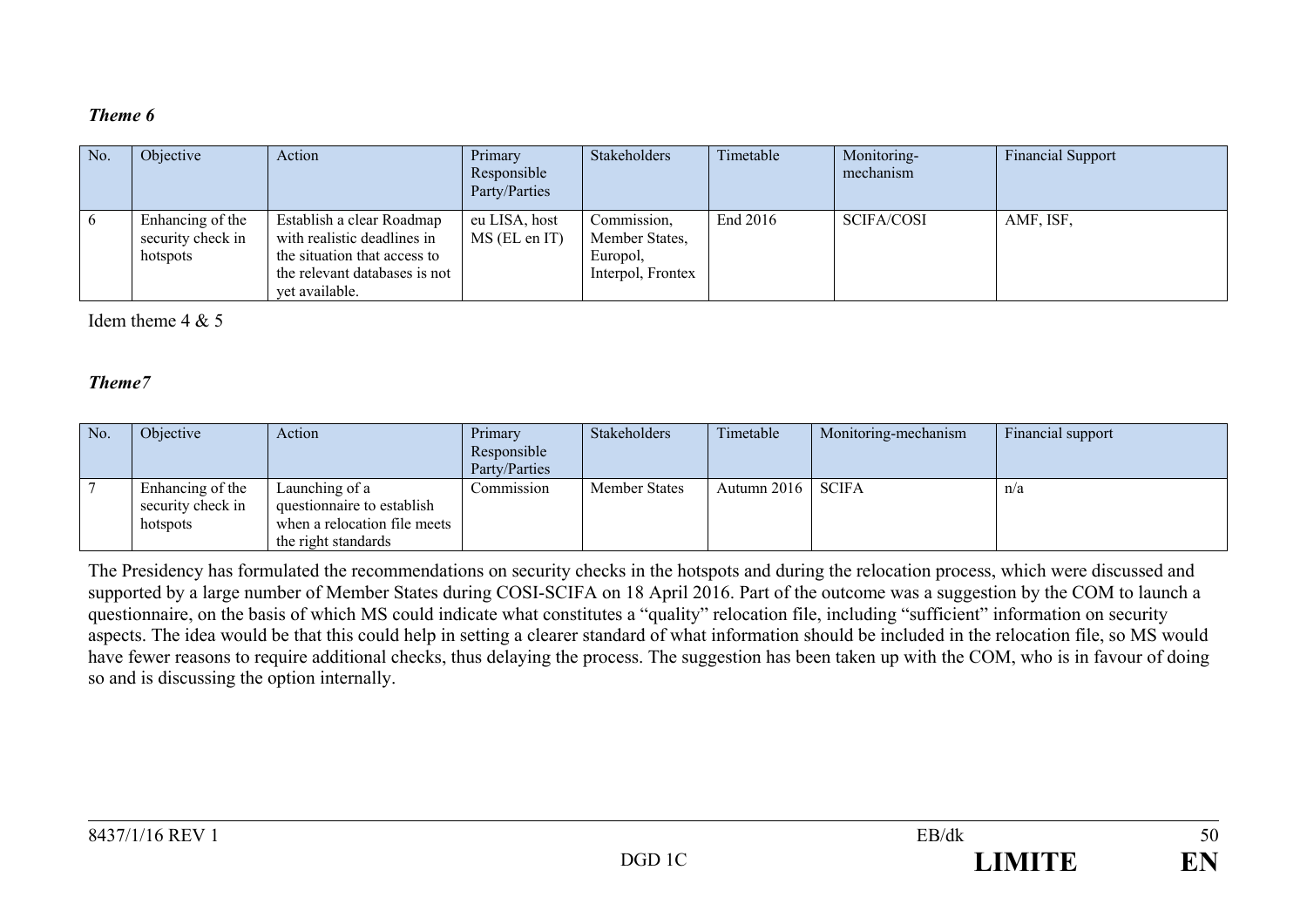| No. | Objective                             | Action                                          | Primary<br>Responsible<br>Party/Parties | Stakeholders | Timetable | Monitoring-mechanism | Financial support |
|-----|---------------------------------------|-------------------------------------------------|-----------------------------------------|--------------|-----------|----------------------|-------------------|
|     | Enhancing of the<br>security check in | Share of information on<br>security concerns in | Member States                           |              | Immediate | <b>SCIFA/COSI</b>    | n/a               |
|     | hotspots                              | relocation cases                                |                                         |              |           |                      |                   |

In case of a rejection, the Member State of relocation should motivate the decision to refuse a relocation request based on the grounds foreseen under the Council Decisions 2015/1601 of 22 September 2015 and 2015/1523 of 14 September 2015. If the rejection is related to security concerns about relocation cases, if possible within the national legislation, this information need to be shared as soon as possible with the benefitting Member States.

#### *Theme 9*

| No. | Objective                                                                                                                 | Action                                                                                                                               | Primary<br>Responsible<br>Party/Parties      | Stakeholders         | Timetable | Monitoring-mechanism | Financial support |
|-----|---------------------------------------------------------------------------------------------------------------------------|--------------------------------------------------------------------------------------------------------------------------------------|----------------------------------------------|----------------------|-----------|----------------------|-------------------|
|     | Enhance<br>operational<br>cooperation of EU<br>MS on migrant<br>smuggling through<br>their activities in<br>the hotspots. | All agencies need to<br>continue to make the<br>necessary resources<br>available, including for<br>translation and<br>interpretation | Frontex,<br>Europol,<br>Eurojust and<br>EASO | <b>Member States</b> | Immediate | <b>SCIFA/COSI</b>    | n/a               |

All agencies (Frontex, Europol, Eurojust and EASO) need to continue to make the necessary resources available, including for translation and interpretation, to enhance operational cooperation of EU Member States on migrant smuggling through their activities in the hotspots. Whenever possible, also transport to the registration area should take place from centralized disembarkation points on the islands or on the mainland, also with a view on informing migrants as early as possible about relocation, asylum and (voluntary) return, and the risks of onwards irregular migration. Coordinating arrivals in this way results in more control over the hotspot workflow and the relocation process, and counters smuggling activities.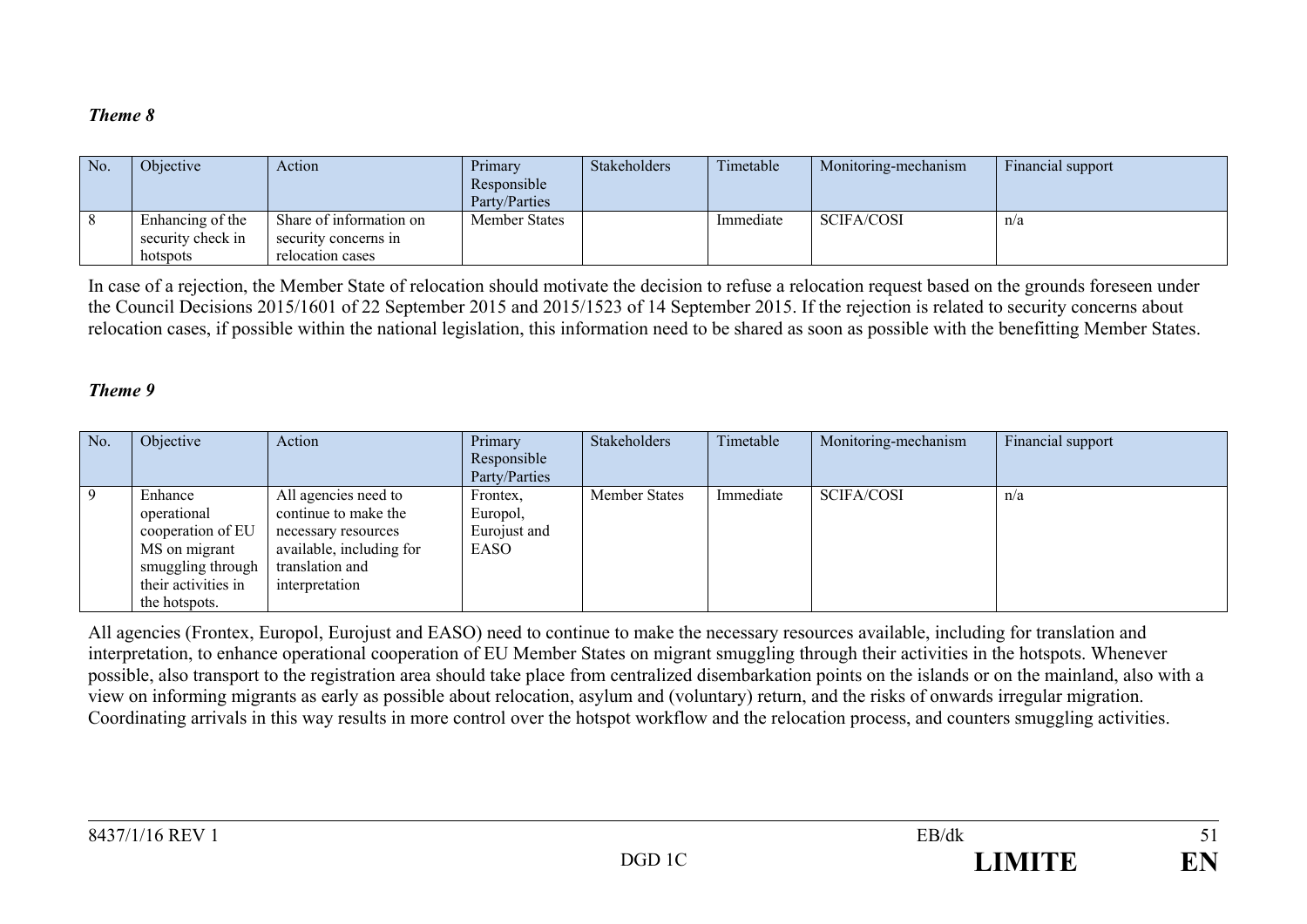| No. | Objective                                                                                                             | Action                                                                                          | Primary<br>Responsible<br>Party/Parties | Stakeholders                                                         | Timetable | Monitoring-mechanism | Financial support |
|-----|-----------------------------------------------------------------------------------------------------------------------|-------------------------------------------------------------------------------------------------|-----------------------------------------|----------------------------------------------------------------------|-----------|----------------------|-------------------|
| 10  | Increase of the use<br>of API data for<br>border<br>management (and<br>combating<br>terrorism and<br>organised crime) | Establish automated cross-<br>checking of API data<br>against SIS and Interpol<br>SLTD database | <b>Member States</b>                    | Commission,<br>eu-LISA,<br>Frontex and<br>other relevant<br>agencies | End 2017  | COSI                 | <b>ISF</b>        |

Technological developments allow in principle to consult relevant databases without delaying the process of crossing the border, as the controls on documents and persons can be carried out in parallel. The use of passenger information received in accordance with Council Directive 2004/82/EC<sup>7a</sup> can also contribute to speeding up the process of required controls during the border crossing process. In this context automated cross-checking of API data against SIS and Interpol SLTD database should be established.

References to EU legal or policy documents where applicable: Communication "Stronger and Smarter Information Systems for Borders and Security" and Evaluation of the COM on the API Directive.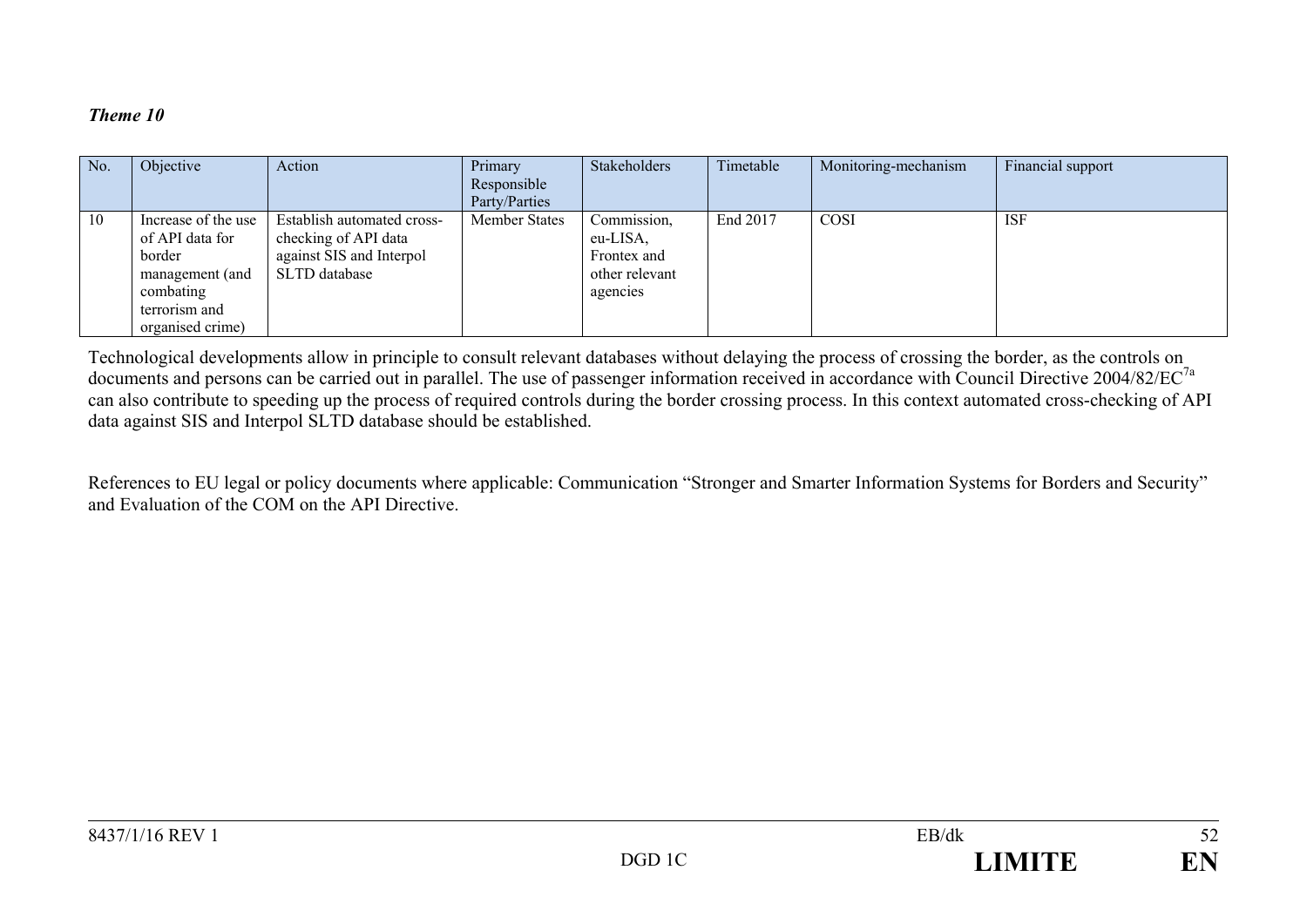| No. | Objective                                                                                                                           | Action                                                                           | Primary<br>Responsible<br>Party/Parties | Stakeholders         | Timetable | Monitoring-mechanism | Financial support |
|-----|-------------------------------------------------------------------------------------------------------------------------------------|----------------------------------------------------------------------------------|-----------------------------------------|----------------------|-----------|----------------------|-------------------|
| 11  | Strengthen the<br>information<br>position of EU MS<br>on border<br>management(and<br>combating<br>terrorism and<br>organised crime) | Assessment of the need<br>to revise the legal basis<br>of processing of API data | Commission                              | <b>Member States</b> | 2017      | <b>SCIFA</b>         | N/a               |

To ensure a wider implementation and to include an obligation for MS to require and use API data for all inbound and outbound flights an assessment of the current API legislation is necessary. This is particularly relevant in the context of the implementation of the PNR directive as a combined use of PNR and API data further enhances the effectiveness of PNR data in the combating of terrorism and serious crime.

References to EU legal or policy documents where applicable: Communication "Stronger and Smarter Information Systems for Borders and Security" and Evaluation of the COM on the API Directive.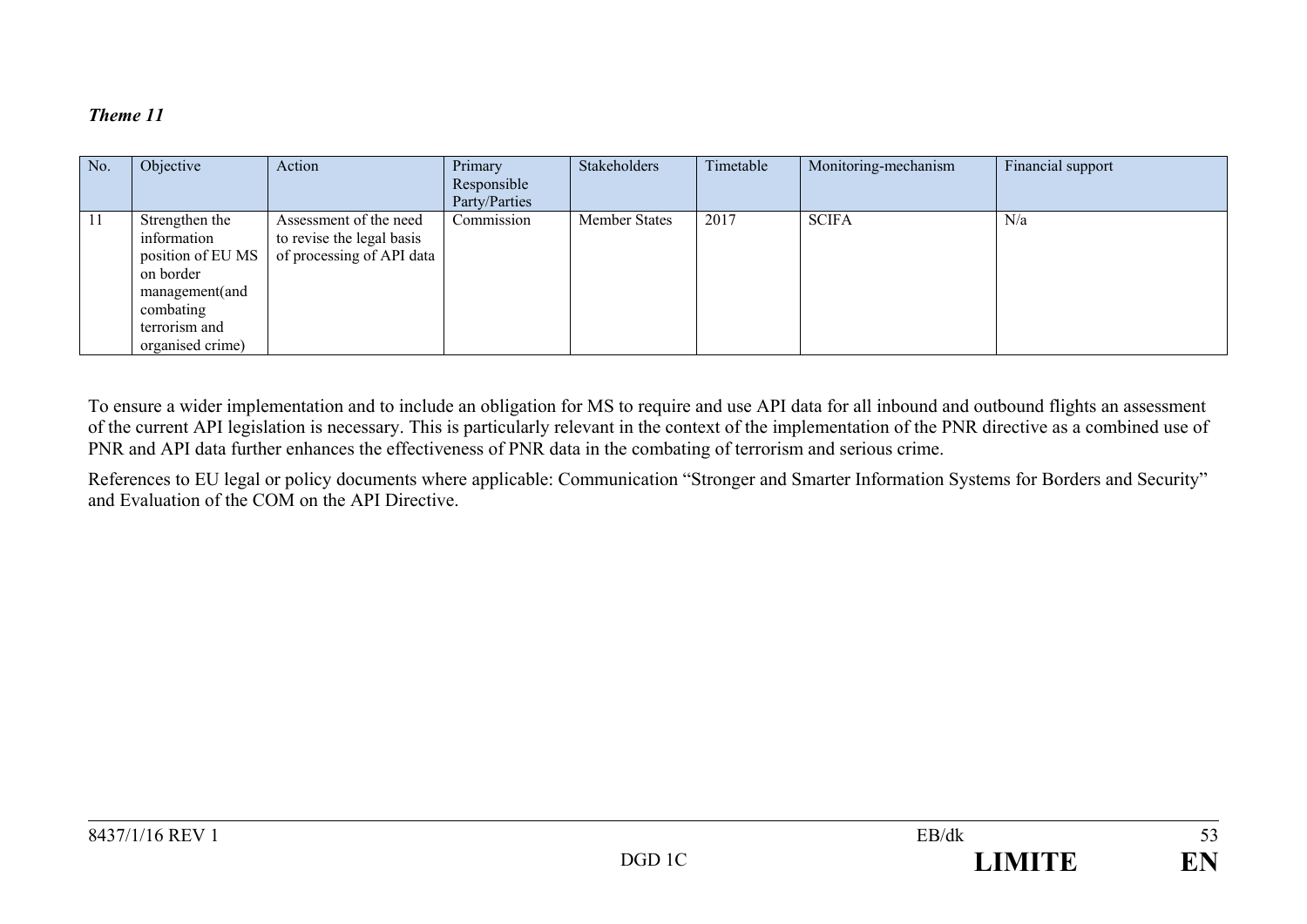| No.           | <i><b>Objective</b></i>                         | Action                                                                                                 | Primary<br>Responsible<br>Party/Parties | <b>Stakeholders</b>                  | Timetable           | Monitoring-mechanism | Financial support |
|---------------|-------------------------------------------------|--------------------------------------------------------------------------------------------------------|-----------------------------------------|--------------------------------------|---------------------|----------------------|-------------------|
| $\frac{1}{2}$ | Enhancing the<br>functionalities of<br>the VIS. | Examination further<br>improvement's of the VIS<br>with a possible need for<br>amending the legal base | Commission                              | eu-LISA<br>Member States.<br>Europol | before end<br>2016; | <b>SCIFA</b>         | n/a               |

To further Improving data quality of data entered into the VIS, including improving the quality of facial images to enable biometric matching. To facilitate the checking of Interpol's SLTD database during a visa application and to achieve interoperability with the SIS to search with VISA applicants fingerprints in the future Automated Fingerprint Identification System to be developed for the SIS e.g. to allow search by travel document, as proposed in the EES,.

References to EU legal or policy documents where applicable: Communication "Stronger and Smarter Information Systems for Borders and Security"

### *Theme 13*

| No. | Objective                  | Action                                           | Primary<br>Responsible<br>Party/Parties | Stakeholders | Timetable | Monitoring-mechanism | Financial support |
|-----|----------------------------|--------------------------------------------------|-----------------------------------------|--------------|-----------|----------------------|-------------------|
| 13  | Revision of the<br>EURODAC | Negotiations on the legal<br>proposal on Eurodac | Member States,<br>Commission            | eu LISA      | Mid 2017  | <b>SCIFA</b>         | n/a               |
|     | regulation                 |                                                  | and EP                                  |              |           |                      |                   |

References to other actions in the Roadmap: actions related to the hotspots and actions related to organise easier access of LEA to IT systems in the field of migration.

References to EU legal or policy documents where applicable: Legislative proposal Eurodac of 4 May 2016.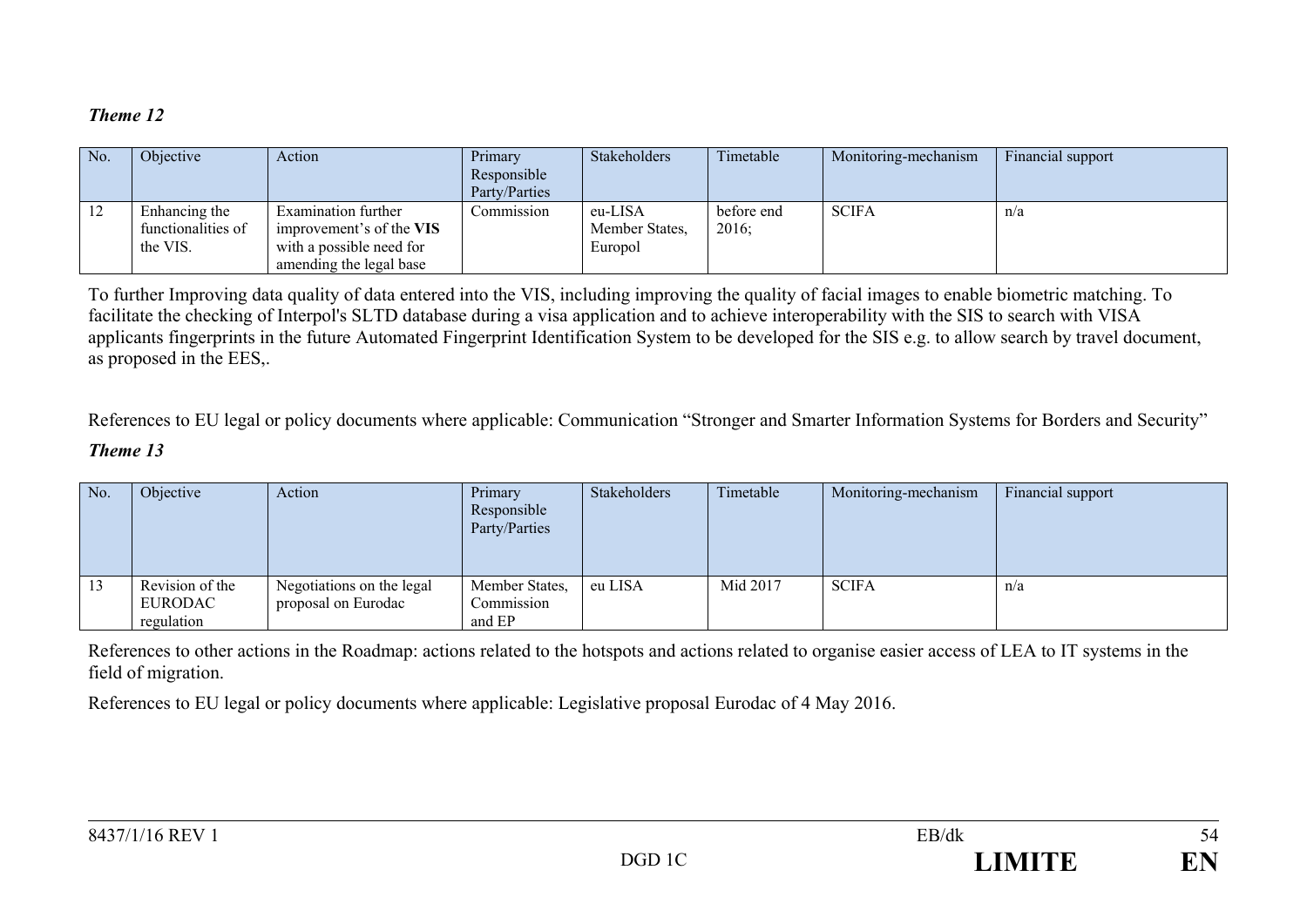| No. | Objective                                                                                                       | Action                                                                                                                                                                                                                                          | Primary<br>Responsible<br>Party/Parties | Stakeholders              | Timetable | Monitoring-mechanism | Financial support |
|-----|-----------------------------------------------------------------------------------------------------------------|-------------------------------------------------------------------------------------------------------------------------------------------------------------------------------------------------------------------------------------------------|-----------------------------------------|---------------------------|-----------|----------------------|-------------------|
| 14  | To address the<br>existing<br>information gap on<br>the (travel)<br>documents of<br>third-country<br>nationals. | Assessment of the need of<br>central Residence Permits<br>Repository whether such<br>new EU tool is necessary,<br>feasible and proportional to<br>address the existing<br>information gap on these<br>categories of third-country<br>nationals. | <b>COM</b>                              | Member States,<br>eu-LISA | End 2016  | <b>SCIFA/COSI</b>    | ISF, eu LISA      |

#### **Residence Permits Repository**

Residence permits, residence cards and long stay visa issuance are within the competence of the Member States. However, when holders of these residence permits, residence cards or long stay visa are crossing the Schengen area external borders, the decentralised management of these documents entails difficulties for border controls. Individuals bearing travel documents issued by third countries have to be checked at border in a specific way on the basis of documents which validity and authenticity cannot be verified against a common database. Even though it is possible to establish through a biometric verification that the traveller is the legitimate bearer of a residence permit, this is not the case for the residence cards and long term visa as no common format exists. This situation is constitutive of a security risk that should be addressed.